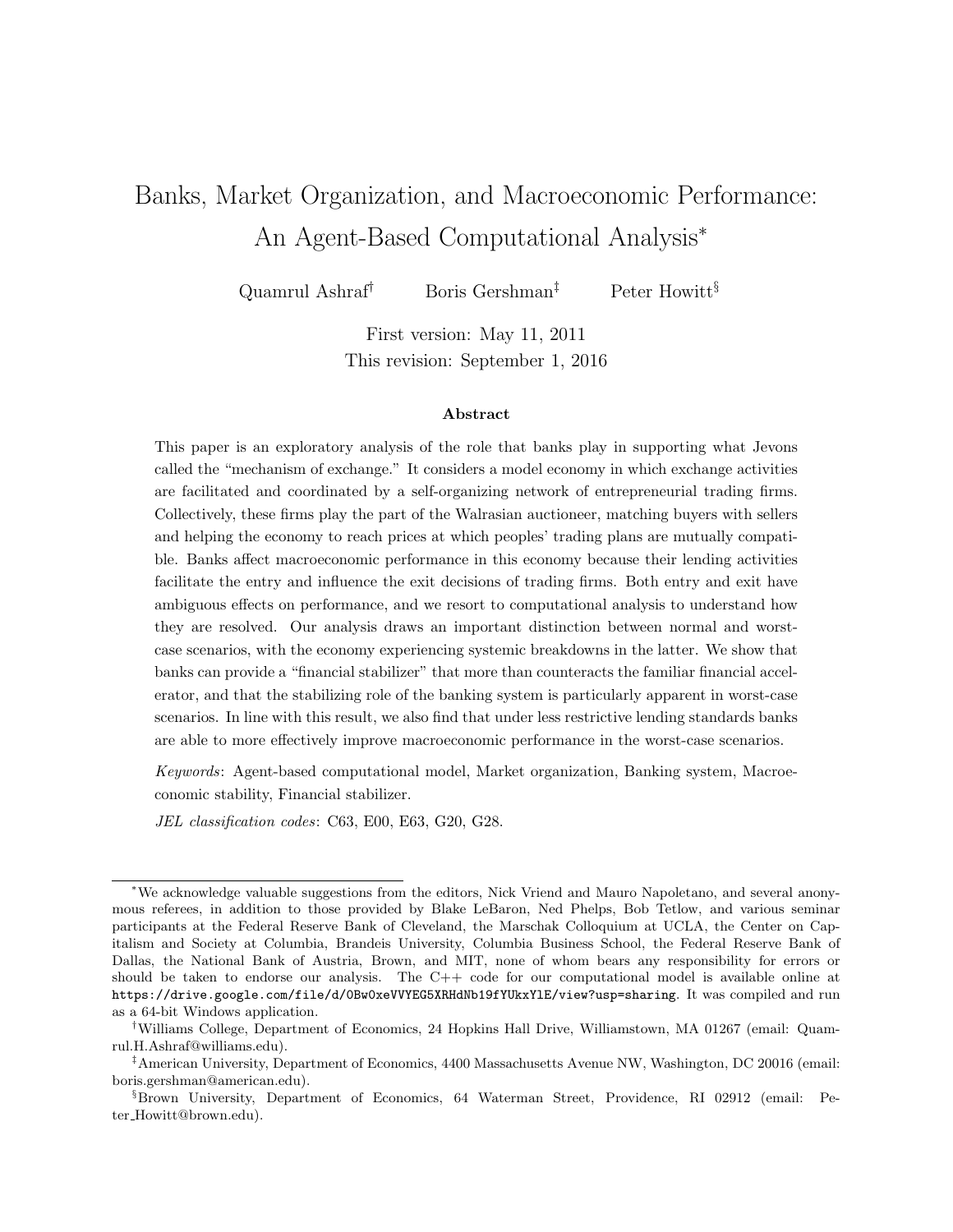## 1 Introduction

How do banks affect the macroeconomy? The vast literature on finance and macroeconomics has provided numerous answers to this question, many of which are common knowledge. This paper develops an agent-based computational model to examine a relatively unexplored channel through which banks can influence macroeconomic performance, namely, their role in what Jevons called the "mechanism of exchange."

In any but the most primitive economic system, exchange activities are organized by a network of specialized enterprises, not just the firms that produce goods and services but also retailers, wholesalers, brokers, and various other intermediaries. These enterprises provide facilities for trading at publicly known times and places, provide implicit guarantees of quality and availability of spare parts and advice, quote and advertise prices, and hold inventories that provide some assurance to others that they can buy at times of their own choosing. In short, they play the role in real time that general equilibrium theory assumes is played in meta time by "the auctioneer," namely that of matching buyers with sellers and establishing prices that coordinate peoples' trading plans. Moreover, unlike the auctioneer, these intermediaries provide facilities and buffer stocks that allow trading to proceed even when individual plans are imperfectly aligned.

The importance of this network of trading enterprises is attested to by Wallis and North (1986), who show that providing transaction services is the major activity of business firms in the U.S. economy; they estimate that over half of measured GDP in the U.S. consists of resources used up by the transaction process. Indeed, as everyday experience of any household will verify, almost all transactions in a modern economy involve enterprises that specialize in making these transactions.

Banks play a critical role in an economy's trading network, not just because they themselves are part of the network, intermediating between surplus and deficit units, but also because their lending activities influence the entry and exit of other enterprises that make up the network. Entry of new facilities is neither free nor automatic. It requires entrepreneurship, which is not available in unlimited supply and which frequently needs finance. Likewise, exit of existing facilities constitutes a loss of organizational capital that affects the system's performance, and exit is often triggered by banks deciding when to cut off finance from a failing enterprise.

The present paper describes a model that portrays this role of banks in helping to coordinate the economy. In a sense, our work is a continuation of a line of research into disequilibrium macroeconomics that began with Patinkin (1956, ch. 13) and Clower (1965), and reached its pinnacle in the Barro-Grossman (1976) book. That line of research ran into the problem that the failure of one market to clear generates rationing constraints that affect traders in other markets in complicated ways that are analytically intractable. To deal with such complexities, we have chosen to model the mechanism of exchange in an agent-based computational framework.<sup>[1](#page-1-0)</sup>

More specifically, we use a modified version of the model originally developed by Howitt and Clower (2000), in which an economy's network of trade specialists was shown to be self-organizing

<span id="page-1-0"></span> $1$ <sup>A</sup> wide-ranging survey of the literature using this method in economics is provided by the various contributors to Tesfatsion and Judd (2006).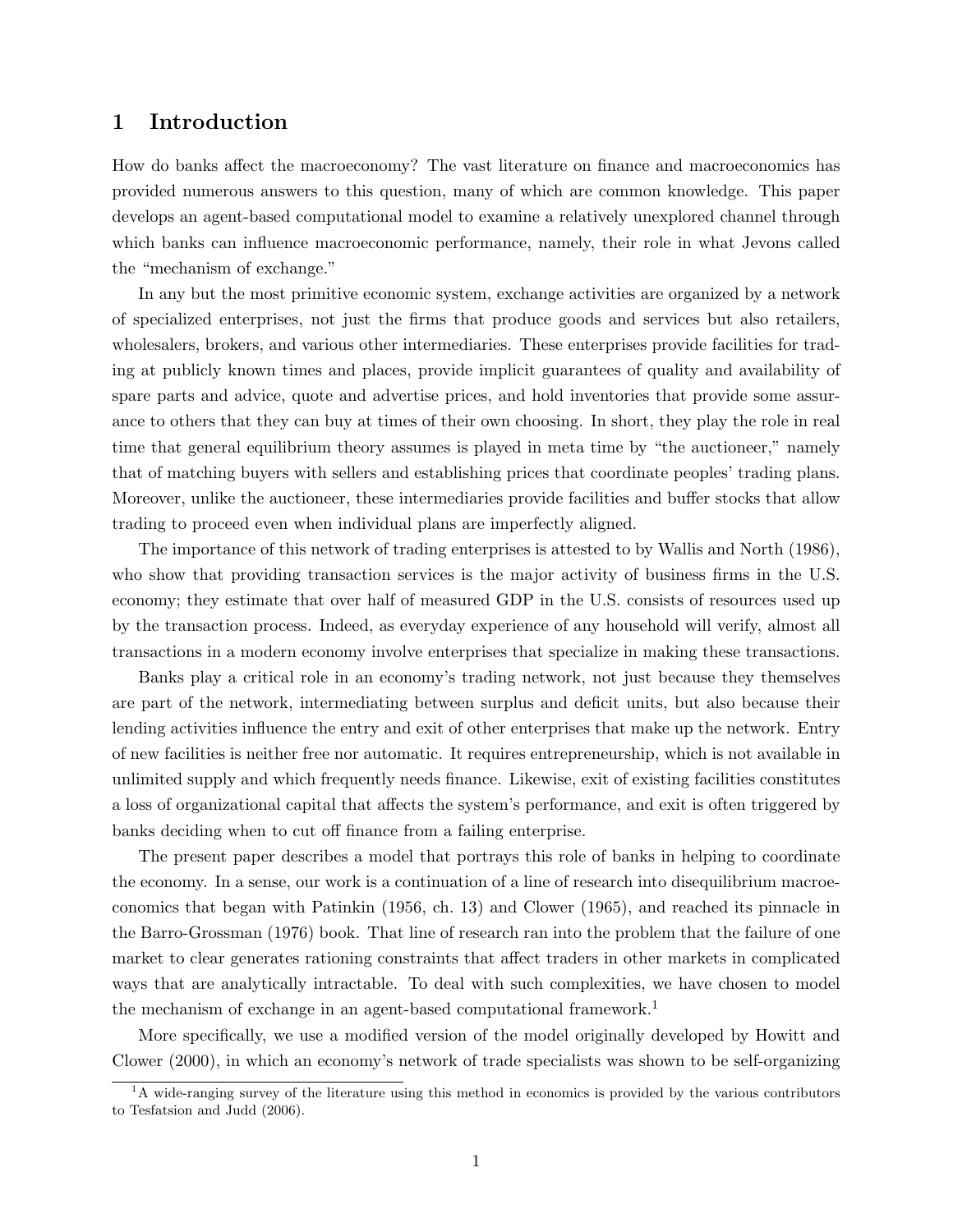and self-regulating. Howitt and Clower find that starting from an initial situation in which there is no trading network, such a network will often emerge endogenously and will, in the absence of shocks, also guide the economy to a stationary state in which almost all the gains from trade are fully realized. Here, we extend the model to allow for durable goods, fiat money, and government bonds, to include monetary and fiscal authorities, and to incorporate banks that lend to the trade specialists.<sup>[2](#page-2-0)</sup> We additionally introduce various random shocks that prevent the system from ever settling into anything like Howitt and Clower's fully coordinated stationary state. We calibrate the model to U.S. data and simulate it many times under different parameter values to see how banks and various dimensions of their lending behavior affect macroeconomic performance.

Although our model is admittedly too stylized to be used for policy-making purposes, it does produce three interesting results. First, it provides a framework for understanding "rare disasters." Most of the time the evolving network of trade intermediaries performs reasonably well in counteracting shocks and keeping the economy in the neighborhood of full capacity utilization, but in a small fraction of simulation runs, the economy spirals out of control. The model thus exhibits what Leijonhufvud (1973) called "corridor effects" – that is, the system's self-regulating mechanism is unable to counteract shocks beyond a certain point. The distinction between normal and worst-case scenarios shows up dramatically in almost all the experiments we perform on the model.

Our second result concerns the stabilizing influence of banks on macroeconomic performance, especially in worst-case scenarios. It is generally accepted that although finance may help promote economic growth and development, this long-run benefit comes at a cost of increased short-run volatility. This notion is embodied in the basic idea of the financial accelerator that Williamson (1987), Bernanke and Gertler (1989), Holmstrom and Tirole (1997), Kiyotaki and Moore (1997), and others have shown can amplify the effects of macroeconomic shocks because of the endogenous nature of collateral. Our model, however, shows that banks that make collateralized loans to business firms also provide an important "financial stabilizer," which can potentially be more powerful than the financial accelerator. In particular, when a negative macroeconomic shock is accompanied by firm failures, the presence of banks that can finance replacement firms and sustain other existing firms will often dampen the effects of the shock by ameliorating or even averting a secondary wave of failures that would amplify the drop in output and employment.

Finally, related to the role of banks as financial stabilizers, our third result is that under less restrictive lending standards, due to either higher loan-to-value ratios or lower capital requirements, banks are able to more effectively improve macroeconomic performance in the worst-case scenarios. Thus, in bad states of the world, there exists a conflict between micro-prudential bank regulation and macroeconomic stability.

The next section contains a brief literature review. Section [3](#page-4-0) discusses the basic elements of our model. Section [4](#page-9-0) describes the protocol by which agents interact in the model, as well as the behavioral rules that we are imputing to them. Section [5](#page-21-0) describes a full capacity utilization

<span id="page-2-0"></span><sup>2</sup>Some of these extensions were incorporated earlier in Howitt (2008). A model similar to the one developed here, but without private banks, is used by Ashraf et al. (2016) to investigate the effects of trend inflation on macroeconomic performance.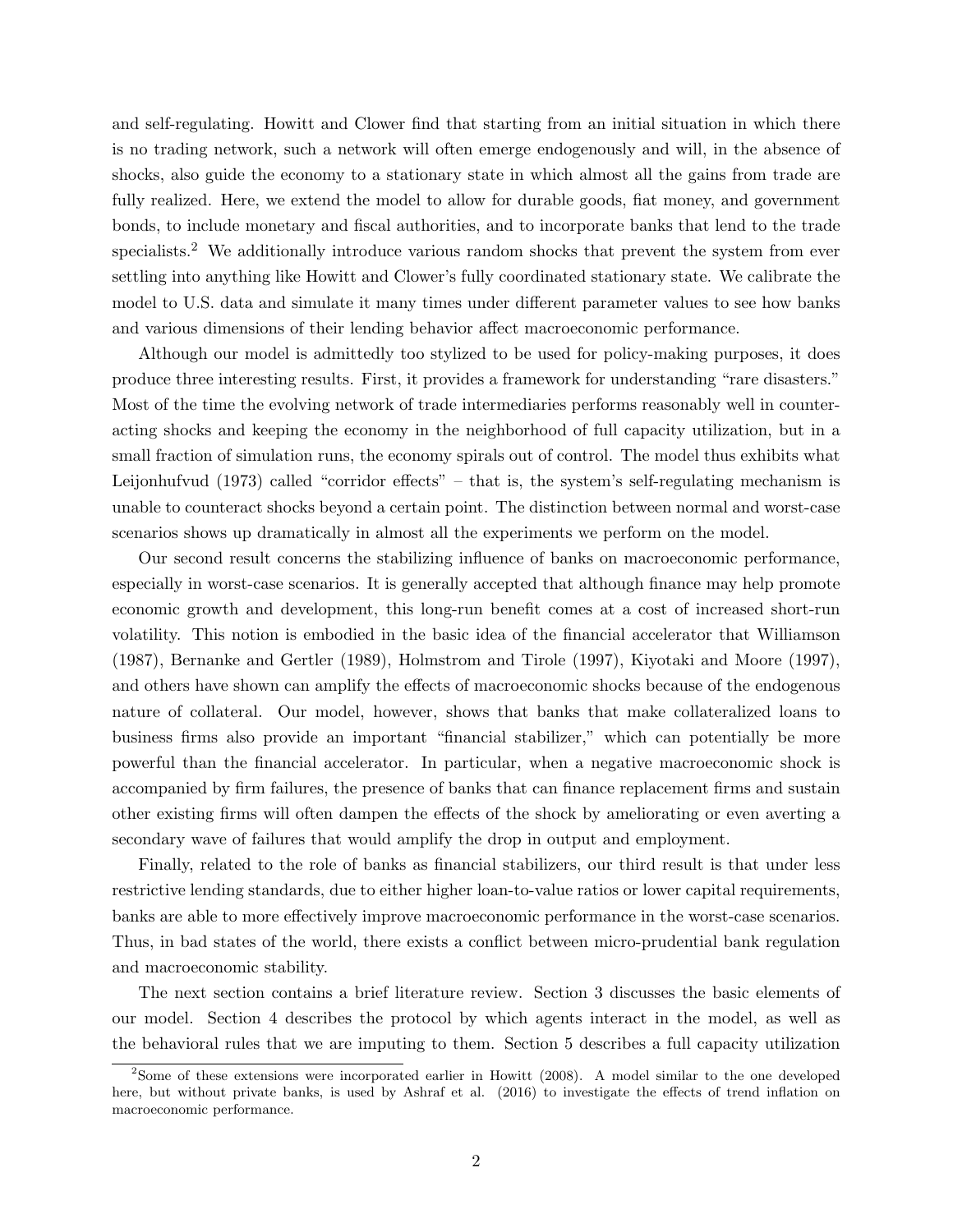stationary state that the system approximates in the hypothetical absence of shocks, and it also discusses the ways in which entry, exit, and bank lending affect the economy's performance. Section [6](#page-23-0) describes how we calibrate our model and discusses its ability to match various empirical facts. Section [7](#page-30-0) reveals our main results. Section [8](#page-41-0) considers the robustness of our results to alternative assumptions regarding the banking system, and section [9](#page-45-0) concludes. Additional modeling details and supplementary results, including a sensitivity analysis, are relegated to appendix sections.

## <span id="page-3-2"></span>2 Previous literature

There is a large literature on the effects of financial intermediation on long-term growth.[3](#page-3-0) Our paper focuses on fluctuations rather than growth, and it therefore speaks more to the empirical literature on the effects of financial development on stability (e.g., Easterly et al., 2001; Braun and Larrain, 2005; Raddatz, 2006; Loayza and Raddatz, 2007). In particular, our notion of banks as financial stabilizers is consistent with the results of Braun and Larrain (2005) and Raddatz (2006) to the effect that financial development tends to reduce macroeconomic volatility. Our findings are also in line with those of Coleman and Feler (2015) who document that Brazilian localities with greater access to government banks showed better macroeconomic outcomes during the 2008–2009 financial crisis, relative to localities with a lower share of government banks. Importantly, the authors argue that this pattern could be explained by the fact that the former localities received substantially more counter-cyclical credit, as government banks were better-positioned to provide such support during the downturn.

As mentioned in the introduction, financial accelerators arising from endogenous collateral have been modeled by various authors and have also been introduced into New Keynesian DSGE models (e.g., Gertler and Kiyotaki, 2010) with a view to understanding their role in credit crises.<sup>[4](#page-3-1)</sup> As we shall see, in the present model, there is a financial accelerator that operates through a bank-lending channel. Specifically, the failure of one firm can impose losses on the bank that has lent to the firm, thereby making it more likely that the bank will further restrict its lending to other firms, thus increasing their likelihood of failure. Since failed firms are not immediately replaced, each failure has an adverse effect on aggregate output, and the above mechanism will tend to amplify this negative impact. Nevertheless, we find that in worst-case scenarios these effects are more than offset by the above-mentioned financial stabilizer.

More generally, our paper adds to the growing literature on agent-based macroeconomic modeling. This literature traces its roots back to the micro-simulation models of Orcutt et al. (1976), Eliasson (1977), and Bennett and Bergmann (1986), which aimed at capturing heterogeneous microeconomic behavioral rules operating in various sectors of an otherwise standard Keynesian macro model. More recently, such authors as Basu et al. (1998), Howitt and Clower (2000), Howitt (2006), Deissenberg et al. (2008), Dosi et al. (2010, 2013, 2015), Delli Gatti et al. (2011), Dawid et al. (2012), and Ashraf et al. (2016) have moved the literature closer to the ideal of modeling the

<span id="page-3-0"></span><sup>&</sup>lt;sup>3</sup>For an introduction to this literature, see Levine (2005) or Aghion and Howitt (2009, ch. 6).

<span id="page-3-1"></span><sup>4</sup>See Chinazzi and Fagiolo (2015) for a general survey on the effects of finance on economic stability.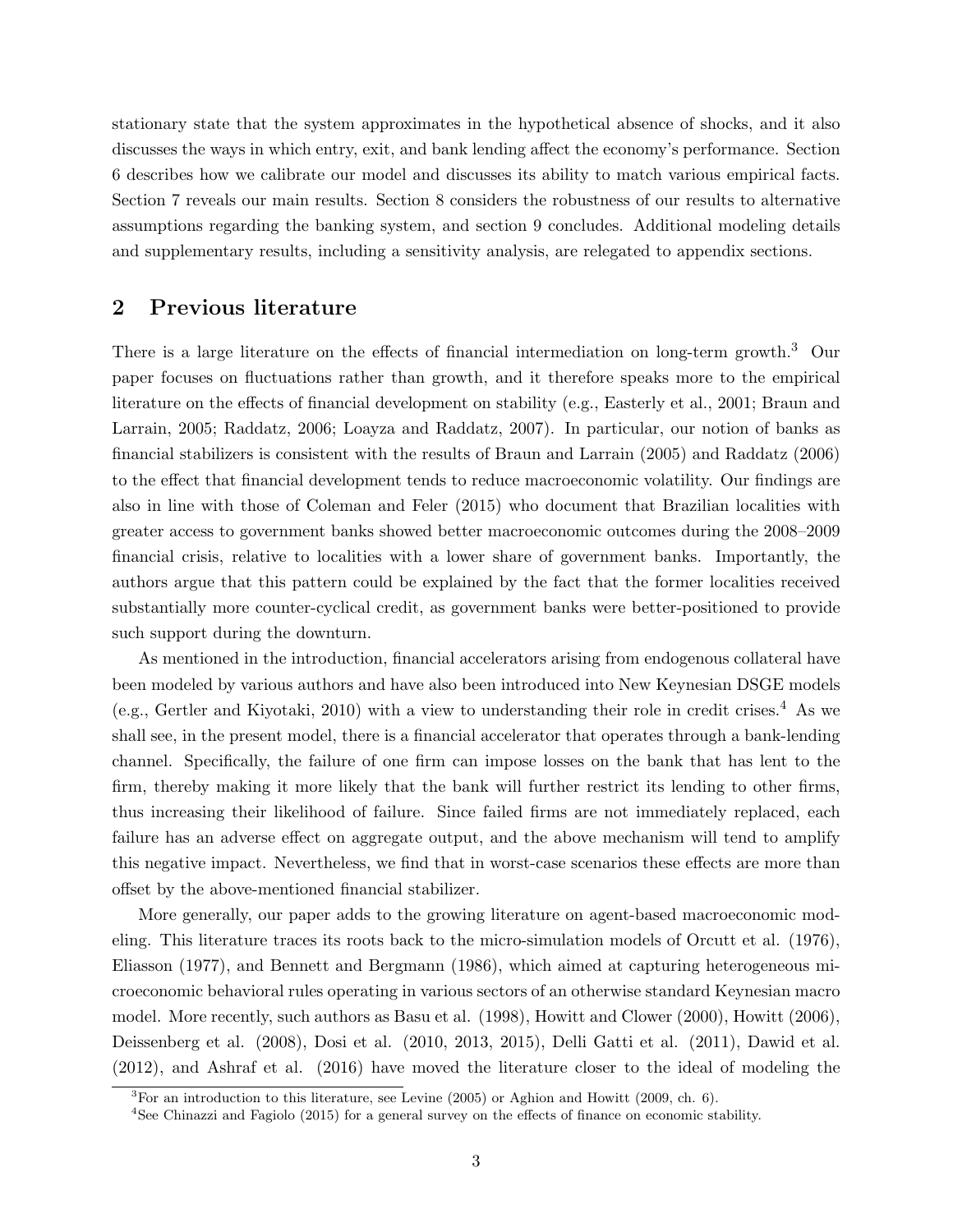economy as a system of interacting "autonomous" agents, that is, agents capable of behavior in an unknown environment.<sup>[5](#page-4-1)</sup>

What distinguishes our approach from these other agent-based macro models is mainly our focus on the self-organizing capabilities of the system of markets through which agents interact. In our model, shocks are intermediated by agents that spontaneously open new markets, while the same shocks are also capable of disrupting markets by inducing or forcing such agents to close their operations. In other agent-based models, consumer goods are typically homogeneous and failing producers are automatically replaced by new ones, so the entry and exit of firms do not play the key role in the transmission of macro shocks as they do in our model. We do not, however, attempt to integrate in our analysis of fluctuations an explicit model of the innovation process underlying long-term economic growth as do Dosi et al. (2010, 2013, 2015). Nor do we have the detailed analysis of heterogeneous physical and human capital as in Deissenberg et al. (2008) or Dawid et al. (2012).

Several agent-based models have focused on the role of finance in business fluctuations. For instance, Delli Gatti et al. (2005, 2010) explore the implications of financially fragile firms in a world with a financial accelerator, modeled along the lines of Greenwald and Stiglitz (1993). Dosi et al. (2013) and Assenza et al. (2015) expand this analysis into a full-blown closed agent-based macro model and explore various policy issues. Cincotti et al. (2010) simulate the macroeconomic implications of firms' dividend policy in the EURACE model, which is also a closed agent-based macro model with credit rationing and financially fragile firms. Generally speaking, these papers do not investigate the implications of having a more risky banking system or having a banking system at all, as we do.<sup>[6](#page-4-2)</sup> Furthermore, of all these papers, only Dosi et al.  $(2015)$  allows banks to fail, and none of them allows banks to be sanctioned by regulators when they violate their capital adequacy requirements. As we discuss below, our modeling of banks' lending decisions is quite different from all these papers. Popoyan et al. (2016) modify an earlier version of our model to include a more detailed regulatory structure and dependence of lending behavior on firms' financial situations, and they study the effects of alternative macro prudential and monetary policies.

## <span id="page-4-0"></span>3 The model

Our model portrays, in an admittedly crude form, the "mechanism of exchange" through which economic activities are conducted in a decentralized economy. At the heart of the model is a selforganizing network of firms that coordinate all production and trading activities. Macroeconomic fluctuations in the model arise, in part, from disruptions to this network due to firm turnover, resulting in the break-up of established trading relationships in both labor and goods markets. Since exit and entry decisions depend on the availability of credit, banks can mitigate fluctuations by alleviating the financing constraints faced by existing firms and potential entrants.

<span id="page-4-1"></span> $5$ Leijonhufvud (1993, 2006) has long been a forceful advocate of such an approach to macroeconomic modeling.

<span id="page-4-2"></span> $6D$ osi et al. (2013) do investigate the consequences of a regulatory policy that restricts the amount of bank credit.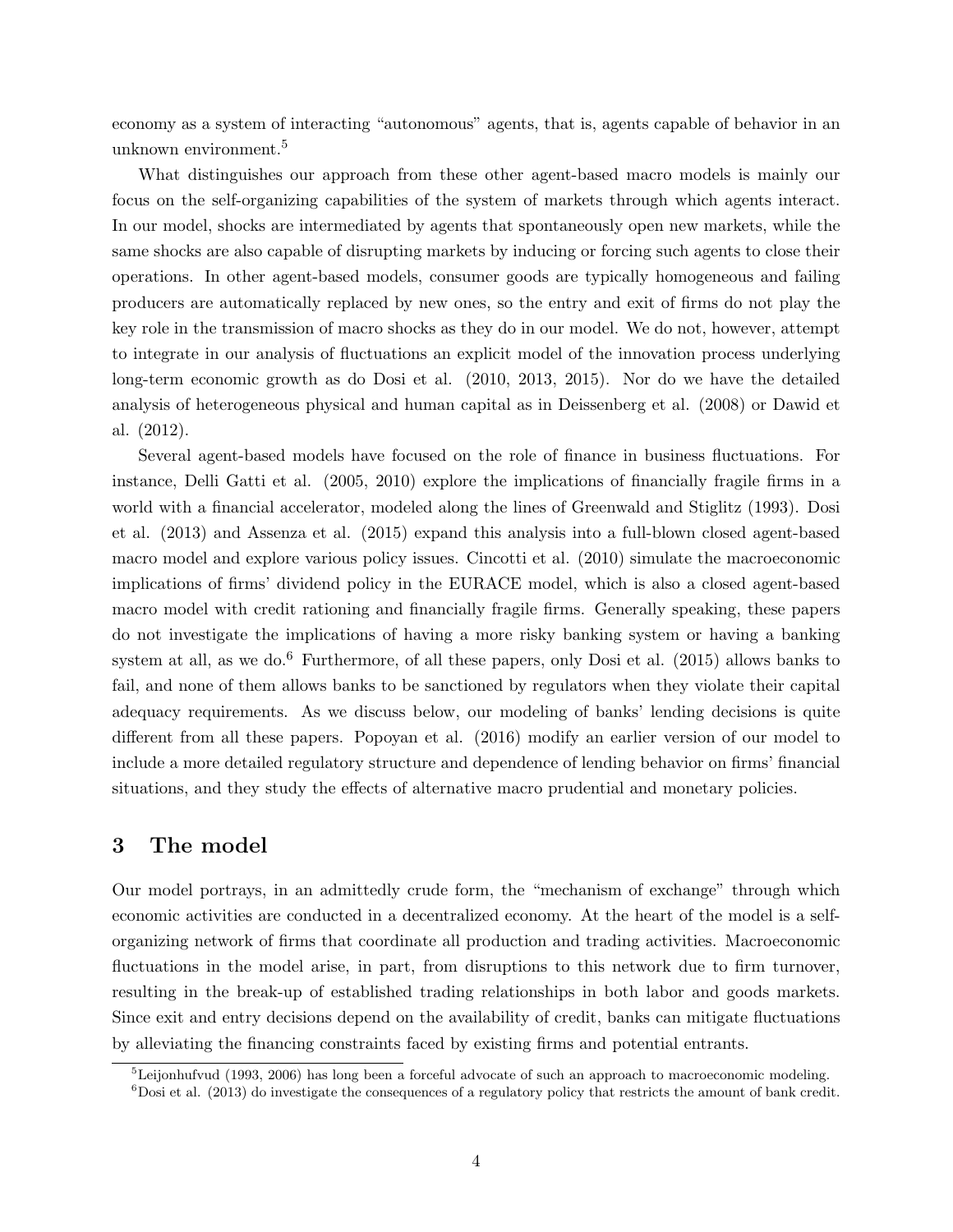In some ways, the structure of our model and its macroeconomic aggregates are largely comparable to the canonical New Keynesian analysis of Woodford (2003). Specifically, prices are set by firms acting under monopolistic competition, the rate of interest is set by a monetary authority following a Taylor rule, and individual consumer demand depends, inter alia, on current wealth. Nonetheless, our model differs significantly from the standard New Keynesian framework in other elements of its structure and in its behavioral assumptions.

First, both goods and labor markets in our model are characterized by costly search, which we consider to be a critical part of the coordination process. Second, firm turnover, which is the principal source of macroeconomic fluctuations in our model, is absent from the canonical New Keynesian framework that postulates a fixed population of firms. Third, our model assumes that the only available financial instruments are non-contingent bank deposits, bank loans to shops, and government-issued money and bonds, whereas the standard New Keynesian setup assumes a complete set of contingent financial markets. Fourth, we assume heterogeneous preferences and endowments, thus emphasizing the complexity of the coordination problem in the real world. Fifth, there are no aggregate shocks in our model, because with a finite number of agents, the economy does not need such shocks to exhibit persistent aggregate fluctuations. Finally, instead of deriving behavioral rules from utility maximization under precoordinated rational expectations, we postulate them as primitive elements of our model, following the common practice in agent-based computational frameworks.

#### 3.1 Modeling principles

#### 3.1.1 Behavioral rules

In contrast to rational-expectations-equilibrium macroeconomics, the underlying principle of the agent-based approach is that people interact in complex environments using simple behavioral rules. Of course, there are many simple rules that one could attribute to any actor in an agent-based model. In choosing between alternatives, we have favored rules that are familiar to macroeconomists, in the interest of making our analysis more accessible to such an audience. We have also favored rules that appear to generate behavior that is roughly consistent with empirical evidence at the micro level. Where neither criterion seemed applicable, we have favored rules that appear plausible to us. Our strategy is thus not very different from that of most other agent-based macro models.

#### 3.1.2 Banks

Our choice of how to model bank behavior is especially constrained by considerations of simplicity. The banks in our model do not speculate on their own account. The only financial assets they invest in are government bonds and fully collateralized commercial loans. Banks do not engage in maturity transformation, and they do not compete with one other (each serves a distinct group of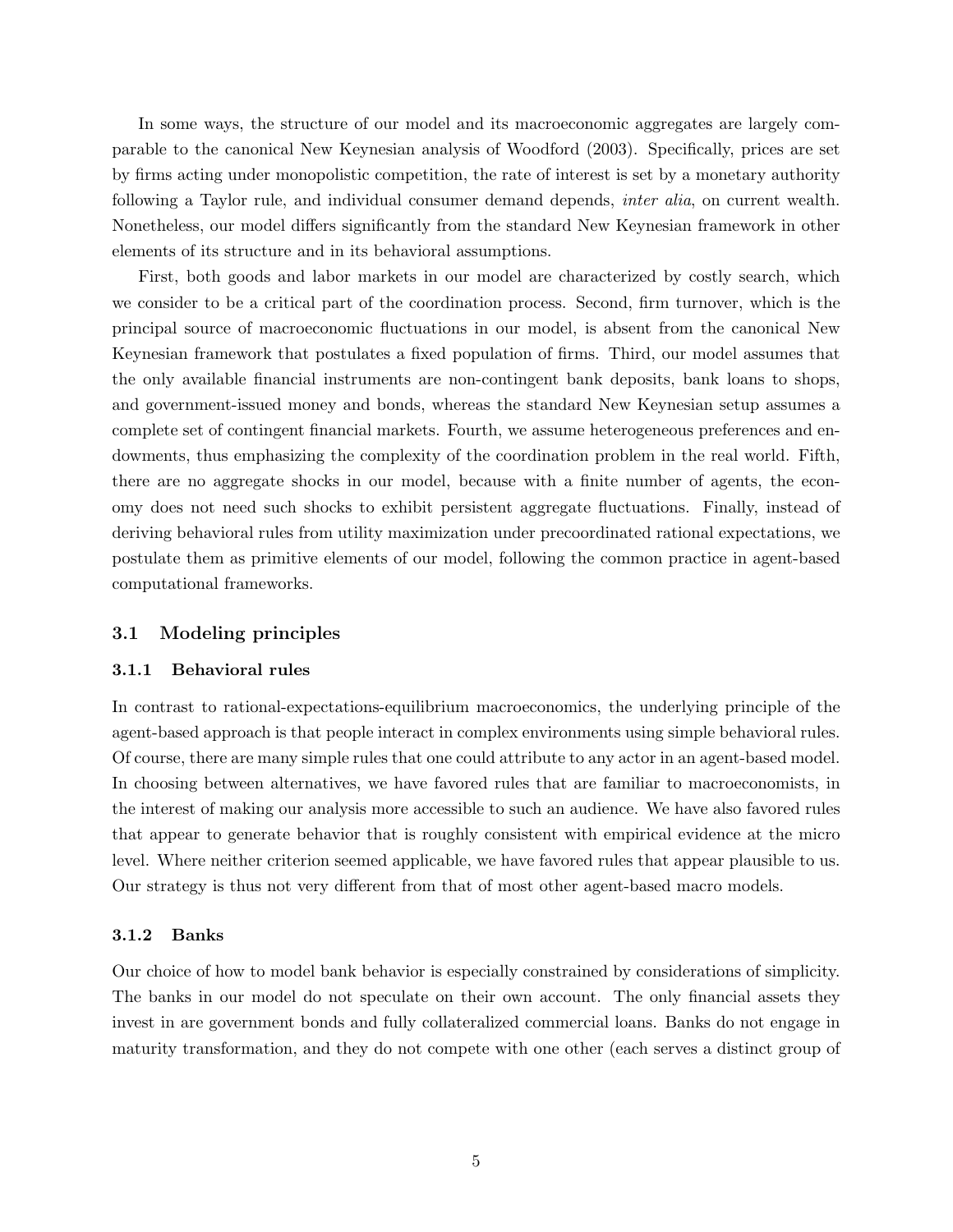customers). There is no interbank market.[7](#page-6-0) Furthermore, as described in section [3.2.4](#page-8-0) below, no bank is "too big to fail."[8](#page-6-1)

In our baseline model, each bank is assumed to accede to all its customers' loan requests, subject to an exogenously fixed loan-to-value ratio, except when the bank is at risk of violating its capital adequacy requirement. Thus, our results should be interpreted as saying how banks might affect fluctuations under ideal circumstances if they could be induced and/or permitted to lend freely, even when the economy is in a downturn.<sup>[9](#page-6-2)</sup> In section [8.2](#page-43-0) below, we explore a somewhat more realistic structure in which banks become less willing to lend (that is, they lower the loan-to-value ratio) when economic activity slows down. This investigation suggests that our main results continue to hold under more realistic assumptions with respect to bank behavior.

#### 3.1.3 Expectations

Expectations concerning macroeconomic aggregates play less of a role in our model than in standard macro theory, primarily because we wish to emphasize disruption to trading networks, rather than expectational dynamics, as a source of fluctuations. Whenever agents need to forecast inflation (for example, when setting wages), we assume that they use the government's targeted rate of inflation as their forecast. This simple assumption accords with the claim made by many inflation-targeting central banks that inflation targets anchor peoples' expectations.

There is, however, one area in which agents in our setup need to make somewhat more sophisticated forecasts than would normally be consistent with the spirit of agent-based modeling; namely, in computing their perceived wealth, which is assumed to be the sole determinant (modulo a finance constraint) of each agent's demand for goods. Because monetary policy acts on a very short-term interest rate, some expectational mechanism is needed for it to have a quantitatively significant effect on agents' perceived wealth.

In standard DSGE macro, this effect comes through each person's expectation of the future path of real interest rates. In our model, it would be incongruous to assume that agents attempt to form such expectations. Accordingly, we suppose that the government makes the predictions for them. Specifically, like most real-world central banks, the monetary authority forecasts the future time paths of inflation and aggregate output, feeds those forecasts into its Taylor rule, and thereby arrives at a forecast of the future path of real interest rates. It then publicly disseminates an estimated capitalization factor  $V$ , which indicates the estimated present value of a constant future real flow of income equal to one dollar at current prices. Each agent forms a forecast of

<span id="page-6-0"></span><sup>7</sup>The robust-yet-fragile property of an interconnected financial system, discussed extensively by Chinazzi and Fagiolo (2015), suggests that adding an interbank market would make our economy's banking sector more stable up to a certain point.

<span id="page-6-1"></span><sup>8</sup> In all these respects, Dosi et al. (2015) model banks in a similar fashion as we do. In contrast to our setup, however, which assigns the same number of customers to each bank, they use a random assignment to match the size distribution of banks. They also model bank lending behavior quite differently from us.

<span id="page-6-2"></span><sup>&</sup>lt;sup>9</sup>As discussed in section [2,](#page-3-2) Coleman and Feler (2015) provide a real world example in which government banks have played a crucial role in this regard.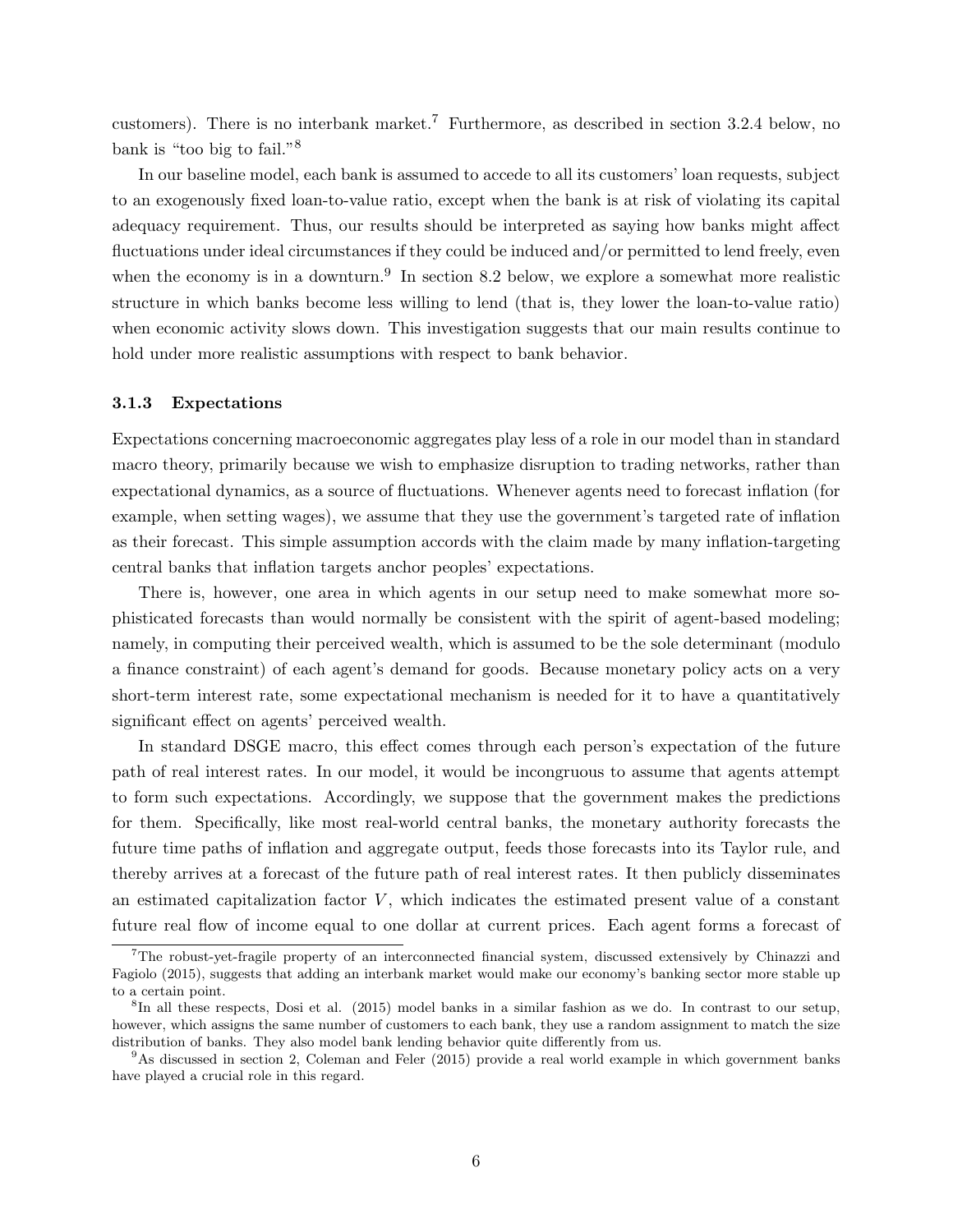his future wage income (or profit, in the case of a shop owner) and applies the publicly available capitalization factor to that forecast when calculating perceived wealth.

The public dissemination of a capitalization factor in our model is our way of capturing the "forward guidance" provided by many inflation-targeting central banks. When central banks signal a higher likelihood of future increases in interest rates, the intention is to trigger a downward revision in asset values and wealth, which is what happens in our model when the government reduces its publicly announced capitalization factor.

#### 3.2 The main components of the model

#### 3.2.1 People, goods, and labor

There is a fixed number  $N$  of people, a fixed number  $n$  of different durable goods, and the same number n of different types of labor. Labor of type  $i$  can be used only to produce good  $i$ . Time is discrete, indexed by "weeks"  $t = 1, ..., T$ . There are 48 weeks per "year." In addition to the n goods, there are four nominal assets: fiat money, bank deposits, bank loans, and bonds. Each of the last three is a promise to pay one unit of money (one "dollar") next week.

Each person has a fixed type  $(i, j)$ , where  $i \neq j$  and  $i \neq j + 1$  (mod n), meaning that he is endowed every week with one unit of labor of type  $i$  (good  $i$  is his "production good") and can consume only goods j and  $j + 1 \pmod{n}$  (his primary and secondary "consumption goods").<sup>[10](#page-7-0)</sup> We assume that there is exactly one person of each type. Thus, the population of the economy is  $N = n (n - 2)$ . In everything that follows, we set the number of goods n equal to 50, implying a population of  $N = 2400$  people.

#### 3.2.2 Shops, production, and trading

Trading can take place only through facilities called "shops." Each shop is a combined production/trading operation. There are n different types of shop. A shop of type i is capable of buying type i labor with money, converting type i labor into good i, and selling good i for money. The number of shops of each type will evolve endogenously.

To trade with a shop, a person must form a trading relationship with it. Each person may have a trading relationship with at most one shop that deals in his production good, in which case that shop is his "employer" and he is one of its "employees," and with at most one shop that deals in each of his consumption goods, in which case that shop is one of his "stores" and he is one of its "customers." Each person's trading relationships will evolve endogenously.

Each shop of type i has a single owner, whose production good is  $i^{11}$  $i^{11}$  $i^{11}$  To ensure that shops fail often enough, we assume that each active shop incurs a fixed cost. Specifically, it faces a fixed

<span id="page-7-0"></span> $10$ This fragmented structure (compared with the more conventional assumption that everyone consumes all goods) captures what we believe to be an important aspect of real-world trading networks, namely that most people trade with only a small fraction of all business firms.

<span id="page-7-1"></span><sup>&</sup>lt;sup>11</sup>We make the assumption that the shop's type must coincide with the shop owner's production good merely to simplify the analysis. Without such an assumption, we would have to model each potential entrant's choice of what kind of shop to open.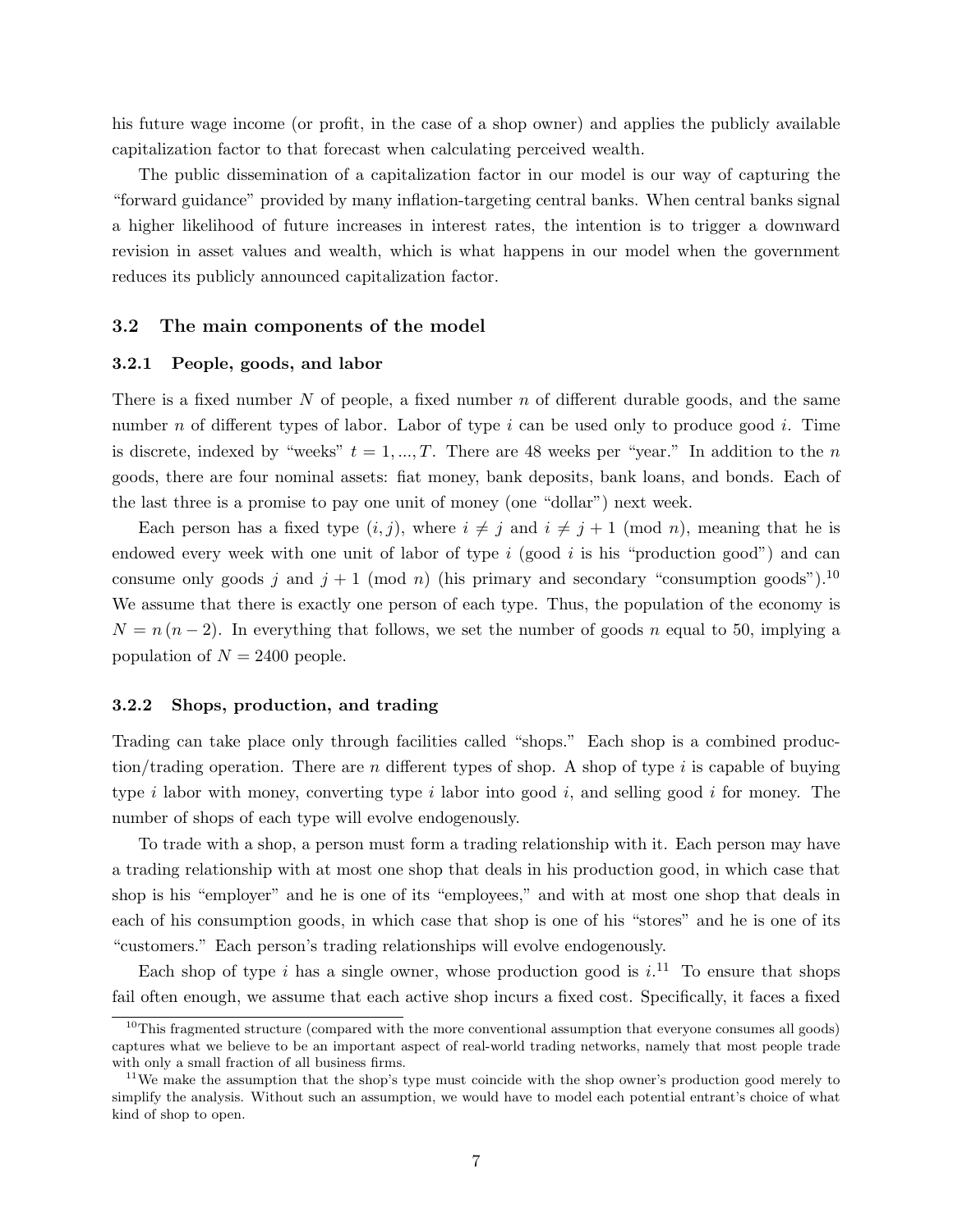overhead cost of  $F$  units of type i labor per week, in addition to a variable cost of one unit of type  $i$  labor per unit of good i produced. To ensure that entry is costly, we also assume that when the shop is first opened, the owner incurs a setup cost; that is, he must invest  $S$  units of either of his consumption goods into the shop's fixed capital. All trade takes place at prices that are posted in advance by the shop. Specifically, every shop posts a price  $p$  and a weekly wage rate  $w$ , each of which may be adjusted periodically.

There is no depreciation or other physical storage cost. Goods produced but not sold in a week are held in inventory. Fixed capital cannot be used for any purpose (other than serving as collateral for loans) before the shop exits. Former shop owners that still hold fixed capital cannot consume it but continue to hold it in the hopes of selling it to another shop in special "firesale" markets to be described below. Likewise, they continue to hold the former shop's inventory until sold in a firesale market. The fixed capital and inventory still held by former shop owners are referred to as "legacy capital."

#### <span id="page-8-2"></span>3.2.3 Banks, deposits, and loans

There is a fixed number m of bank "sectors," where m is a divisor of the number of goods n. Agents are assigned to sectors depending on their production good, and the number of agents is the same in each sector. There is one bank per sector, owned by a single person in the sector. Each agent can only deal with the bank in his sector.

The two main functions of a bank are to accept deposits from agents in its sector and to give out loans to shop owners in its sector. Loans are made with full recourse but are also collateralized by inventory and fixed capital. Each bank applies a haircut to collateral, as determined by its fixed loan-to-value ratio h. Specifically, for each unit of inventory or fixed capital it accepts as collateral, the bank will lend h times the value of the collateral (see section [4.4](#page-16-0) below). Banks cannot lend to consumers who are not shop owners.

Since loans are made with full recourse, if a shop owner is unable to repay his bank loan, the bank seizes all of his money and deposits, as well as the shop's inventory and fixed capital, until the value of what has been seized equals the amount owed. Foreclosure entails a resource cost. All seized assets remain on the bank's balance sheet until sold in the firesale markets.

In addition to loans and seized collateral, banks can hold money and government bonds. They also have access to a lender-of-last-resort facility from the government and are subject to a required capital adequacy ratio.[12](#page-8-1)

#### <span id="page-8-0"></span>3.2.4 Government and its policies

In our model economy, the government conducts fiscal policy, monetary policy, and bank regulation. Specifically, the government collects taxes, sets interest rates, lends to banks, enforces capital adequacy requirements on banks, and insures bank deposits. It does not purchase goods or labor

<span id="page-8-1"></span> $12$ In the baseline calibration below, the lender-of-last-resort facility was hardly ever used; specifically, out of 10,000 runs of 2,880 weeks each, there were only 130 weeks during which a bank used the facility.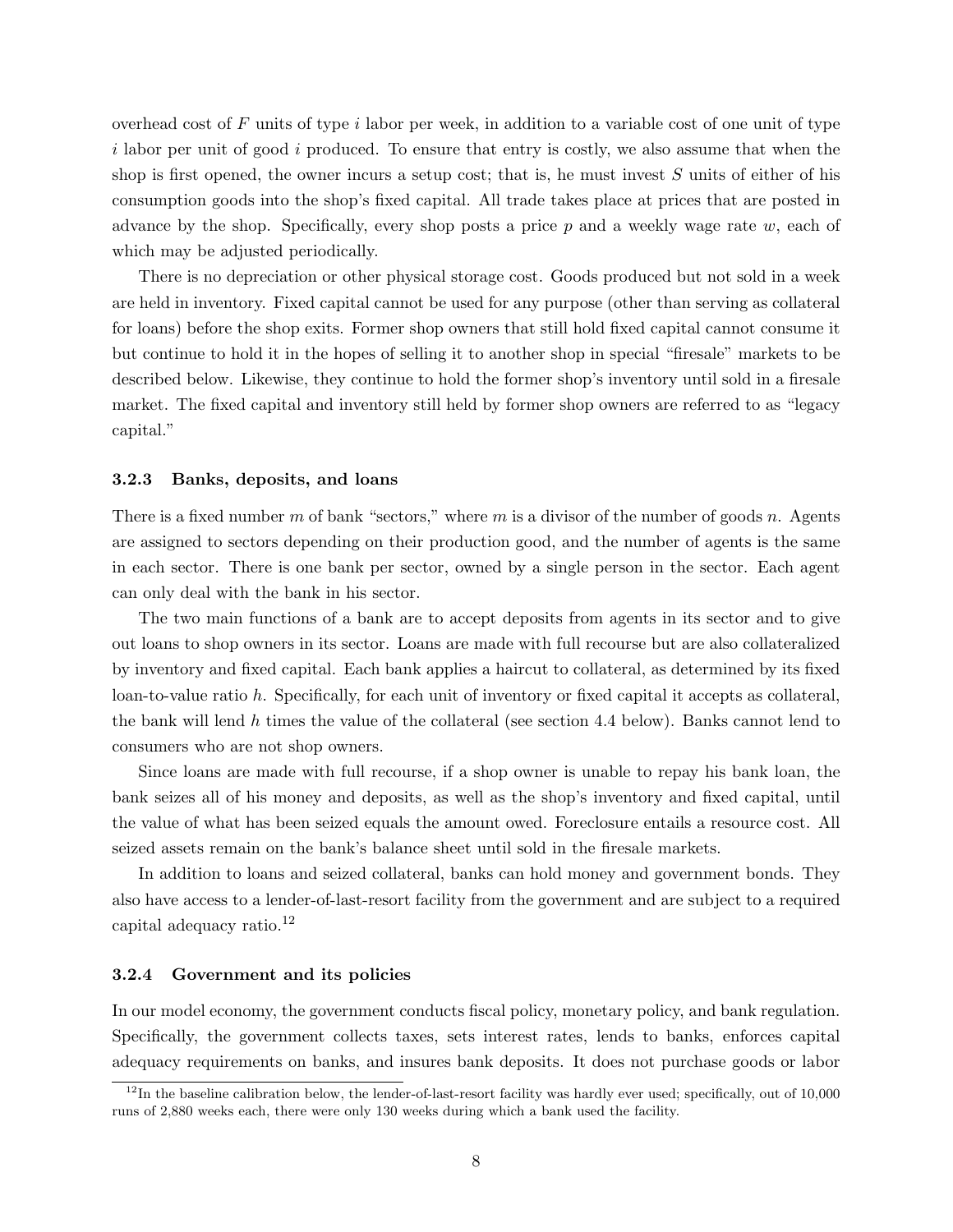but does issue money and bonds, and it services the interest on bonds through a sales tax on every goods market transaction. It adjusts the ad valorem tax rate  $\tau$  once per year.

In setting interest rates, the government acts like the central bank of standard New Keynesian theory. More specifically, it pegs the interest rate  $i$  on government bonds by buying or selling whatever quantity the banks wish to hold at that rate. It adjusts this interest rate every 4 weeks according to a Taylor rule. In addition, like many real-world central banks, the government in our model forecasts future GDP, inflation, and interest rates, and it releases these predictions to the public.

As bank regulator, the government requires each bank to maintain equity of at least a fixed fraction  $\kappa$  of the value of its "risky assets" (bank loans and seized collateral), where  $\kappa$  is the required capital adequacy ratio. A bank that is not satisfying this constraint is declared to be "troubled," and it is forbidden to initiate any new loans or to pay its owner a dividend.

A bank with negative equity is forced into failure. We model bank failures after the pattern that became common among small banks in the United States following the 2008–2009 financial crisis, namely, the FDIC closes the bank, injects new capital, finds a new owner, and allows the bank to continue operating under the new ownership with essentially no loss of deposits. Thus, in our model, the government seizes the wealth of a failed bank's owner and injects it into the bank, adds enough extra money to make the bank no longer troubled, and finds a new owner among the bank's depositors. The new owner adds any legacy capital that he might have to the bank's holdings of foreclosed capital, and he also adds his own deposits to the bank's equity. The recapitalized bank immediately reopens under the new owner, with all previous loans and deposits (except for the new owner's) remaining unchanged.

## <span id="page-9-0"></span>4 Protocol and behavioral rules

Every week, the actors in our model proceed sequentially through the following nine stages: 1) entry, 2) search and matching, 3) financial market trading, 4) labor and goods market trading, 5) monetary policy, 6) match breakups, 7) fiscal policy, 8) exit, 9) wage and price setting. The rest of this section describes the protocol and behavioral rules governing agents' actions at each stage.

#### <span id="page-9-1"></span>4.1 Entry

Following Baumol (2010), we assume that entrepreneurship is a scarce resource. Accordingly, in the first stage, each person who is not already a shop owner or a bank owner becomes a potential entrant, or "entrepreneur," with probability  $\theta/N$ , where the parameter  $\theta$  represents the supply of entrepreneurship.

Setup cost. In line with Fonseca et al. (2001), who show that start-up costs constitute an important barrier to entry, we assume that an entrepreneur of type  $(i, j)$  has the opportunity to open a shop of type  $i$  if he is able to immediately defray the setup cost of  $S$  units (in total) of his two consumption goods. This fixed capital can be obtained from the entrepreneur's own legacy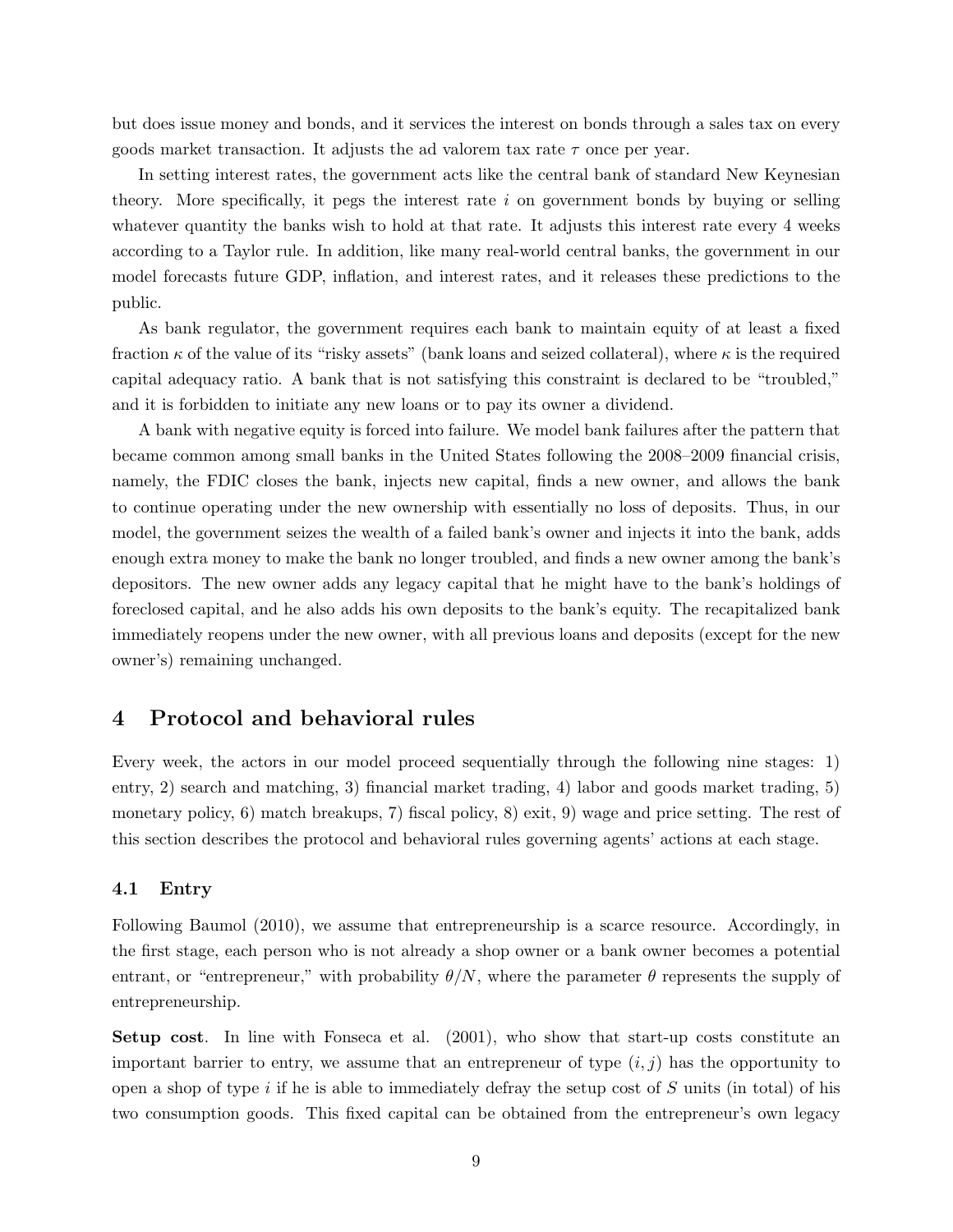capital (if any), from firesale markets, or from stores with which the entrepreneur has a trading relationship. The entrepreneur is allowed to find out from the firesale markets and from his stores how much capital is available and at what price.<sup>[13](#page-10-0)</sup>

Credit line. Each entrepreneur may apply for a line of credit to his bank, and the bank will either approve or deny the application before the final entry decision is made. The bank's rules for credit line approval and maximum loan size determination will be made evident in section [4.3.](#page-13-0)

An entrepreneur who has discovered that there is enough fixed capital available for him to enter and has also learned whether or not his bank approved his credit line application next decides whether to enter the market or let the opportunity lapse. We assume that he goes through the following decision process.

**Business plan.** The entrepreneur first computes the nominal setup cost  $S_N$ , which is the minimum cost of acquiring fixed capital from all available sources, and he then formulates a business plan for his prospective shop, consisting of a wage rate w, a markup  $\mu$ , and a sales target  $y^{\text{trg}}$ . The business plan is just an initial setting, made with little knowledge of actual market conditions, and subject to change in response to experience.

If the entrepreneur enters, he will have to keep his wage fixed for  $\Delta$  weeks, where the length  $\Delta$ of the wage contract is an exogenous parameter. Realizing that he will have to compete with other firms for workers, and taking into account the need to offer a "fair" wage (e.g., Akerlof and Yellen, 1988), the entrepreneur sets his initial wage rate equal to his estimate of the economy-wide average wage rate that will prevail halfway through the contract period:  $w = W(1 + \pi_w^*)^{\frac{\Delta+1}{2}}$ , where  $\pi_w^*$ is the government's exogenously fixed target weekly inflation rate and  $W$  is last week's (publicly known) average wage.

He picks his markup randomly from a uniform distribution over  $[0, 2\bar{\mu}]$ , where  $\bar{\mu}$  is a parameter measuring the average percentage markup over variable costs. This initial markup will always be his "normal" markup if he enters, but as we shall see, he will sometimes charge a higher or lower than normal markup depending on the inventory-to-sales ratio.<sup>[14](#page-10-1)</sup> The initial sales target  $y^{\text{trg}}$  is chosen randomly from a uniform distribution over  $[1, n]$ . Upon entry, this target will be altered each week in response to actual sales.

Financial viability and profitability. Many studies have shown that financial strength and profitability are important determinants of successful entrepreneurship.[15](#page-10-2) Accordingly, we assume that the entrepreneur tests for both of these factors.

<span id="page-10-0"></span> $13$ Specifically, each of his stores' inventories are available at their respective posted prices, whereas in the firesale market, capital is sold at a publicly known firesale price  $P_f$ , to be discussed in section [4.4.](#page-16-0) Each firesale market has a queue of sellers who are either banks offering to sell foreclosed capital or former shop owners offering to sell their legacy capital.

<span id="page-10-1"></span><sup>&</sup>lt;sup>14</sup>We have opted for random markups rather than having all entrepreneurs charge the same markup, in order to make the model evolutionarily adaptive. When conditions change, Darwinian competition will alter the average markup of surviving firms. Alternatively, we could have allowed each firm to adaptively learn its own "normal" markup, but this seemed more complicated to us.

<span id="page-10-2"></span><sup>&</sup>lt;sup>15</sup>For studies at the firm level, see, e.g., Austin and Rosenbaum (1990) or Khemani and Shapiro (1986). For aggregate evidence on the importance of finance for entrepreneurship, see Levine (2005).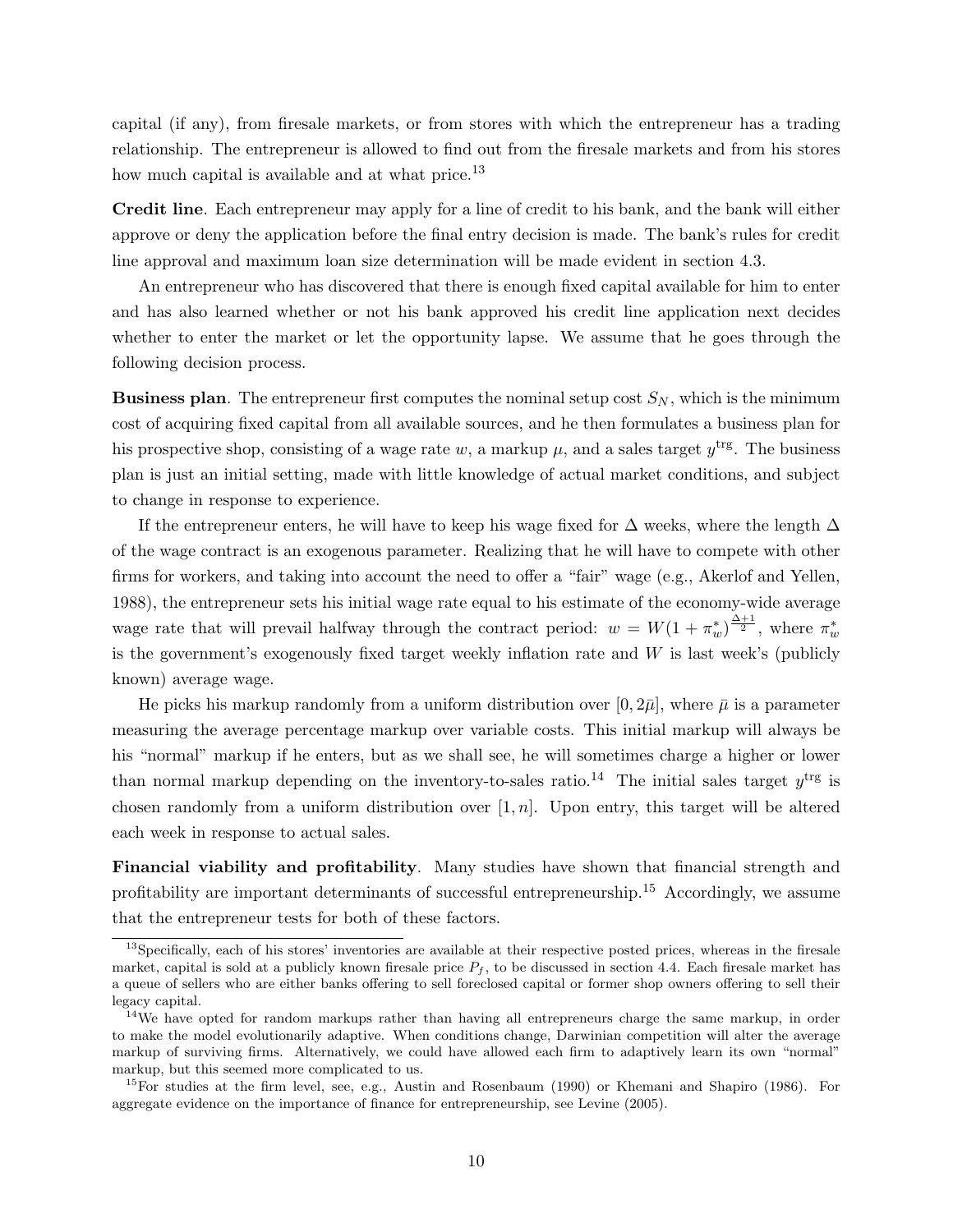Given his business plan, the entrepreneur now conducts a financial viability test. Specifically, if he cannot raise enough finance to pay for the setup cost and the fixed cost of operating the shop during the first month,  $S_N + 4(F - 1) w$ , then he will allow the entry opportunity to lapse.<sup>[16](#page-11-0)</sup> The amount of finance he can raise at this stage is his personal wealth (money holdings plus deposit holdings) plus the credit limit provided by the bank. The latter equals 0 if the entrepreneur has not been granted a line of credit, and  $P_h (S + L)$  otherwise, where LI is the entrepreneur's stock of legacy inventories (if any).<sup>[17](#page-11-1)</sup> That is, as mentioned in section [3.2.3,](#page-8-2) the loan is collateralized by fixed capital and inventory, to which a haircut  $P_h$  is applied by the bank. The rule for setting  $P_h$ will be stated in section [4.4.](#page-16-0)

If the financial viability test is passed, the entrepreneur moves on to a profitability test. Specifically, he allows the entry opportunity to lapse unless  $\Pi > Y^p + (P_f \cdot LC + S_N)/V$ , where  $\Pi$  is the flow of profit implied by the business plan, and the right-hand side is an estimate of the weekly cost of entering, namely, the entrepreneur's current estimate of his permanent income  $Y^p$ , as described in section [4.3](#page-13-0) below, plus the equivalent permanent flow of income that could be achieved from selling his legacy capital LC on the firesale markets at price  $P_f$  and putting the proceeds, along with the money  $S_N$  that he saves by not incurring the setup cost, in his bank account.<sup>[18](#page-11-2)</sup> Further, as will become evident in section [4.5,](#page-18-0) V is the capitalization factor provided by the government.

Market research. The entrepreneur also conducts "market research" before deciding whether to enter. In particular, he sends messages to two people, one of whom is a "comrade" (a randomly chosen person with the same production good as the entrepreneur) that does not own a shop and the other of whom is a prospective customer (a randomly chosen person whose primary consumption good is the same as the entrepreneur's production good). The message to the comrade declares the wage rate  $w$  that the entrepreneur will post if he decides to open shop, and the message to the prospective customer declares the price he plans to post:  $p = w(1 + \mu)/(1 - \tau)$ . This price represents an after-tax markup of  $\mu$  over the marginal cost w. The comrade will consent to forming an employment relationship with the new shop either if he is unemployed or if the shop's offered wage rate exceeds his current effective wage. Similarly, the prospective customer will consent to forming a customer relationship with the new shop if its declared price is lower than the effective price that he currently faces for the same production good as the entrepreneur's. The definitions for effective wages and prices are given in section [4.4.](#page-16-0)

Entry decision. The entrepreneur then makes his entry decision. He decides to enter if: 1) he can raise the necessary amount of fixed capital to cover the setup cost; 2) his business plan passes financial viability and profitability tests; and 3) both the comrade and the prospective customer respond affirmatively to his invitation to form a relationship with the new shop. If any of the above three conditions is violated, the entrepreneur decides not to open a shop, and the opportunity to do so lapses. Otherwise, he moves on to purchase enough fixed capital to cover his setup cost, part

<span id="page-11-1"></span><span id="page-11-0"></span><sup>&</sup>lt;sup>16</sup>Since the shop owner supplies his own unit of labor, the weekly fixed cost of operating the shop is  $(F - 1)w$ .

<sup>&</sup>lt;sup>17</sup>Note that, in contrast to legacy fixed capital, legacy inventories cannot be part of  $S$ , because inventories are units of the person's production good, whereas  $S$  must be defrayed using his consumption goods.

<span id="page-11-2"></span><sup>&</sup>lt;sup>18</sup>See appendix [A.1](#page-53-0) below for the accounting details of how  $\Pi$  is defined.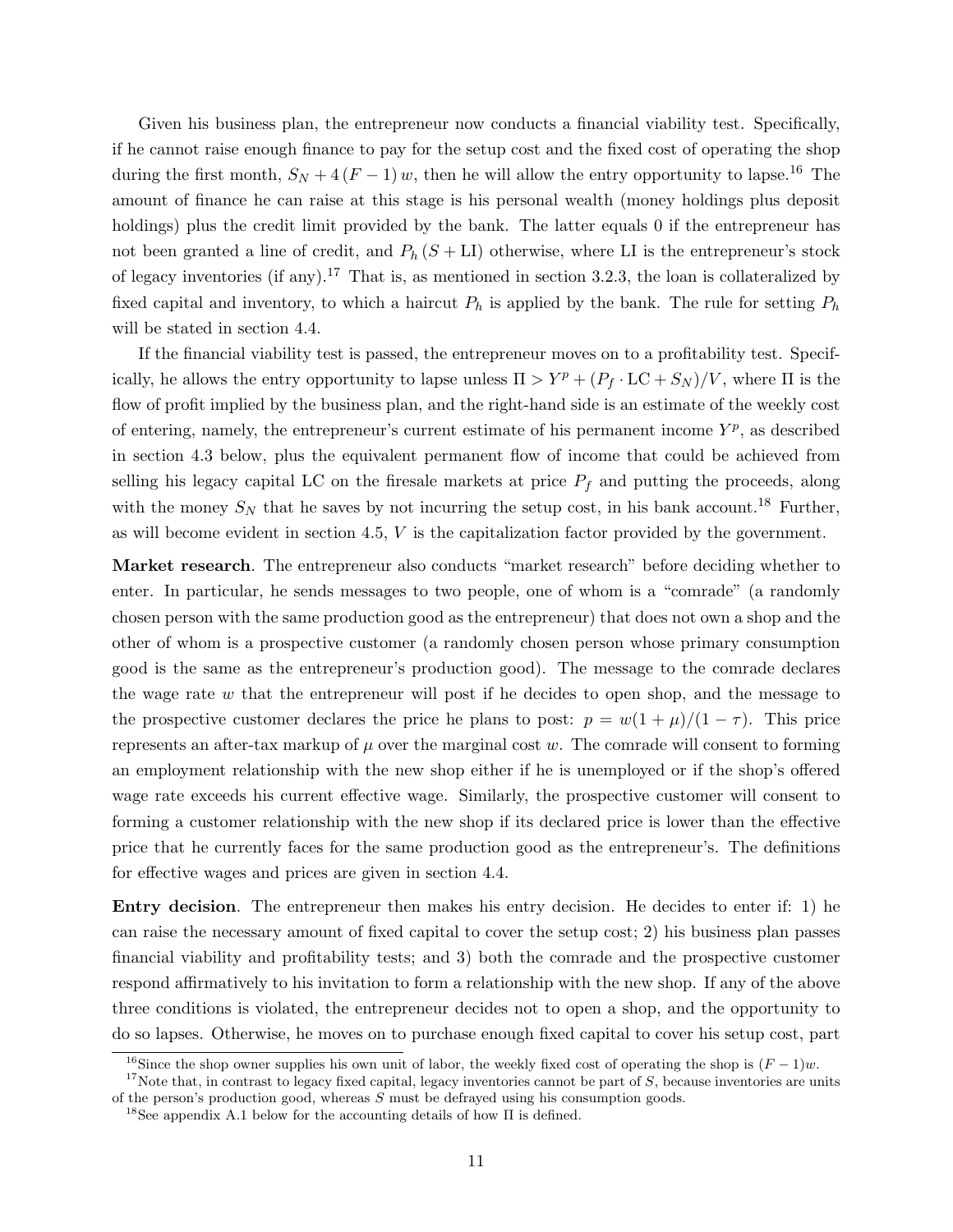of which, up to the credit limit, may be covered by the bank loan if his credit line application has been approved. He then opens the shop with a posted wage w, a posted price p, a markup  $\mu$ , a sales target  $y^{\text{trg}}$ , and an inventory level equal to the entrepreneur's legacy inventory LI. In accordance with the well-established principle of production smoothing (see, e.g., Ramey and West, 1999), the entrepreneur also sets an "input target:"  $x^{\text{trg}} = y^{\text{trg}} + F + \lambda_I (y^{\text{trg}} - I)$ , where  $\lambda_I$  is the exogenous weekly inventory adjustment speed and  $I$  is current inventories, which for a new shop are just equal to the entrant's legacy inventories LI.[19](#page-12-0) Implicit in this rule is a desired inventory level equal to one week's sales.

The comrade and the potential customer, surveyed during market research, becomes the new shop's actual employee and actual customer, respectively. The entrepreneur becomes a shop owner and terminates any employment relationship he might have had.

#### 4.2 Search and matching

Next, each person is given an opportunity to search for possible trading relationships, comprising both job search and store search. We take the approach of Stigler (1961), who modeled the search process as a search for stores with which to engage in repeated rather than one-off exchange.<sup>[20](#page-12-1)</sup>

Job search. Each person who is not a shop owner engages in job search with an exogenous probability  $\sigma$ . Job search consists in asking one comrade what his effective wage is. If the comrade is not a shop owner and his effective wage exceeds the searcher's, the latter will ask the comrade's employer for a job. If the comrade is a shop owner (i.e., is an employer himself), the searcher will ask him for a job if and only if the latter's effective wage is lower than the latest posted wage at the comrade's shop. In either case, the employer accepts the searcher as a new worker if and only if the amount of labor input he used last period is less than or equal to his current input target. If this condition holds, the searcher terminates his pre-existing employment relationship (if any) and forms a new one, changing his effective wage either to his comrade's (if the comrade is not a shop owner) or to the latest posted wage at the comrade's shop.

Store search. Store search is undertaken by every person. It comprises referral-based and direct search. First, the person asks a "soulmate" (a randomly chosen person with the same primary consumption good) for his effective prices. The searcher decides to switch to a soulmate's store if and only if the soulmate's effective price for that good is less than the searcher's. Second, the person engages in direct search, which consists in asking a randomly chosen shop if it trades either of his consumption goods and, if so, what the posted prices are. The searcher decides to switch if and only if his effective price exceeds the shop's latest posted price. If the searcher switches for either of his consumption goods, he terminates the pre-existing customer relationship with a shop of

<span id="page-12-1"></span><span id="page-12-0"></span> $19$ Our "input target" rule is similar to the labor demand function posited by Dosi et al. (2010).

 $^{20}$ This is also Phelps and Winter's (1970) "customer market" view of product markets. It means that the exit of a shop involves the destruction of organizational capital in the form of what would otherwise have been a long-term customer relationship. Dosi et al. (2010) adopt the "customer market" approach as we do, but they do so without an explicit matching process.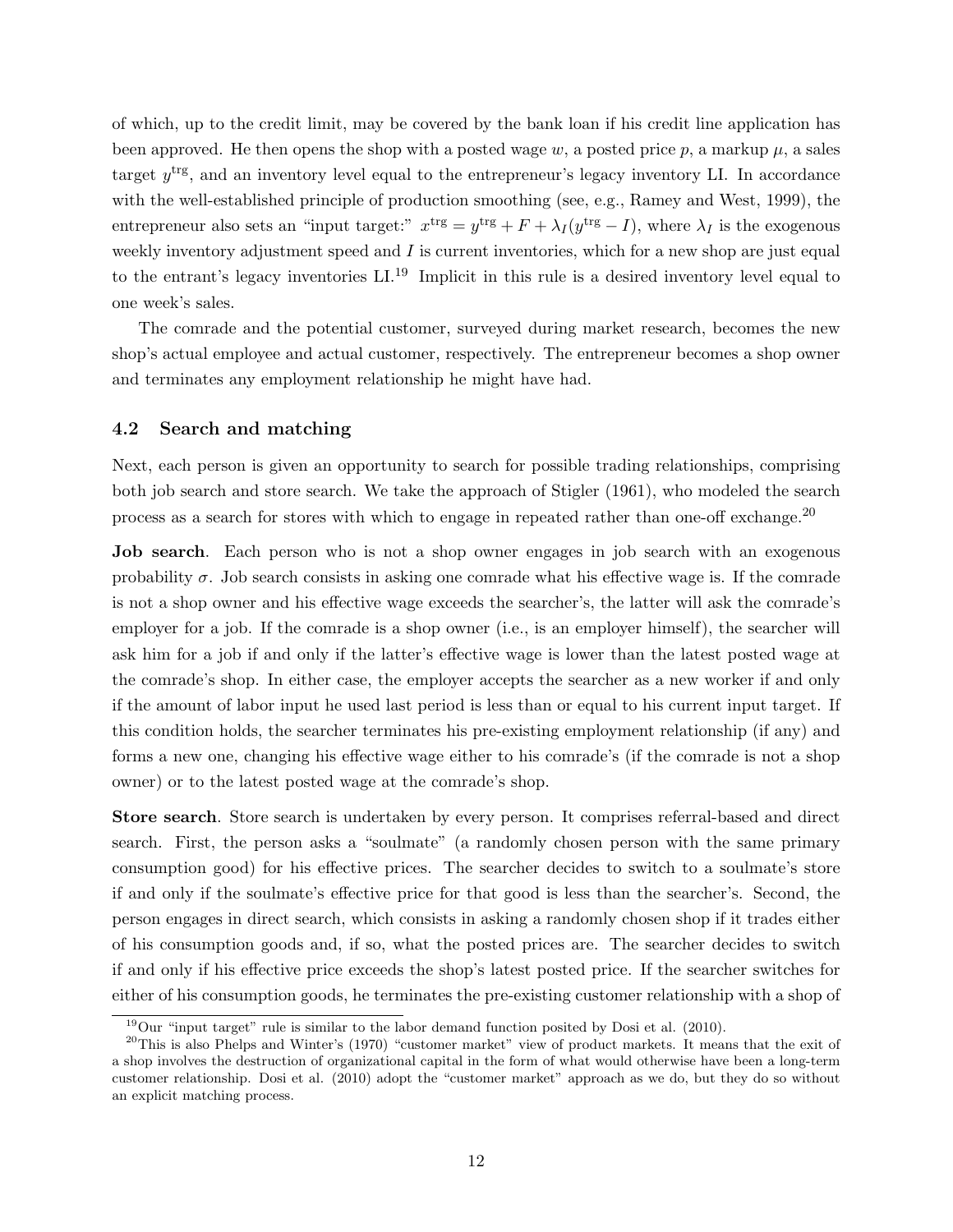the corresponding type and forms a new one, revising his effective price either to his soulmate's (in the case of referral-based search) or to the shop's latest posted price (in the case of direct search).

#### <span id="page-13-0"></span>4.3 Financial market trading

At this stage, all financial transactions take place except for loans acquired to finance the purchase of fixed capital by entrants, as described in section [4.1,](#page-9-1) and the purchase of working capital in firesale markets during the trading stage that comes next.

| <i>Assets</i>     | Liabilities and Equity  |
|-------------------|-------------------------|
| Commercial loans  | Deposits                |
| Seized collateral | Loans from central bank |
| Government bonds  | Equity                  |
| Reserves          |                         |

On the assets side, commercial loans are loans made by the bank to shop owners, measured as the dollar value of principal and interest payable this week; seized collateral consists of inventories and fixed capital seized by the bank from defaulting shops, valued at the firesale price; government bonds are bonds held by the bank, evaluated as the amount due this week; and reserves are holdings of high-powered money, that is, cash and money on deposit with the central bank wing of the government. The liabilities of a bank consist of deposits held by agents assigned to this bank and loans from the central bank. Equity is calculated as the bank's assets minus its liabilities.

At the beginning of this stage, each bank updates its equity after the previous week's transactions and the entry stage. Before any financial market trading takes place, banks in all sectors are examined by the regulatory branch of the government. Banks with negative equity fail, in which case the government acts much like the FDIC in the U.S. First, it injects money to fully recapitalize the new bank so that it fulfills the minimum capital requirement, discussed further below. Then, a new owner is chosen from the list of the failed bank's customers who do not own a shop. In particular, the richest amongst them (i.e., the one with the highest sum of cash and deposit holdings) becomes the new owner.<sup>[21](#page-13-1)</sup> If the new bank owner has some legacy capital, it is placed on the bank's balance sheet (seized collateral account). Equity is again updated to take into account these changes to the balance sheet. Note that no deposits are ever destroyed during the bank failure process, because the government's policy of injecting new capital and finding a new owner serves to fully insure all deposits.

Next, all banks are checked for capital adequacy. In particular, as under Basel I, the ratio of bank equity to risk-weighted assets must be greater than or equal to  $\kappa$ , the required capital adequacy ratio: equity  $\geq \kappa \cdot$  (commercial loans + seized collateral)  $\equiv$  required capital.<sup>[22](#page-13-2)</sup> If this

<span id="page-13-1"></span> $21$ We assume the richest customer is given the bank because otherwise, given the limited ability of anyone but shop owners to raise capital, there might be an artificial fragility to the system. We can report, however, that even if the new owner is chosen at random from among the bank's customers, our baseline results are largely unaffected.

<span id="page-13-2"></span> $^{22}$ The assigned risk weights (1 for loans and seized collateral, and 0 for government bonds and reserves) come directly from Basel I recommendations.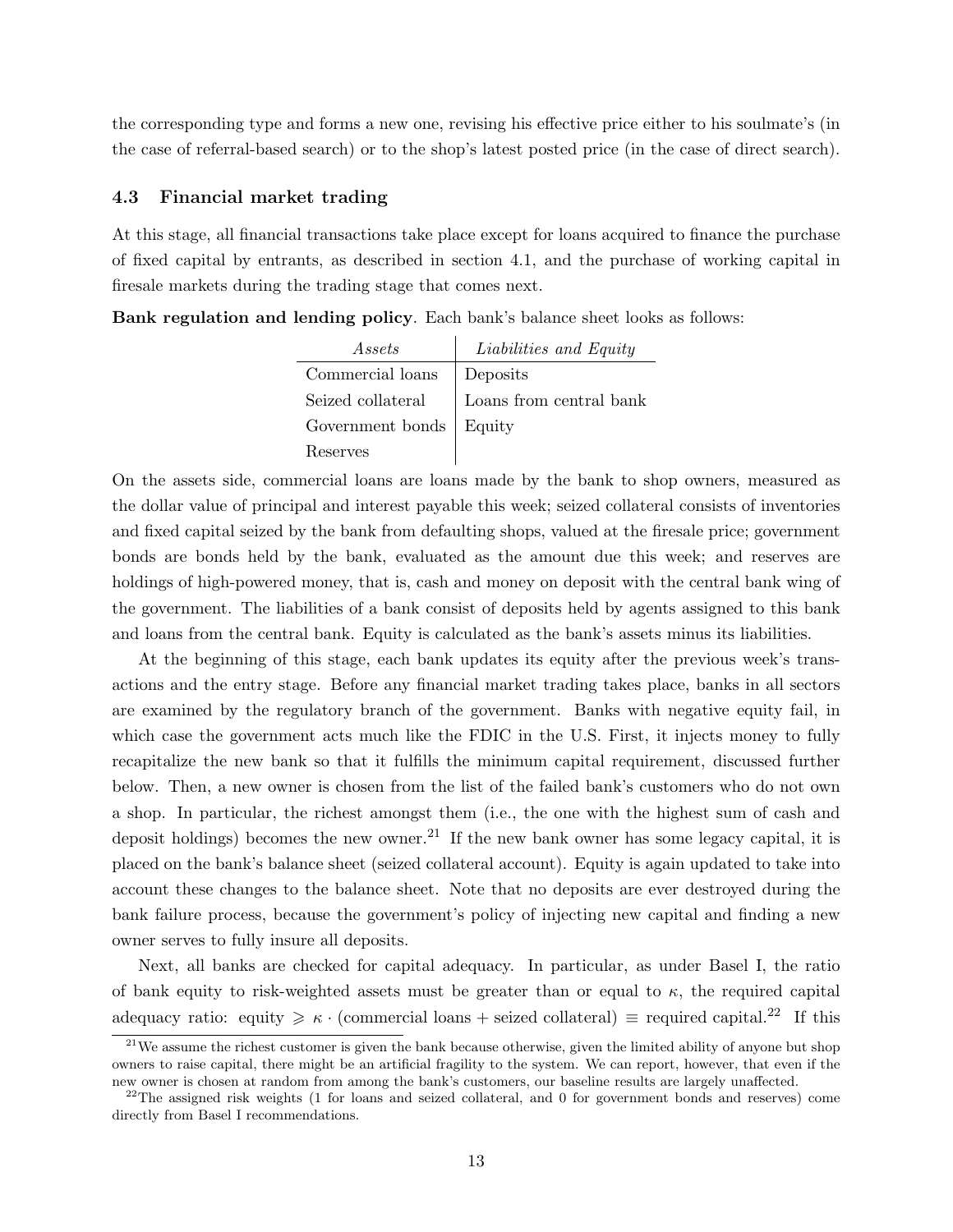condition is violated, that is, if equity is less than the required capital, the corresponding bank becomes troubled. As recommended by Basel I, troubled banks are sanctioned; in particular, they are not allowed to provide new loans (although they are allowed to roll over outstanding loans), and their owners cannot receive dividends.

The bank now chooses the probability  $P_{CL}$  with which it approves any new applications for a credit line this week and during the entry stage next week. Its choice of  $P_{CL}$  is motivated by the desire to maintain a buffer above the required minimum capital, in line with the evidence presented by the Bank for International Settlements (1999). If its equity is less than its required capital, it sets  $P_{CL}$  equal to zero. Otherwise,  $P_{CL}$  increases linearly in the percentage deviation of equity from required capital, with a slope parameter equal to l, until it hits unity.

Once a credit line has been granted, the bank will accept all fully collateralized loan applications from the customer in the future, unless the bank becomes troubled. Thus, unlike in other agentbased macro models, loan decisions in our model are made without regard to the financial situation of the borrower, and the only way in which the bank's financial condition affects its loan decisions is through the dependency of  $P_{CL}$  on the bank's capital adequacy ratio. The fact that all loans in our model are fully collateralized, however, minimizes risk faced by the bank and makes any residual risk largely independent of the borrower's financial situation.[23](#page-14-0)

Each bank also sets the interest rate  $i_L$  on all new loans that will be issued this week and the interest rate on all deposits  $i_D$  held at the end of this stage. The bank always sets  $i_D = i_w$  and  $i_L = i_w + s/48$ , where  $i_w$  is the weekly nominal interest rate set by the monetary authority on government bonds (as discussed in section [4.5\)](#page-18-0) and  $s$  is a fixed annual spread, common across all banks. We suppose that these choices are constrained by regulations that prevent a bank from exploiting the monopoly power implied by the limitation of one bank per sector in our setup.

Budget planning. Next, people of all types do their budget planning. Since the only reason for holding money is to spend it during the next stage, each person must first decide on his planned consumption expenditures for the week. In preparation for this decision, everyone first adjusts his permanent income according to the following adaptive rule:  $\Delta Y^p = \lambda_p (Y - Y^p)$ , where Y is actual income from the previous period and  $\lambda_p$  is the weekly permanent income adjustment speed. Here, Y is equal to last period's profit for shop owners and the effective wage rate for all other people. Then, each person adjusts  $Y^p$  for estimated weekly inflation, assuming that inflation is taking place each week at the target rate, that is, he multiplies  $Y^p$  by  $(1 + \pi_w^*)$ .

In line with theoretical and empirical analyses that show wealth to be an important determinant of consumption, we assume that each person sets his planned consumption expenditures this week equal to a fixed fraction v of his total wealth.<sup>[24](#page-14-1)</sup> The total wealth of each person is the sum of

<span id="page-14-0"></span><sup>&</sup>lt;sup>23</sup>As we shall see, in our baseline simulations, if a borrower fails, his seized collateral can be sold on "firesale markets" for a real price that is expected to equal the haircut price at which the loan was originally made.

<span id="page-14-1"></span> $^{24}$ Consumption is also dependent on wealth in the EURACE model, as well as in Delli Gatti et al. (2011). Dosi et al. (2010, 2013, 2015) assume that consumption equals current labor income. For a brief survey of the empirical literature on wealth and consumption, see Poterba (2000).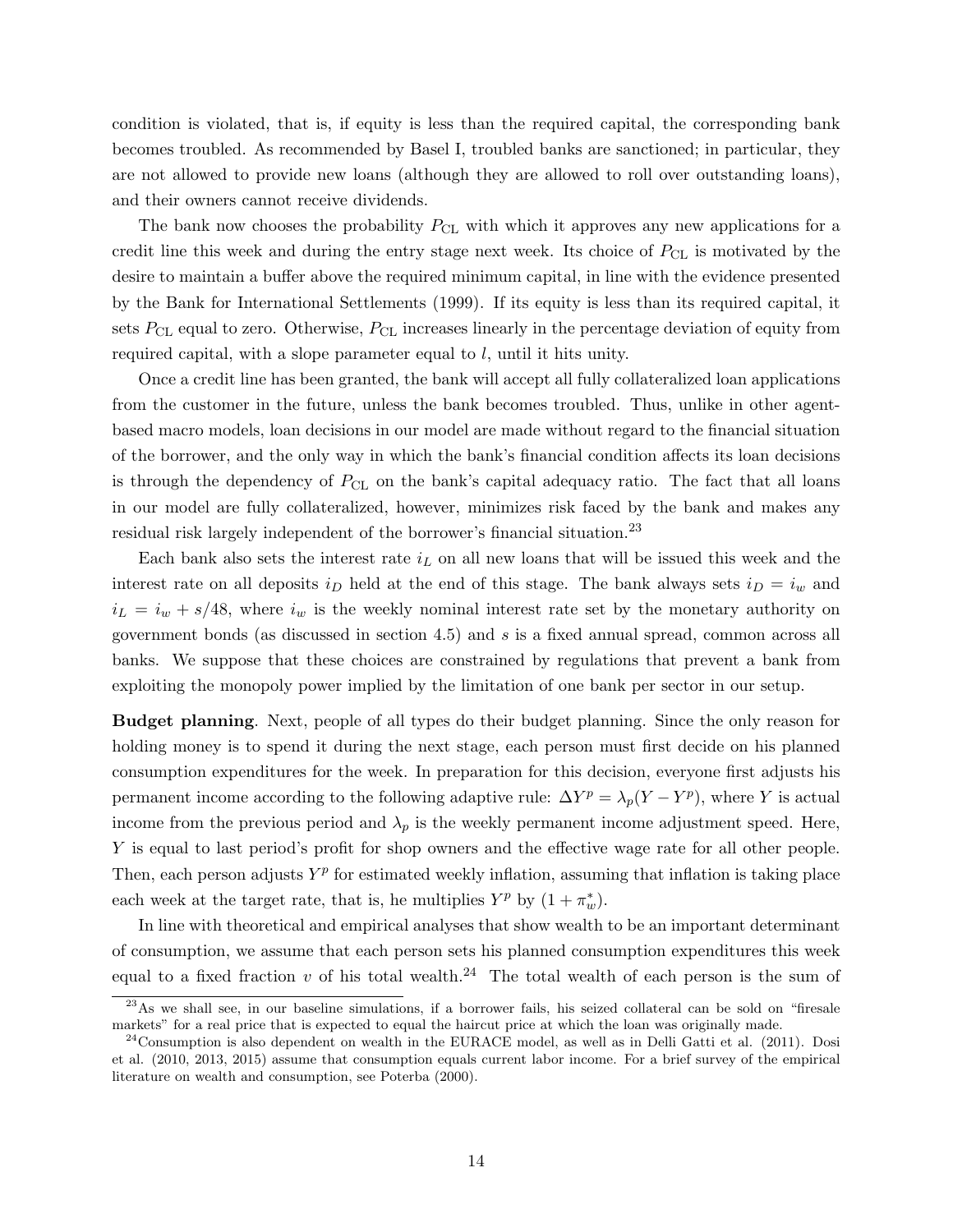financial wealth A and the capitalized value of permanent income. Thus,

<span id="page-15-1"></span>
$$
E = v \cdot (A + V \cdot Y^p),\tag{1}
$$

where  $V$  is the capitalization factor that converts expected income into wealth. The financial wealth A of people who don't own a shop or a bank is the sum of their money holdings and bank deposits, plus the firesale value of their legacy capital (if any). For bank owners, financial wealth consists of money holdings and, if the bank is not troubled, the bank's equity after subtracting required capital. For shop owners, it is equal to the sum of money and deposit holdings minus outstanding loans.<sup>[25](#page-15-0)</sup> In appendix [A.4,](#page-56-0) we describe the ideal circumstances under which the expenditure function [\(1\)](#page-15-1) would be the optimal expenditure of a life-time utility maximizer possessing logarithmic preferences and a weekly rate of time preference equal to  $v/(1-v)$ .

Financial transactions. Next, people of all types update their portfolios of financial assets. Having chosen  $E$ , each person chooses the amount of cash  $M$ , taking into account the constraints he faces. Consider first a person who does not own a bank or a shop. He enters this stage owning  $\overline{M}$  in cash and  $\overline{D}$  in deposits, and he must choose M and D with which to leave this stage, subject to neither being negative and to  $D = (\bar{M} + \bar{D} - M)(1 + i_D)$ . We use the convention of measuring D as the amount owed by the bank at the next stage of financial market trading. If  $E \le \bar{M} + \bar{D}$ , the person sets  $M = E$ , leaving the rest in his bank deposit account. Otherwise, he withdraws all of his deposits and revises his planned expenditures so that  $E = M = \overline{M} + \overline{D}$ . The idea here is that he will need to have  $E$  in the form of money when he visits his stores, but he does not know whether he will be paid his income before or after shopping for goods, so he plans to carry  $E$  out of the financial market to ensure against being unable to fulfill his expenditure plans.[26](#page-15-2)

Next, consider a bank owner. If he owns a troubled bank, that is, if the minimum capital requirement is violated, then he cannot receive dividends and his expenditure is bounded by current money holdings  $\overline{M}$ . If the latter exceeds E, the remaining  $\overline{M} - E$  goes into the bank; otherwise, he sets  $E = M = \overline{M}$ . If the owned bank is not troubled, then he employs his financial wealth A in the following way. If  $E \leq A$ , he sets  $M = E$  and leaves the surplus  $A - E$  in bank equity; otherwise, he sets  $E = M = A$ .

Finally, consider a shop owner. A shop owner can hold money and deposits, and he can also take a bank loan L (measured as the amount owing next week) up to his credit limit. If the shop has already been granted a credit line earlier, his credit limit is set equal either to the haircut value of his eligible collateral (fixed capital and inventories), in case his bank is not troubled, or to the minimum of the pre-existing loan  $\bar{L}$  and the haircut value of his eligible collateral if he has a line of credit with a troubled bank.<sup>[27](#page-15-3)</sup> If the shop does not yet have a credit line, the shop owner applies

<span id="page-15-0"></span><sup>&</sup>lt;sup>25</sup>We omit fixed and working capital from the definition of a shop owner's wealth, because otherwise, we would be double-counting; that is, the shop owner's income Y includes the flow of profit that this capital helps generate.

<span id="page-15-2"></span><sup>&</sup>lt;sup>26</sup>This motivation for a precautionary demand for money is similar to the "stochastic payment process" that Patinkin (1956) invoked to rationalize putting money in the utility function. In this case, we are using it to justify what looks like a conventional cash-in-advance constraint.

<span id="page-15-3"></span><sup>&</sup>lt;sup>27</sup>Recall that collateralized rollover of existing loans is always allowed, even if the bank is troubled.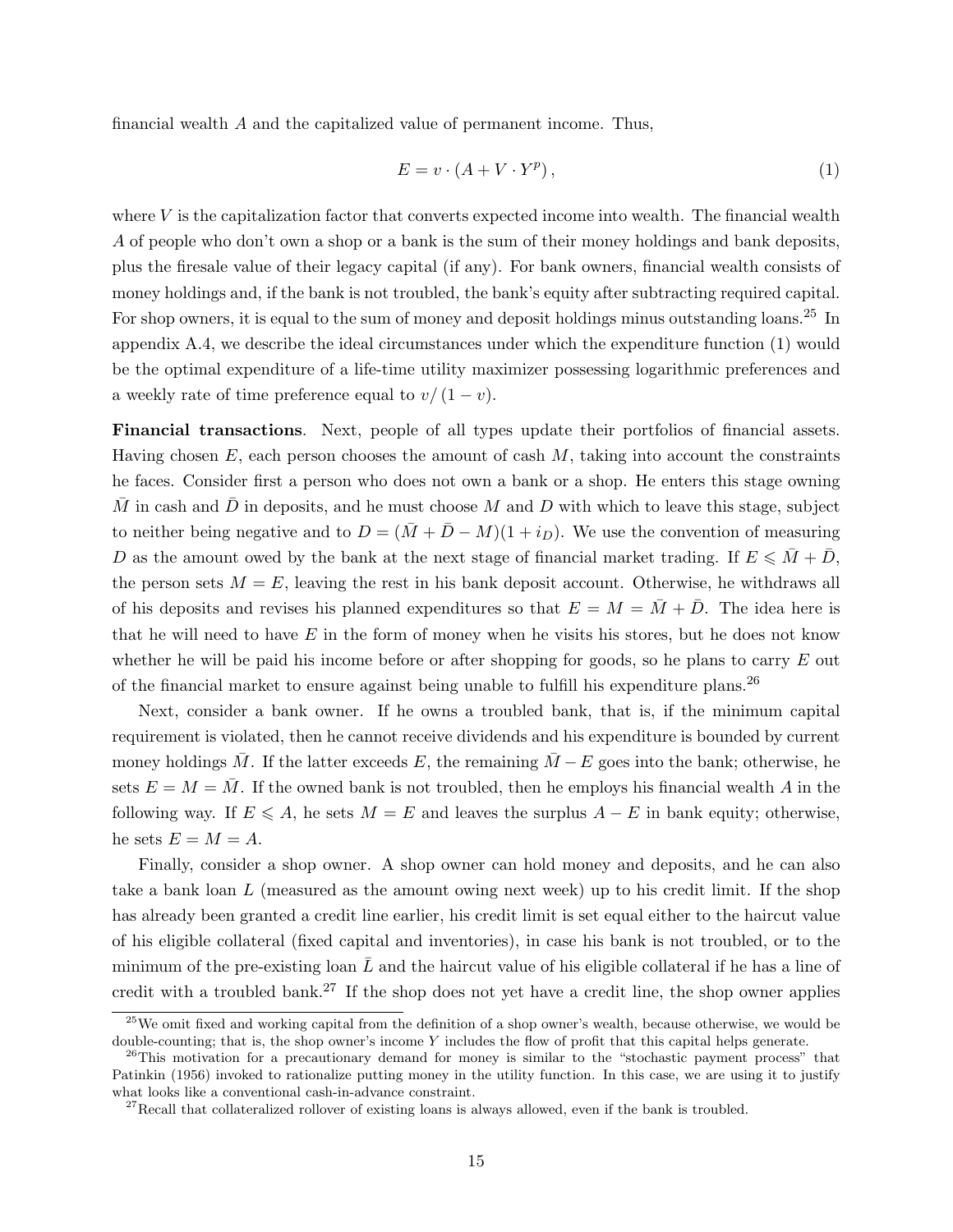for one at this stage and obtains it with probability  $P_{CL}$ , as described above, if his bank is not in trouble (otherwise, his application is rejected). If the credit line is granted, his credit limit CL is set to  $P_h (S + I)$ , where I is his shop's current inventory holdings and  $P_h$  is the haircut price; otherwise, his CL is set to 0.

If the shop owner is unable, even after borrowing up to his credit limit, to repay his pre-existing loan  $L$  in full, his shop is declared bankrupt. In this case, his bank seizes all his cash, fixed capital, and inventories, and it nullifies his deposits. Moreover, the shop must close in the exit stage this week. A bank that has seized capital adds the fraction  $1 - C<sub>b</sub>$  to its holdings of seized collateral, and it joins the queue for the firesale market in each of those goods (if not already there), where  $C_b$  is the exogenous resource cost of foreclosure.

The shop owner's desired money holdings is the amount needed to cover not only his planned consumption expenditures but also his target wage bill  $W B<sup>trg</sup>$ , equal to his current posted wage times his current input target  $x<sup>trg</sup>$  minus one (since he does not have to pay himself for his own endowment). Before computing  $WB<sup>trg</sup>$ , the shop owner updates his input target using the rule discussed in section [4.1](#page-9-1) above.

The shop owner now borrows, if necessary, to cover his planned consumption expenditure and his target wage bill.<sup>[28](#page-16-1)</sup> If his credit limit is not enough to finance these planned expenditures, he borrows up to the limit and reduces planned expenditure to the amount that can be afforded, setting the wage bill as his first priority and decreasing it only after  $E$  has been reduced to zero.<sup>[29](#page-16-2)</sup> After making the needed adjustments to E and WB<sup>trg</sup>, he then holds the amount  $M = E + WB^{\text{trg}}$ in cash. Appendix [A.2](#page-54-0) provides additional details.

Once all agents have completed their portfolio adjustments, a bank's reserves could potentially become negative. We suppose that the bank is able to get cash from the government instantaneously to honor all withdrawals but that its deposit account with the central bank is debited accordingly and can become overdrawn. At this point, the government pays the amount owing on its bonds to the banks that are holding them. If a bank still has negative reserves, it must borrow enough from the government to make its reserves nonnegative again. The annual rate charged on advances to banks is  $i + s_d$ , where  $s_d$  is a fixed premium (the "discount rate"). The bank invests any positive reserves in new government bonds.

#### <span id="page-16-0"></span>4.4 Labor and goods market trading

Firesale markets trading. The next stage starts with trade in the firesale markets. Each shop of type i whose owner has a line of credit and whose bank is not troubled can place an order for any amount  $Q$  of good  $i$ . He will pay for his purchases with deposit holdings, at least until his

<span id="page-16-1"></span><sup>&</sup>lt;sup>28</sup>Running down deposits before taking a loan is consistent with pecking order theory in corporate finance (Myers and Majluf, 1984). For supporting empirical evidence, see Shyam-Sunder and Myers (1999).

<span id="page-16-2"></span> $29$ The assumption that the shop owner gives wage payments first priority helps to avoid shop failures that might otherwise result from spending the wage bill on consumption goods.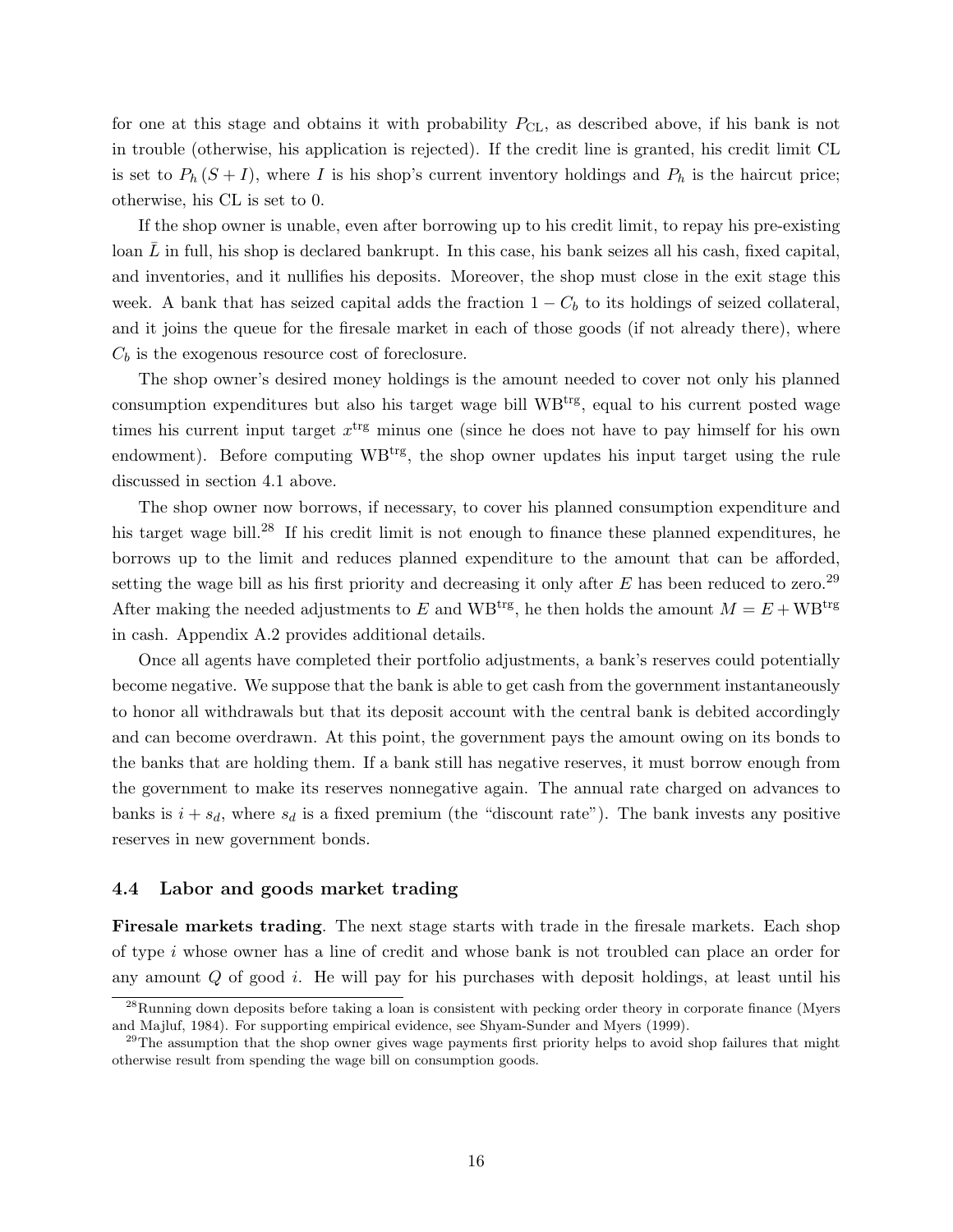deposits are exhausted. After that he can borrow using inventory as collateral.<sup>[30](#page-17-0)</sup> Any other shop owner is subject to the finance constraint:  $P_fQ \leq D$ .

If  $Q > 0$ , the shop owner is matched to the first seller (if any) in the i<sup>th</sup> queue. If the first seller cannot fulfill the whole order, he sells what he has and the turn goes to the next seller in the queue, and so on, until either the order is fulfilled or the queue runs out of sellers.<sup>[31](#page-17-1)</sup> A shop's "notional" demand for inventory in this market is  $Q^* = \min\{y^{\text{trg}} - I, 0\}$ , that is, its desired inventory is its sales target. So it orders an amount equal to  $Q^*$ , unless it is subject to the above finance constraint, in which case it orders  $\min\{Q^*, D/P_f\}.$ 

Next, each shop's inventory is reduced by the amount  $\min \{F, \bar{I}\}$  to cover the fixed cost, where  $\bar{I}$  is the inventory after the firesale transactions. If  $F > \bar{I}$ , then all input held by the shop must be used to defray the fixed cost, while inventory remains equal to zero, until the fixed cost has been fully covered. After that, any input received adds one for one to inventory.

Labor market trading. Next, each person engages in labor market trading (with his employer) and goods market trading (with his stores), starting with the store that trades his primary consumption good. With probability  $1/2$  he either first trades with his employer or with his stores. Labor market trading proceeds as follows. If the person is a shop owner (i.e., if he is self-employed), he simply uses his unit endowment as input. If the person has no employer, then nothing happens when it is his turn to engage in labor market trading. Otherwise, if he has an employer with positive money holdings, he offers to trade his endowment in exchange for the effective wage  $w^{\text{eff}} = \min\{w, M\}$ , where w is the employer's posted wage and M is the employer's money holdings just prior to this trade. If  $M = 0$ , then the employee is not required to deliver his input, but his employment relationship with the shop remains intact.

The employer is not obligated to accept an employee's offer to trade. He can instead choose to lay the worker off, in which case no input is delivered, no payment is made, and the employment relationship is severed. We assume that the employer chooses to do so if and only if: (a) the shop's labor input is already higher than its input target, and (b) the ratio of its inventory to its sales target exceeds a critical threshold value  $IS > 1$ . In general, there are four ways for a person to become unemployed in our model economy: 1) his employer is broke; 2) he is laid off; 3) his job match breaks up randomly (see section [4.6\)](#page-19-0); and 4) his employer exits the market (see section [4.8\)](#page-20-0). Note that the employment relationship is retained only in the first case.

Goods market trading. Goods market trading happens in the following manner. First, the customer learns the price currently posted by both of his stores. Then, when a person visits a store with positive inventory  $I$ , he can place an order for some amount c, subject to the cash-in-advance constraint  $pc \leq M$ , where p is the posted price and M is the person's money holdings just prior

<span id="page-17-0"></span><sup>&</sup>lt;sup>30</sup>This makes sense in our calibrated model because we never assume that the loan-to-value ratio h is less than  $1/2$ (except possibly in section [8.2,](#page-43-0) where we allow  $h$  to vary procyclically). Therefore, the cost of a unit of inventory (the firesale price  $P_f$ ) is less than the amount the shop owner can borrow against that unit (the haircut price  $P_h$ ). The setting of the firesale and haircut prices is discussed below.

<span id="page-17-1"></span><sup>&</sup>lt;sup>31</sup>The payment for inventories bought at the firesale market is expressed in dollars due at the beginning of next week.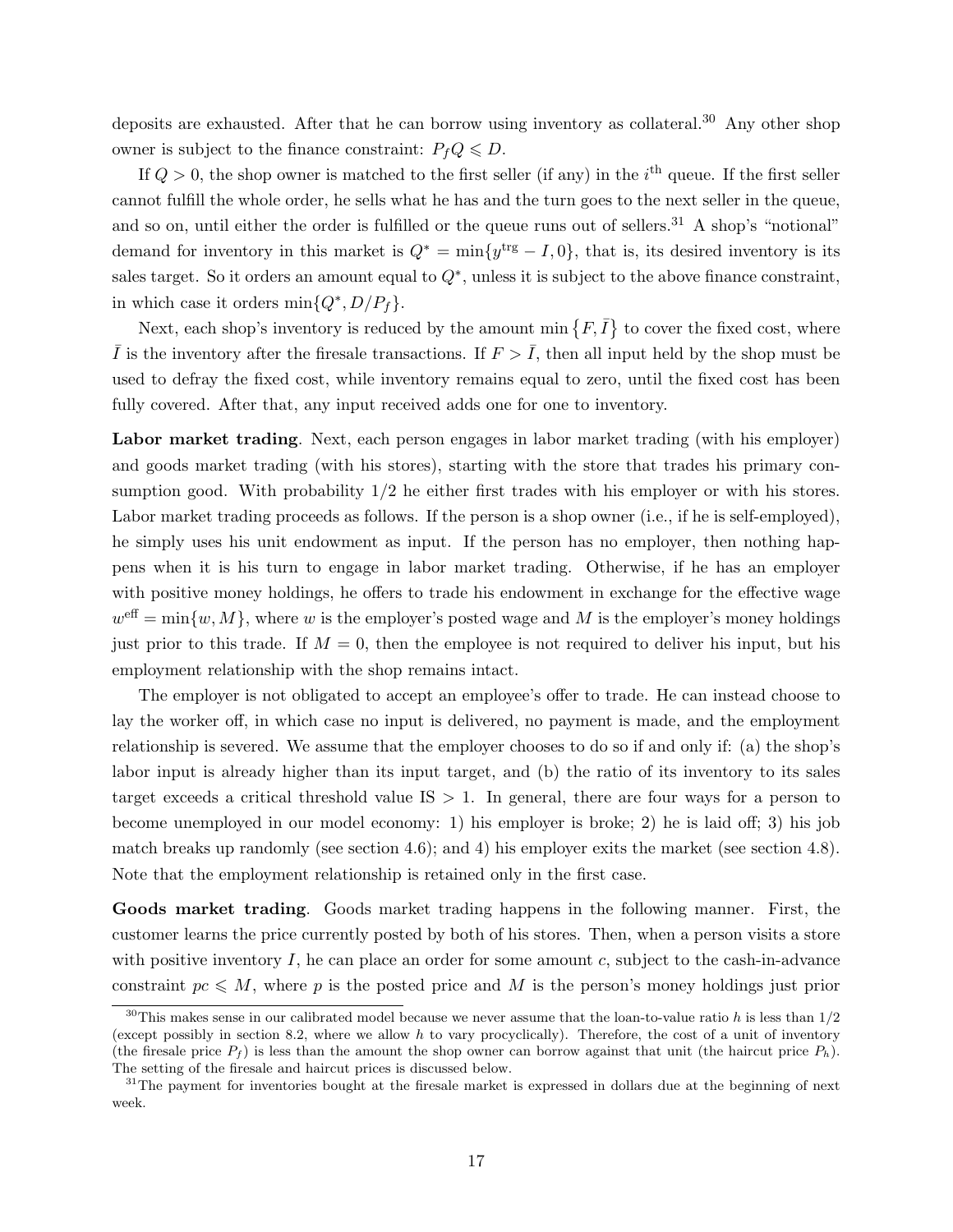to the visit. The store then gives the person an amount  $c^{\text{eff}} = \min\{c, I\}$  in exchange for  $pc^{\text{eff}}$  of money. The person's effective price for that good is defined as  $p^{\text{eff}} = pc/c^{\text{eff}}$ . If  $I = 0$ , or the person does not have a store for that good, nothing happens at this stage of goods trading, except that the person's effective price is set to  $+\infty$ . For every dollar spent by a customer, the shop owner receives  $1 - \tau$  dollars, with the rest going to the government to cover the sales tax.

We assume that each customer chooses his desired consumption bundle  $(c_1, c_2)$  to maximize his utility function  $c_1^{\varepsilon/(\varepsilon+1)} + c_2^{\varepsilon/(\varepsilon+1)}$  $\frac{\varepsilon}{2}$  (where  $\varepsilon > 0$  is a "demand parameter"), subject to his budget constraint. If he has established relationships with stores for both of his consumption goods, the budget constraint is  $p_1c_1+p_2c_2=E$ , where E is the planned expenditure determined in the previous stage and  $p_1$  and  $p_2$  are the posted prices. If he has an established relationship with only one store with posted price  $p$ , then he orders the amount  $E/p$  from that shop.

Average wage, firesale price, and haircut price. At this point, the government computes the average wage rate  $W$ , which is the employment-weighted average across all shops, and makes this information public. All firesale prices are then set for next week at the value  $P_f = 0.5 \cdot W \cdot (1 + \pi_w^*),$ where  $\pi_w^*$  is the government's weekly inflation target. Our rationale here is that  $P_f$  splits the difference between the value of inventory to a shop owner (approximately the marginal cost of producing an extra unit) and its value to a seller in the firesale queue for whom the goods have no direct use. The target inflation factor is added in anticipation of next week's increase in the marginal cost.[32](#page-18-1)

Finally, each bank sets its haircut price  $P_h$  for next week. It is set proportionally to the estimated marginal cost of production:  $P_h = h \cdot W \cdot (1 + \pi_w^*)$ , where h is the loan-to-value ratio employed by all banks, and the value is measured as the replacement cost of the collateral to the borrower. All banks will therefore have the same haircut price at any given time. For most of the analysis, we take  $h$  to be an exogenous parameter, representing the risk tolerance of banks. In section [8.2,](#page-43-0) however, we will examine the case in which h varies procyclically.

#### <span id="page-18-0"></span>4.5 Monetary policy

Interest rate setting. Next is the stage in which the government (acting as central bank) sets the nominal interest rate i. In this respect, it operates in a similar fashion as the U.S. Federal Open Market Committee, which does not act every week and whose behavior is approximated by a Taylor rule (Taylor, 1993). First, it checks whether this is a fixed action date, which is true every fourth week. If not, this stage is skipped and the interest rate remains unchanged. Otherwise, the government calculates average real GDP per week (the sum of each shop's input in excess of its fixed cost, over the past "month" (4 weeks), divided by 4) and the current price level (GDP deflator). The government also keeps track of the values of year-to-year inflation factors, price levels, and average real weekly GDP for the last 12 months.

<span id="page-18-1"></span> $32$ The fact that the firesale prices are not directly dependent on the amounts offered for sale implies that firesale markets in our model do not play the deviation-amplifying role that they might in reality. When we suppress the firesale markets and rerun our baseline simulations, we find that our economy actually performs somewhat worse in terms of almost all macroeconomic indicators.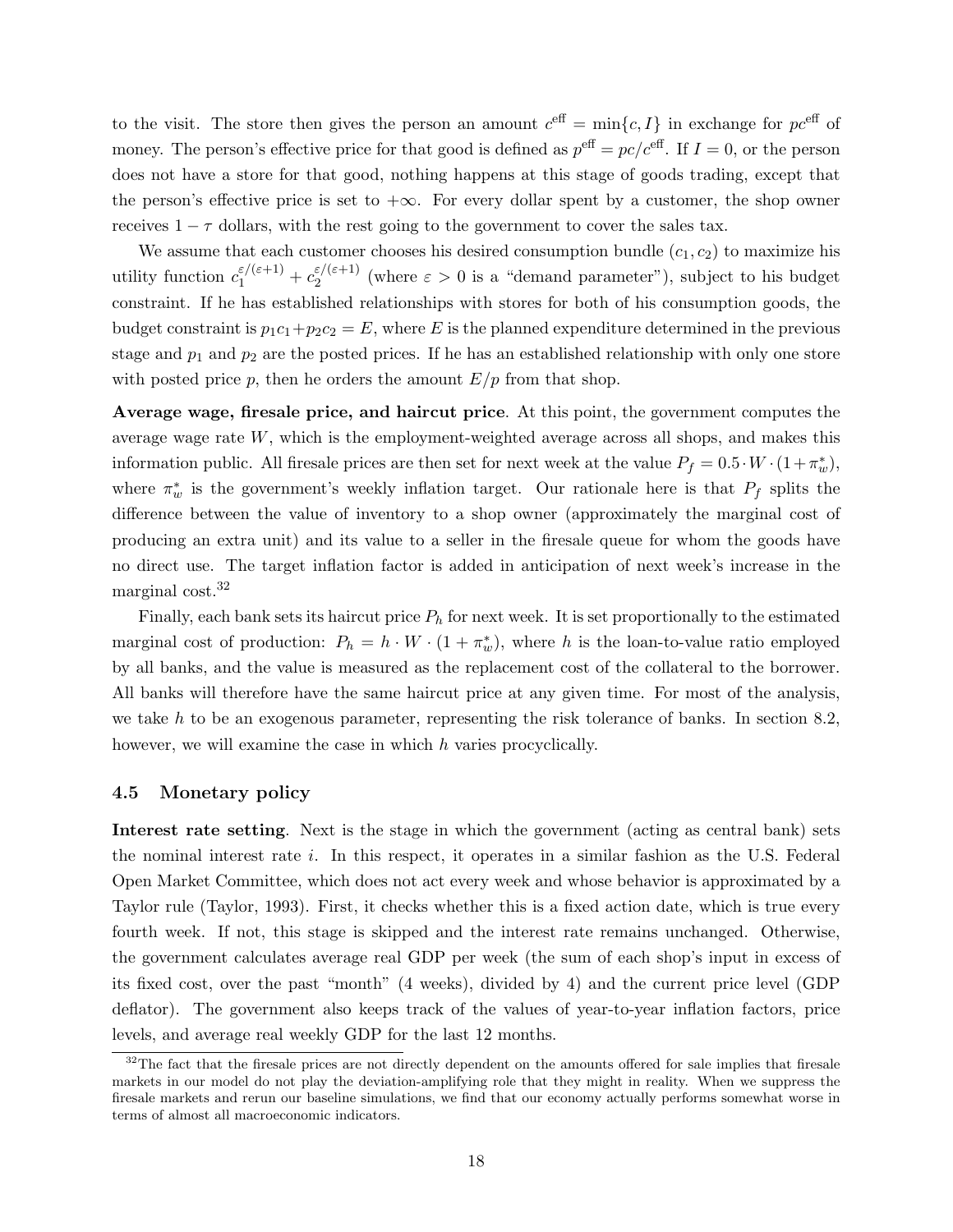The annual rate of interest  $i$  is set according to the Taylor rule:

$$
\ln (1 + i) = \max \left\{ \ln (1 + i^*) + \gamma_\pi \left[ \ln (1 + \pi) - \ln (1 + \pi^*) \right] + \gamma_y \left[ y - \tilde{y} \right], 0 \right\},\,
$$

where  $\gamma_{\pi}$  and  $\gamma_{y}$  are fixed coefficients,  $1 + \pi$  is the inflation factor over the past 12 months,  $\pi^{*}$  is the fixed inflation target,  $y$  is the current 3-month moving average for the weekly average log GDP,  $\tilde{y}$  is the government's evolving estimate of weekly log potential output, and  $i^* \equiv r^* + \pi^*$ , where r ∗ is its evolving estimate of the "natural" real interest rate. The Taylor rule, as specified above, respects the zero lower bound on nominal interest rates. The weekly interest rate is determined according to  $1 + i_w = (1 + i)^{1/48}$ .

The government's estimate  $\tilde{y}$  of log potential output is the steady state of an estimated AR(1) process, which the government updates once per year. Its estimate  $r^*$  of the natural interest rate is changed each period as an increasing function of the difference between actual inflation and the target level  $\pi^*$ , on the grounds that an above-target inflation rate might be due to an underestimated natural interest rate. For details on this estimation process, see appendix [A.3.](#page-55-0)

**Capitalization factor.** The government also estimates an  $AR(1)$  process for inflation that it uses together with its estimated process for log GDP to forecast the future values of these series. It then feeds these values of inflation and log GDP into the Taylor rule to compute forecasts of the rate of interest, under the assumption that the coefficients and the values of  $\tilde{y}$  and  $i^*$  will remain unchanged (see appendix [A.3\)](#page-55-0). The government employs these forecasts to calculate the capitalization factor V , which is publicly announced so that agents can use it to estimate the present values of their incomes. Specifically,

<span id="page-19-1"></span>
$$
V = \sum_{t=1}^{\infty} \left( \frac{1}{1 + \pi_{wt}} \right) \prod_{k=1}^{t} \left( \frac{1 + \pi_{wk}}{1 + i_{wk}} \right), \tag{2}
$$

where  $\pi_{wk}$  and  $i_{wk}$  are the inflation rate and the interest rate projected for week k. As we explain in appendix [A.4,](#page-56-0) this is precisely the capitalization factor that, under ideal circumstances, would make the second factor on the right-hand side of the expenditure function [\(1\)](#page-15-1) equal to the right-hand side of an agent's lifetime budget constraint, even in a standard DSGE model.

#### <span id="page-19-0"></span>4.6 Match breakups

Established trading relationships may break up randomly. In particular, as in the standard theory of search and matching, each agent in the economy who does not own a shop is subjected to an exogenous probability  $\delta$  of quitting the labor and goods markets, entailing the unconditional severance of all current trading relationships by the agent with his employer and his consumption stores.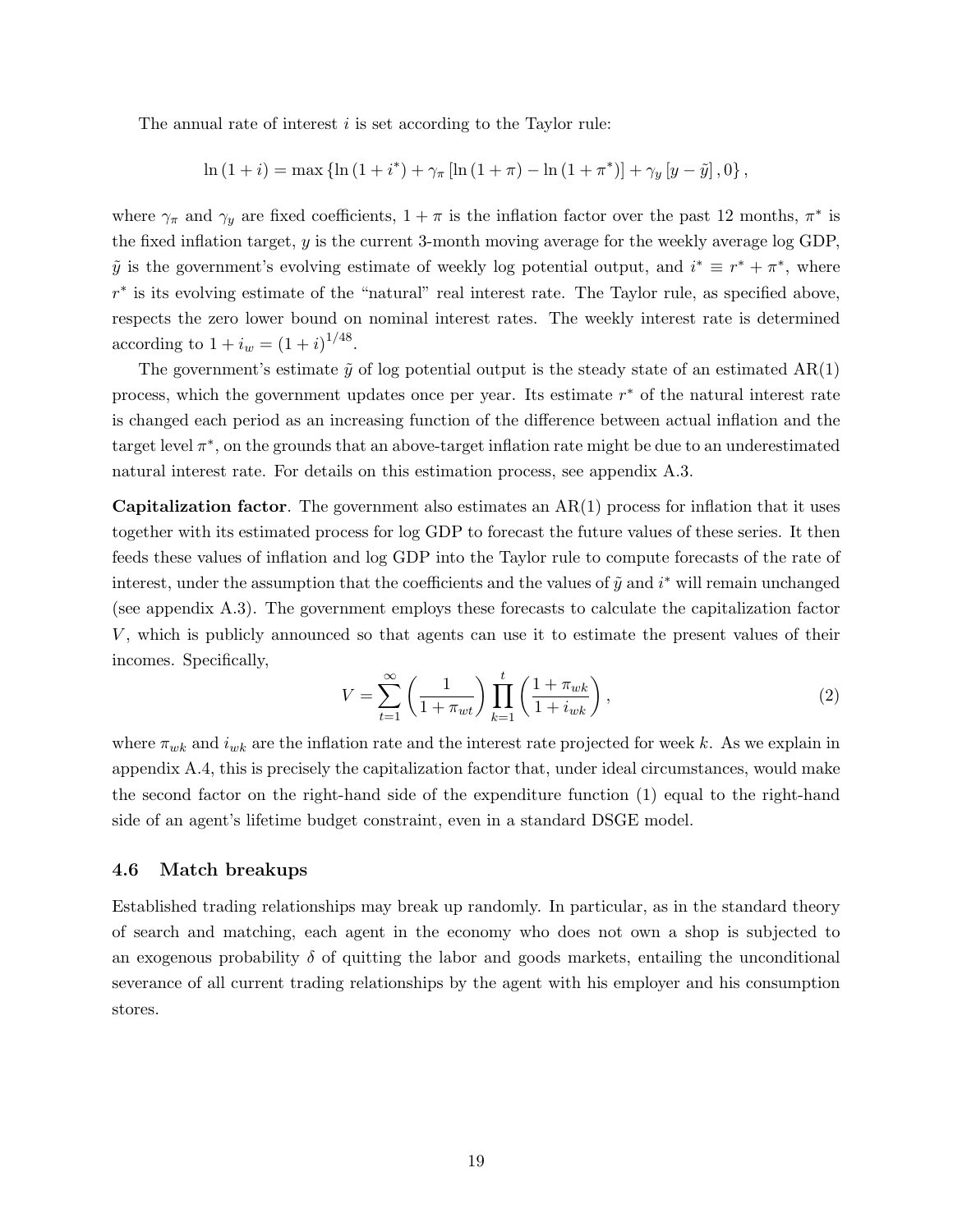#### <span id="page-20-1"></span>4.7 Fiscal policy

Next, if it is the last week of the year, the government adjusts the sales tax rate  $\tau$ . It first calculates the size of the government debt (normalized by the price level) relative to annual estimated potential GDP. It then sets the tax rate equal to  $\tau^*$ , which is the value that would leave the debt-to-GDP ratio undisturbed in the no-shock stationary state to be described in section [5.1,](#page-21-1) plus an adjustment factor that is proportional to the difference between the actual debt-to-GDP ratio and an exogenous target ratio  $b^*$ :  $\tau = \tau^* + \lambda_{\tau} \cdot [B/(P(1 + i_w) \cdot 48 \cdot e^{\tilde{y}}) - b^*]$ , where B is the total stock of issued government bonds, P is the current price level, and  $\lambda_{\tau}$  is the adjustment coefficient.

#### <span id="page-20-0"></span>4.8 Exit

Now, each shop has an opportunity to exit. Consistent with empirical evidence (e.g., Altman, 1968; Beaver et al., 2005; Wiklund et al., 2010), we assume that financial shortfall and low profitability are the main determinants of exit. In particular,

- 1. Each shop whose owner is bankrupt must exit;
- 2. Each remaining shop exits for exogenous reasons with probability  $\delta$ ;
- 3. Each shop can choose voluntarily to exit.

We assume that a shop will voluntarily exit with certainty if it cannot afford to pay for the coming week's fixed overhead cost, that is, if  $A + CL < w(F - 1)$ , where A is the shop owner's financial wealth, computed as in section [4.3](#page-13-0) above, and CL is his credit limit.

The only other situation in which a shop will voluntarily exit is if it is unprofitable, in which case it will exit with an exogenous probability  $\phi$ . In computing profitability, the shop owner takes into account the opportunity cost of his labor services and the interest-opportunity cost of maintaining the shop's fixed capital and inventory. Specifically, the shop owner will decide that the shop is unprofitable if one of the following two cases applies:

> (a)  $A + P_f (I + S) \geq 0$  and  $V \cdot W + P_f (I + S) > V \cdot \Pi^e$ ; (b)  $A + P_f (I + S) < 0$  and  $V \cdot W > V \cdot \Pi^e + A$ ,

where I is the shop's inventory, S is his fixed capital,  $W$  is the current economy-wide average wage,  $P_f$  is the firesale price, V is the capitalization factor, and  $\Pi^e$  is the shop owner's permanent income (expected profit from staying in business). Each case implies that the owner's tangible plus human wealth would increase as a result of exit, under the assumption that he could get a job that pays the wage W. In case (a), he would be able to repay his loan in full, although perhaps allowing some inventory and fixed capital to be seized, so in the event of exit, his tangible plus human wealth would go from  $V \cdot \Pi^e + A$  to  $V \cdot W + P_f(I + S) + A$ . In case (b), he would be unable to repay his loan in full, so upon exit, his tangible plus human wealth would go from  $V \cdot \Pi^e + A$  to  $V \cdot W$ .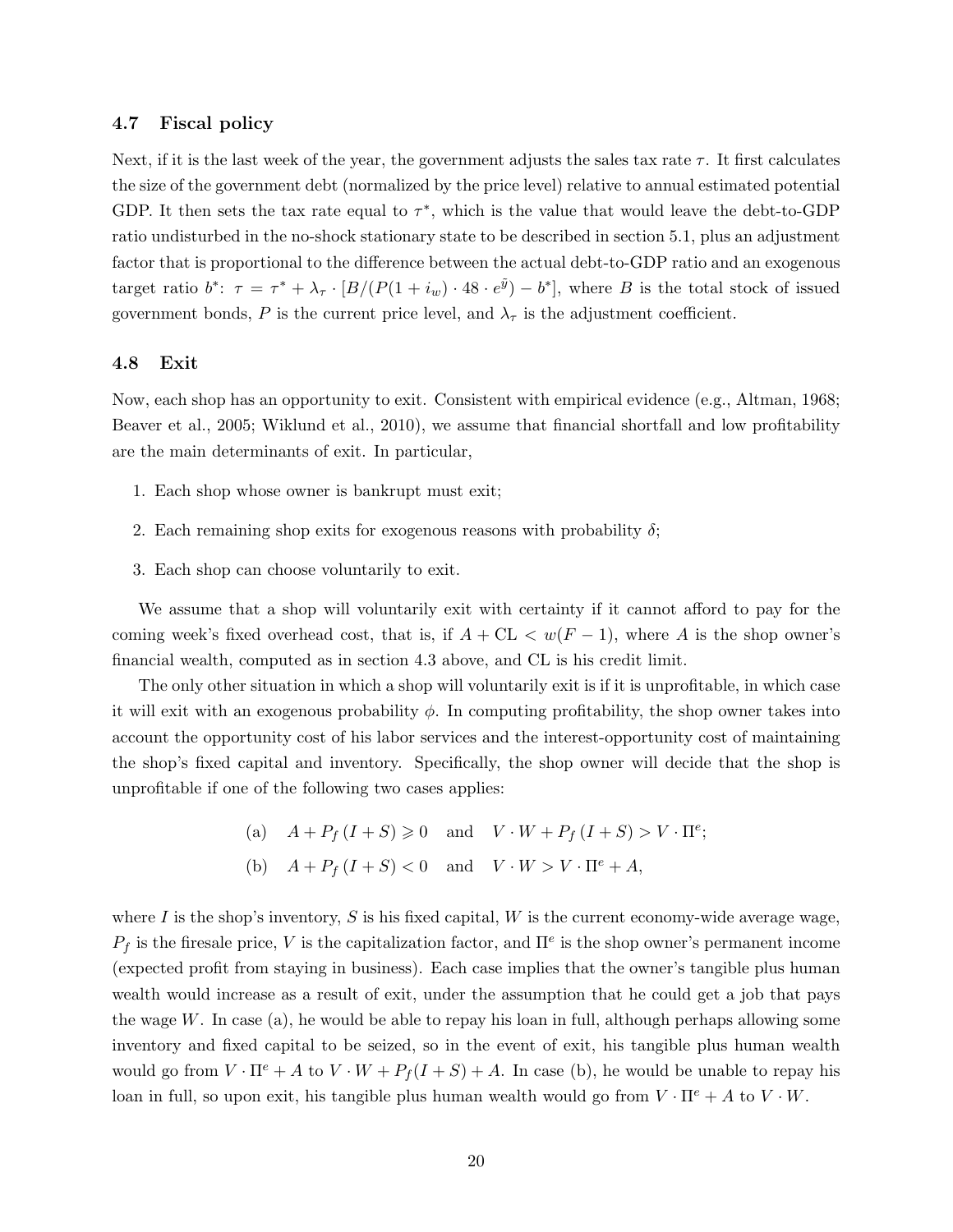Once a shop exits for any reason, all trading relationships (with both employees and customers) are dissolved and the shop owner has to repay his bank loan to the extent possible (bankrupt shops have already settled their loans). If the sum of shop owner's money and deposits exceeds the bank loan, he repays the whole loan to the bank. Otherwise, the bank seizes capital as described in section [4.3](#page-13-0) above, evaluating the capital at firesale prices. Banks with seized capital and former shop owners with non-seized capital now join the appropriate firesale queues if not already there. Upon exit, the former shop owner resets his permanent income to W.

#### 4.9 Wage and price setting

In the final stage of weekly activities, each shop has an opportunity to update its posted wage and price. Wage and price changes are not communicated automatically to the shop's employees and customers until the start of next period's trading. In line with the standard theory of search and matching (Pissarides, 2000) and the empirical literature on the Phillips curve (e.g., Roberts, 1995), we recognize that labor market tightness and expected inflation are the key determinants of wage setting by firms.

Each shop first updates its sales target  $y<sup>trg</sup>$ , setting it equal to the current week's actual sales. It then proceeds to update its wage, but only if the last wage change was  $\Delta$  weeks ago, where  $\Delta$  is the length of the contract period (recall section [4.1](#page-9-1) above). Given that the current week is indeed a wage-updating week for a shop, it adjusts its wage according to a firm-level expectationsaugmented Phillips-type equation, as shown in appendix [A.5.](#page-56-1) The size of this adjustment depends on the shop's estimate of its excess demand for labor over the previous contract period and on the exogenous parameter  $\beta$  that captures its sensitivity to this estimate.

For price adjustments, we take into account evidence that applying a markup over cost is the main consideration in price setting (Fabiani et al., 2006). We also recognize that price changes often represent temporary adjustments to the markup, motivated mainly by market conditions (Bils and Klenow, 2004). Accordingly, a shop adjusts its price using its markup (selected at entry) whenever the after-tax marginal cost  $w/(1-\tau)$  changes. It will also raise its price, relative to its normal level, by the fixed factor  $\delta_p$  whenever the inventory-to-sales ratio falls below a critical value 1/IS, and it will reduce its price by the same factor whenever the inventory-to-sales ratio rises above a critical upper value IS (see appendix [A.5](#page-56-1) for details).

## <span id="page-21-0"></span>5 The workings of the model

#### <span id="page-21-1"></span>5.1 A full-capacity stationary state

In our model economy, GDP is the sum of all goods produced.<sup>[33](#page-21-2)</sup> As shown in the similar model of Howitt and Clower (2000), GDP will be maximized when there is exactly one shop trading each good (which economizes on fixed costs) and everyone either has an employer or is one. In this

<span id="page-21-2"></span><sup>&</sup>lt;sup>33</sup>The implicit assumption that all relative prices are unity is rationalized by the ex ante symmetry that we have imposed across goods.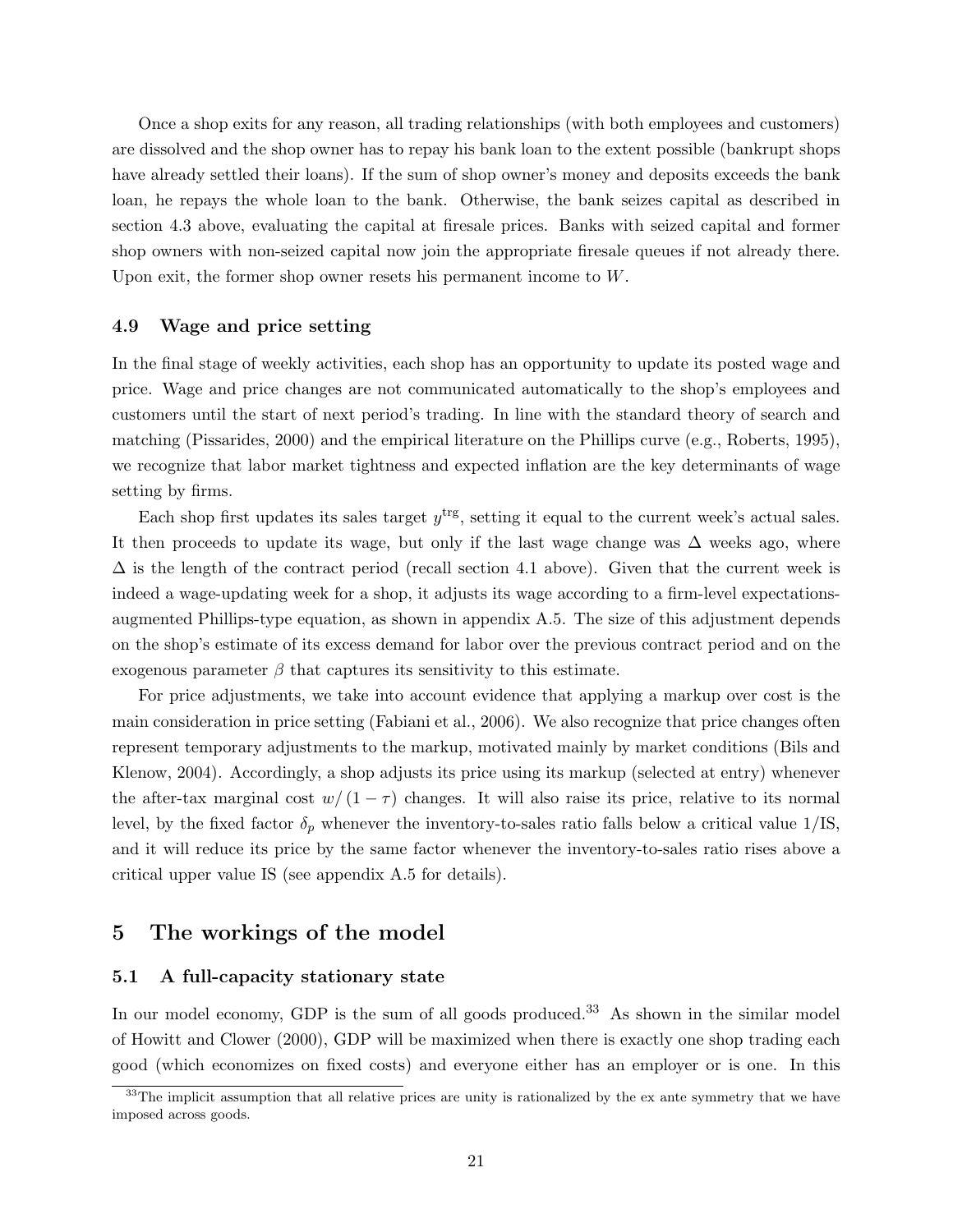case, GDP will equal full-capacity output  $Y^*$ , which is total labor input minus the total amount needed to cover fixed costs:  $N - nF$ . There exists at least one hypothetical stationary state in which GDP would equal its potential level if all the shocks associated with entry, exit, and match breakups were turned off (i.e.,  $\theta = \delta = 0$ ) and wages were adjusted every period ( $\Delta = 1$ ). We use this hypothetical stationary state as the initial position of the economy in all our model simulations below, and a brief description of it helps to illustrate the workings of the model.

The stationary state is one in which all the potential gains from trade are realized. Each person is matched with one employer and two stores. There are  $n$  shops, one trading in each of the  $n$ goods. To preserve symmetry across goods, we suppose that each good is the primary consumption good for exactly one shop owner. Each shop begins every week with actual, potential, and target input all equal to  $n-2$ , which is the number of people endowed with each type of labor, and with actual and target sales equal to inventory holdings equal to actual output:  $n-2-F$ . Note that there is no bank lending in this stationary state. In particular, banks in our model are important mainly for facilitating entry and supporting the ability of firms to absorb shocks, not for sustaining a stationary state that the system might approximate. Further details of this stationary state are spelled out in appendix [A.6.](#page-57-0)

#### 5.2 Entry, exit, and systemic performance

As we shall see below, in our median simulation, the economy is able to achieve on average about 93 percent of capacity output. GDP goes down whenever a shop that was satisfying some consumers goes out of business or a customer loses a store because of a random breakup. GDP also goes down whenever a new shop enters and diverts workers from old shops that were satisfying some customers, because some of these workers' efforts will be used up in deferring the fixed cost of the new shop rather than producing goods that can be consumed by customers of the old shop.

These events that reduce GDP are constantly being offset to some degree by the entry of new shops, which are able to satisfy customers in markets where there had previously been no viable shop, and by the exit of shops, which were using up fixed costs but not producing enough to satisfy their customers. Thus, both entry and exit are critical to the system's ability to approximate fullcapacity utilization. Nevertheless, although entry of new shops is useful in markets where there are no incumbents, or where the incumbents are not hiring all the potential workers due to layoffs or financial problems, entry can be harmful (to the level of real GDP) in cases where incumbent shops were hiring most of the potential workers and satisfying most of the potential customers. Likewise, although exit is important in cases where the shop has ceased to play an active intermediation role, whether because of financial difficulties, a surfeit of inventories, or a too high markup, exit can also be harmful in cases where the incumbent was previously doing well, because it can cascade across markets and thus cause a cumulative loss of output (Howitt, 2006).

Banks have two influences on this cumulative process of shop failures. One reflects the stabilizing role of banks in ameliorating this process. Specifically, the cascade of shop failures will be dampened if another shop quickly replaces each failed shop. This is more likely to happen when banks are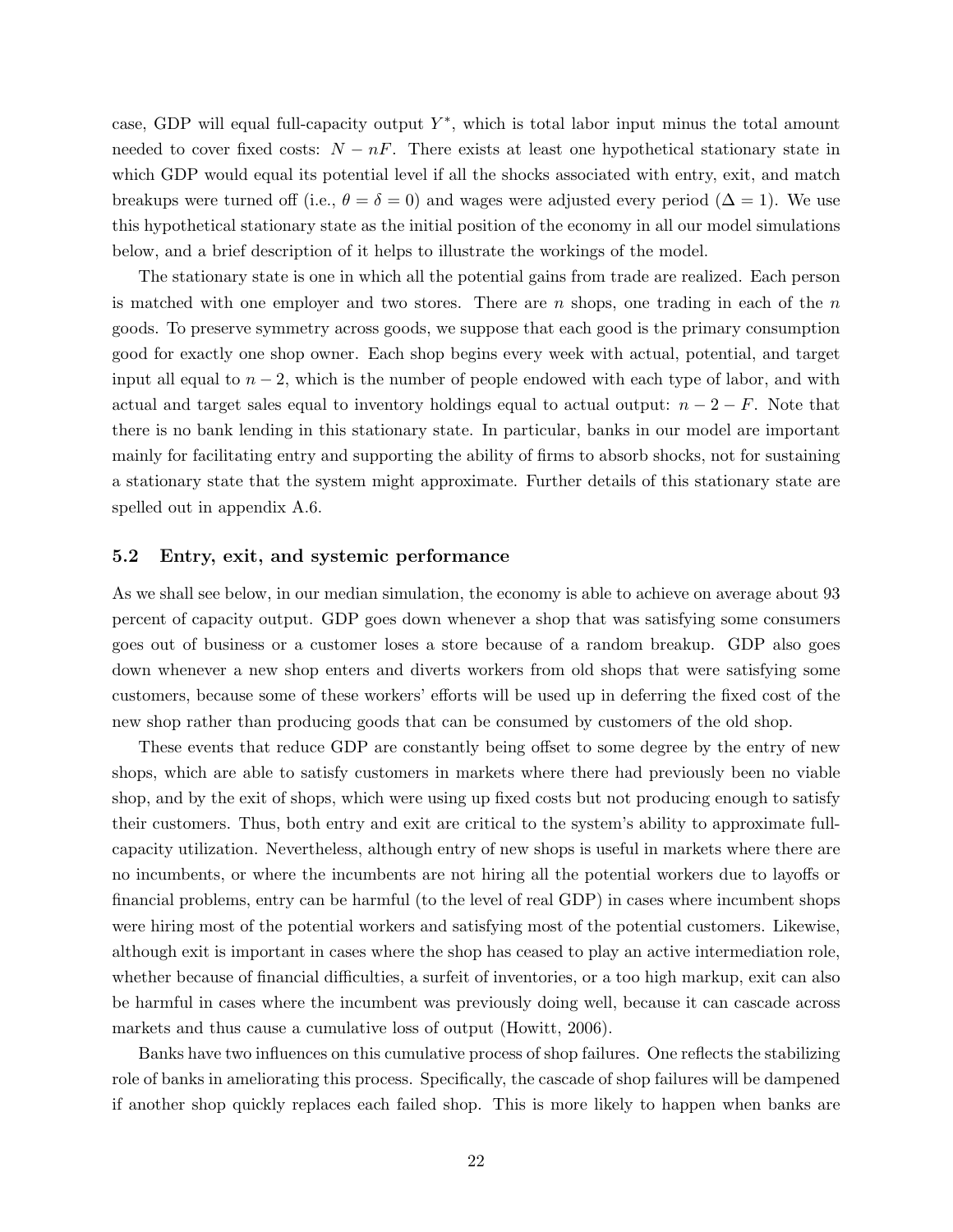willing to lend, because bank lending makes it easier to pass the financial viability test at the entry stage each week.

The other influence is the familiar "lending channel" of the financial accelerator. Namely, when a shop fails, this may cause its bank to get into trouble or at least get close to being in trouble, because some of its loans may go bad. This will cause it to lend less readily, either by reducing its probability of approving credit line applications or, in the extreme case, by having the government forbid it from making any new loans. This makes it more likely that other firms will fail for lack of finance.

As we shall see, the stabilizing influence of banks appears to play a more important role in our model than the financial accelerator, especially when the system is far below full-capacity utilization.

## <span id="page-23-0"></span>6 Calibration and empirical validation

This section first describes how we calibrate our model and then discusses its ability to match various stylized facts observed in real-world macroeconomic data.[34](#page-23-1)

Our model has 33 parameters, which we have calibrated to U.S. economic data. The parameters are categorized as personal, shop, bank, and government parameters. They are listed in Table [1,](#page-24-0) along with their assigned values and their six-letter codes referenced in the sensitivity analysis of appendix [E.](#page-60-0)

Our calibration of these parameters took place at three different levels. At the first level, one subset of parameter values was chosen to match their empirical counterparts in the U.S. data and/or the values used in previous studies. At the second level, the values of other parameters were chosen so as to be internally consistent with median outcomes across simulations. At the third level, the values of the remaining parameters, for which we could find no convenient empirical counterparts, were chosen to make their median outcomes across simulations (loosely) match certain properties of the U.S. data.

#### 6.1 First level of calibration

#### 6.1.1 Personal parameters

We set the annual rate of time preference  $\rho$  equal to 0.04, as is standard in the real business cycle literature. We chose the demand parameter  $\varepsilon$  to equal 7, which implies that the elasticity of demand facing each shop would be  $1 + \varepsilon/2 = 4.5$  in a no-shock stationary state with all shops charging

<span id="page-23-1"></span><sup>&</sup>lt;sup>34</sup>To the best of our knowledge, ours is the only agent-based macro model that picks all of its parameter values by calibration to actual data. Nevertheless, unlike Dosi et al. (2010, 2013) and Delli Gatti et al. (2011), we have made no attempt to empirically validate our model against stylized facts in microeconomic data. In particular, the fixed costs that make each market in our model a natural monopoly, combined with the ex ante symmetry we have imposed across markets, make it unlikely that the firm size distribution in our model has the fat tails observed in the real world.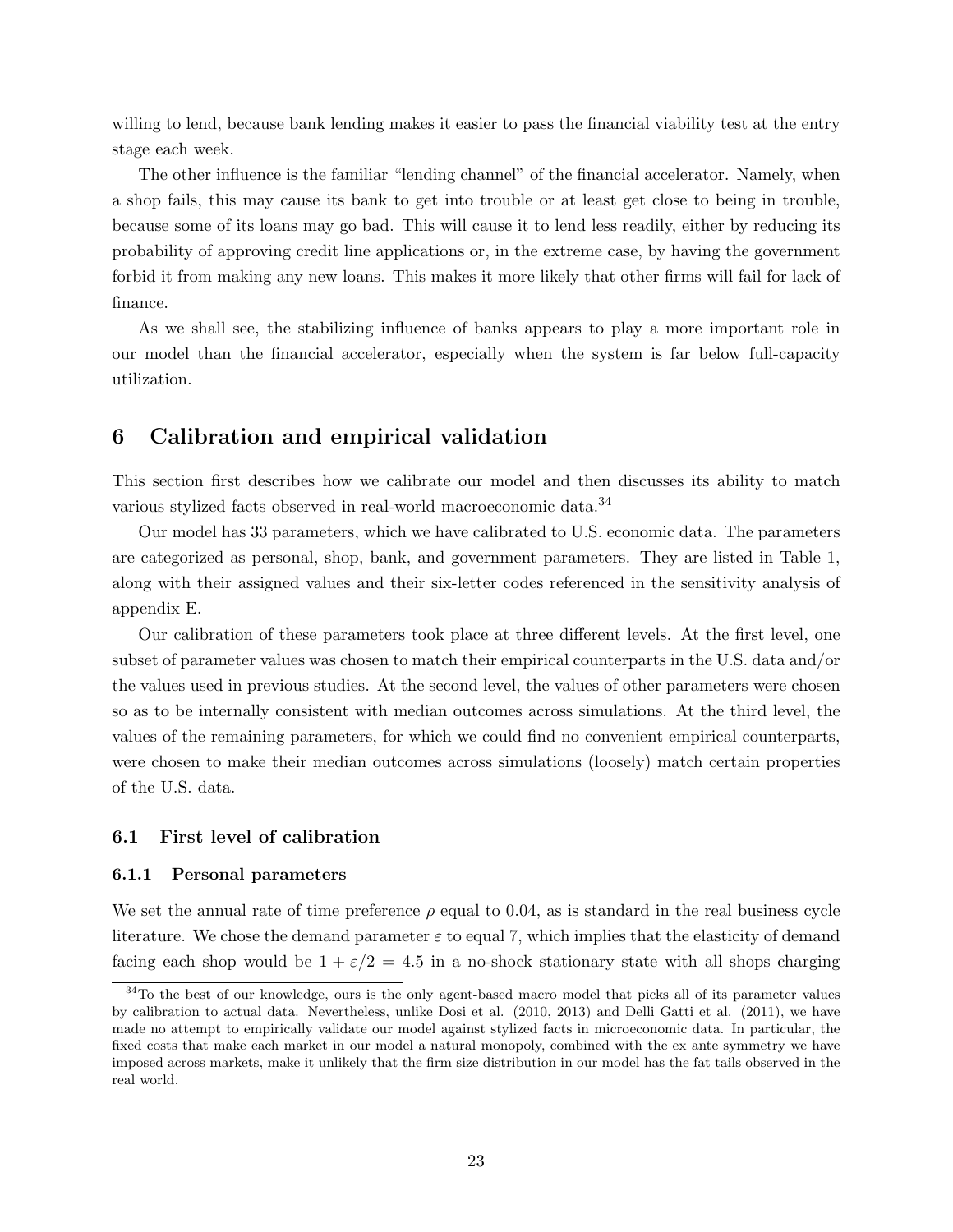|  |  |  | TABLE 1: The calibrated parameters of the model |  |  |  |
|--|--|--|-------------------------------------------------|--|--|--|
|--|--|--|-------------------------------------------------|--|--|--|

<span id="page-24-0"></span>

| Personal parameters                                  |                                                          |         |               |  |  |  |  |  |  |
|------------------------------------------------------|----------------------------------------------------------|---------|---------------|--|--|--|--|--|--|
| $\rho$                                               | Rate of time preference (annual)                         | 0.04    | <b>TMPRFY</b> |  |  |  |  |  |  |
| $\varepsilon$                                        | Demand parameter                                         | 7.0     | <b>DMDELS</b> |  |  |  |  |  |  |
| $\delta$                                             | Quit rate (weekly)                                       | 0.00075 | <b>BRKFRC</b> |  |  |  |  |  |  |
| $\lambda_p$                                          | Permanent income adjustment speed (weekly)               | 0.4     | <b>INCSPD</b> |  |  |  |  |  |  |
| $\sigma$                                             | Job search probability                                   | 0.5     | <b>SRCHPP</b> |  |  |  |  |  |  |
| $\theta$                                             | Frequency of innovation (weekly)                         | 100     | <b>INFREQ</b> |  |  |  |  |  |  |
| Shop parameters                                      |                                                          |         |               |  |  |  |  |  |  |
| Δ                                                    | Length of the contract period (in weeks)                 | 48      | <b>CNTPRD</b> |  |  |  |  |  |  |
| $\boldsymbol{F}$                                     | Fixed cost (weekly)                                      | $3.5\,$ | <b>FXDCST</b> |  |  |  |  |  |  |
| $\lambda_I$                                          | Inventory adjustment speed (weekly)                      | 0.16    | <b>INVSPD</b> |  |  |  |  |  |  |
| $\beta$                                              | Wage adjustment coefficient (annual)                     | 0.3     | WAGSPD        |  |  |  |  |  |  |
| $\bar{\mu}$                                          | Average percentage markup over variable costs            | 0.138   | <b>MARKUP</b> |  |  |  |  |  |  |
| $\phi$                                               | Failure rate of unprofitable shops (weekly)              | 0.011   | <b>FAILRT</b> |  |  |  |  |  |  |
| $\cal S$                                             | Setup cost                                               | 15      | <b>SETUPC</b> |  |  |  |  |  |  |
| IS                                                   | Critical inventory-to-sales ratio                        | 3.0     | TRIGGR        |  |  |  |  |  |  |
| $\delta_p$                                           | Size of price cut (old price/new price)                  | 1.017   | <b>PDELTA</b> |  |  |  |  |  |  |
|                                                      | <b>Bank</b> parameters                                   |         |               |  |  |  |  |  |  |
| $\boldsymbol{h}$                                     | Loan-to-value ratio                                      | $0.5\,$ | <b>LVALRT</b> |  |  |  |  |  |  |
| $\boldsymbol{s}$                                     | Loan spread (annual)                                     | 0.0175  | <b>SPREAD</b> |  |  |  |  |  |  |
| $C_b$                                                | Cost of foreclosure                                      | $0.1\,$ | <b>BKRCST</b> |  |  |  |  |  |  |
| l                                                    | Slope of loan approval schedule                          | 9       | <b>PSLOPE</b> |  |  |  |  |  |  |
| $\,m$                                                | Number of banks                                          | 5       | <b>NBANKS</b> |  |  |  |  |  |  |
|                                                      | Government parameters                                    |         |               |  |  |  |  |  |  |
|                                                      | Fiscal policy                                            |         |               |  |  |  |  |  |  |
| $b^*$                                                | Target debt-to-GDP ratio                                 | 0.33    | <b>BNDINC</b> |  |  |  |  |  |  |
| $\lambda_\tau$                                       | Fiscal adjustment speed (annual)                         | 0.054   | <b>FSCSPD</b> |  |  |  |  |  |  |
|                                                      | Monetary policy                                          |         |               |  |  |  |  |  |  |
| $\widehat{\lambda}_{\pi 0}$ $\widehat{\lambda}_{y0}$ | Inflation autocorrelation coefficient (initial estimate) | 0.29    | <b>INFCOR</b> |  |  |  |  |  |  |
|                                                      | Output autocorrelation coefficient (initial estimate)    | 0.66    | GAPCOR        |  |  |  |  |  |  |
| $\gamma_\pi$                                         | Inflation coefficient in Taylor rule                     | 1.5     | <b>INFTYR</b> |  |  |  |  |  |  |
| $\gamma_y$                                           | Output gap coefficient in Taylor rule                    | 0.5     | <b>GAPTYR</b> |  |  |  |  |  |  |
| $\pi^*$                                              | Target inflation rate (annual)                           | 0.03    | PITRGY        |  |  |  |  |  |  |
| $r_0^*$                                              | Initial target real interest rate (annual)               | 0.032   | RRTTRG        |  |  |  |  |  |  |
| $\ln(Y^*) - \tilde{y}_0$                             | Initial estimate of output gap                           | 0.074   | GAPTRG        |  |  |  |  |  |  |
| $\eta_r$                                             | Adjustment speed of evolving real rate target            | 0.0075  | ADJRRT        |  |  |  |  |  |  |
| $T_{\rm cb}$                                         | Number of years before government's learning begins      | 10      | LRNLAG        |  |  |  |  |  |  |
|                                                      | <b>Bank</b> regulation                                   |         |               |  |  |  |  |  |  |
| $\kappa$                                             | Required capital adequacy ratio                          | 0.08    | CARATE        |  |  |  |  |  |  |
| $\mathfrak{s}_d$                                     | Premium on central bank discount rate (annual)           | 0.005   | <b>DISCPR</b> |  |  |  |  |  |  |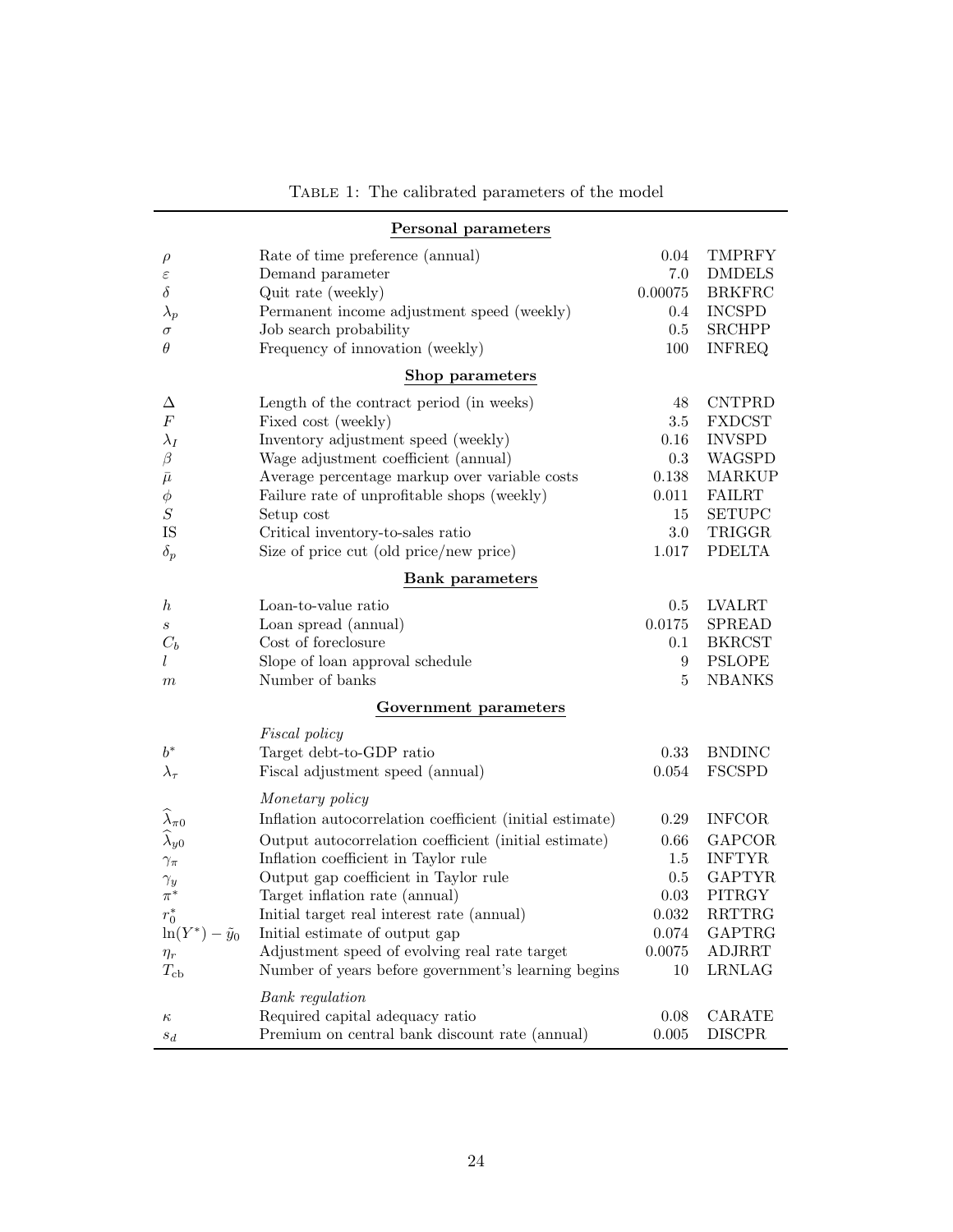the same price. This lies in the range of values typically found in New Keynesian DSGE models.<sup>[35](#page-25-0)</sup> Nonetheless, the elasticity of demand faced by a shop outside this stationary state, when it has rivals selling the identical good, will be larger than 4.5, because raising the price may induce a loss of all demand from any customer that finds another shop during the matching process.<sup>[36](#page-25-1)</sup>

#### 6.1.2 Shop parameters

Smets and Wouters (2007) estimate the average duration of wage contracts in the U.S. to be about a year. This is consistent with evidence from other studies cited in Amano et al. (2009, section 4). Accordingly, we set the length of the wage contract period  $\Delta$  to 48 weeks, which in our model is one year.

Estimates of the degree of returns to scale in the U.S. economy vary from 0 to about 30 percent. It is commonly measured as the ratio of average to marginal cost (minus unity). In our model, the typical shop in a steady state with input equal to x and sales equal to  $x - F$  would thus have a degree of returns to scale equal to

$$
\frac{AC}{MC} - 1 = \frac{Wx/(x - F)}{W} - 1 = \frac{F}{x - F}.
$$

If the economy was operating with a 6 percent average unemployment rate, then the typical shop would have  $x = 0.94 \cdot (n-2) = 45.12$ , so by setting the fixed cost F equal to 3.5 we get a typical degree of returns to scale equal to 8.4 percent.

The inventory adjustment speed  $\lambda_I = 0.16$  corresponds to the estimate by Durlauf and Maccini (1995) of a monthly adjustment speed equal to  $1 - (1 - 0.16)^4 \approx 0.5$ .

Roberts (1995) estimated aggregate expectations-augmented Phillips relations with a coefficient on detrended output between 0.25 and 0.334 using annual data. A linear approximation to our wageadjustment equation yields the same relation at the firm level if we assume that the actual/capacity output ratio is proportional to the target/potential input ratio. Accordingly, we chose  $\beta = 0.3$  to lie near the midpoint of Roberts' range of estimates.

#### 6.1.3 Bank parameters

The value of the normal annual loan spread s was set equal to 0.0175, which, according to the Survey of Business Lending Terms conducted by the Federal Reserve, is the average spread between lending and deposit rates for all commercial and industrial loans during the period 1986–2008. We set the cost of foreclosure equal to 0.1, which falls in the 2 to 20 percent range suggested by Bris et al. (2006).

<span id="page-25-0"></span><sup>35</sup>Demand elasticity is set equal to 3 in Midrigan (2011), 4 in Nakamura and Steinsson (2010), and 7 in Golosov and Lucas (2007). The benchmark calibration in Burstein and Hellwig (2008) yields an elasticity of 4.4.

<span id="page-25-1"></span><sup>&</sup>lt;sup>36</sup>This is another consequence of our decision to model goods markets as "customer markets," following Phelps and Winter (1970).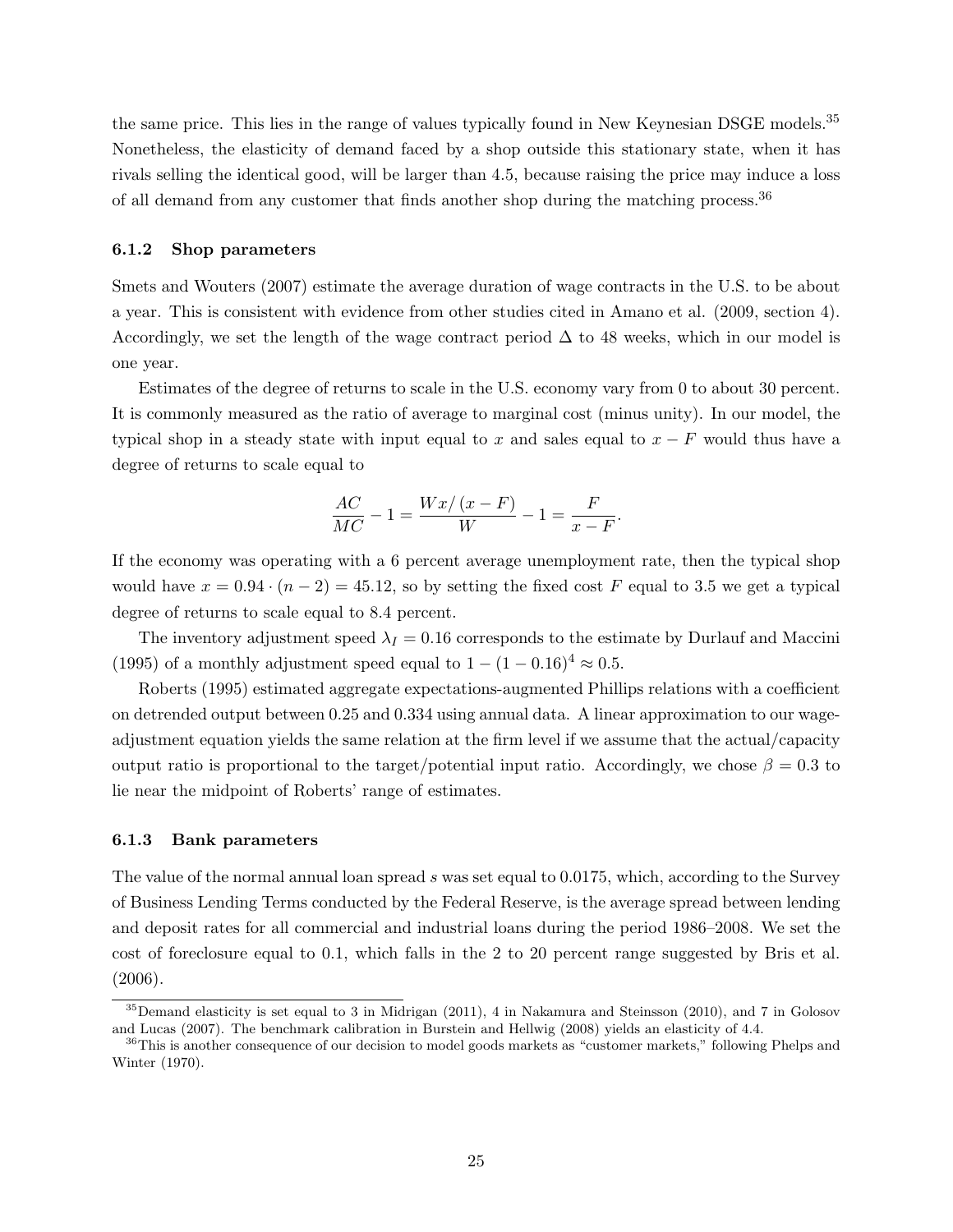#### 6.1.4 Government parameters

Fiscal policy. The target debt-to-GDP ratio  $b^*$  was set equal to 0.33, because this is the average ratio of federal marketable debt to GDP in the U.S. between 1969 and 2005. The fiscal adjustment speed  $\lambda_{\tau}$  was estimated at 0.054 by Bohn (1998).

Monetary policy. The initial estimates of the autocorrelation factors  $\hat{\lambda}_{\pi 0}$  and  $\hat{\lambda}_{y0}$  were taken from estimates of univariate AR(1) processes on inflation and on (linearly detrended) log per-capita GDP using annual data for the U.S. over the 1984–2006 period. The coefficients  $\gamma_{\pi}$  and  $\gamma_{y}$  are Taylor's original specification.<sup>[37](#page-26-0)</sup> We took the inflation target  $\pi^*$  to equal 3 percent, which is the average in the U.S. over the 1984–2006 period.

Bank regulation. We set the required capital adequacy ratio  $\kappa$  equal to 0.08, which corresponds to the Basel I capital accord. The central bank discount rate premium  $s_d$  is set to 0.005, which approximates the typical spread of the Federal Reserve's primary credit discount rate over the federal funds rate.

#### 6.2 Second level of calibration

#### 6.2.1 Government targets – finessing Wicksell

The two government policy targets – the target real interest rate  $r^*$  and log potential output  $\tilde{y}$  – are chosen adaptively by the government. We chose the initial value  $r_0^*$  to be 0.032, which is equal to the median outcome across simulations in our baseline calibration. Likewise, we chose the initial value  $\tilde{y}_0$  to be 7.6.<sup>[38](#page-26-1)</sup> Since government adaptation was relatively quick and its learning period was quite long, our results were not sensitive to the choice of these initial values.

Note that our procedure of having the government estimate  $r^*$  and  $\tilde{y}$  forces it to deal with the danger that writers from Wicksell to Friedman and up through Orphanides have warned of – the danger that no one knows the economy's natural rate of interest or potential output and, hence, that controlling the rate of interest to the neglect of the money supply risks aggravating volatility or even engendering cumulative inflation.

#### 6.2.2 Markups and the Lucas critique

In early trials of the model, we assumed that all shops applied the same markup, but we found that the results from many experiments were highly sensitive to the assumed size of the markup. Awareness of the Lucas critique prompted us to revise the model in favor of the current assumption, namely, that each shop picks its markup at birth. This variant allows the economy-wide average markup to respond endogenously to the policy environment, through the evolutionary selection mechanism implicit in the exit process. We chose the mean of the distribution from which markups

<span id="page-26-0"></span><sup>&</sup>lt;sup>37</sup>Parameters  $\eta_r$  and  $T_{cb}$  are introduced in appendix [A.3,](#page-55-0) which describes all of the central bank's learning and forecasting rules.

<span id="page-26-1"></span><sup>&</sup>lt;sup>38</sup>This corresponds to the logarithmic output gap (between capacity and actual GDP) of 0.074 reported in column 1 of Table [3.](#page-35-0)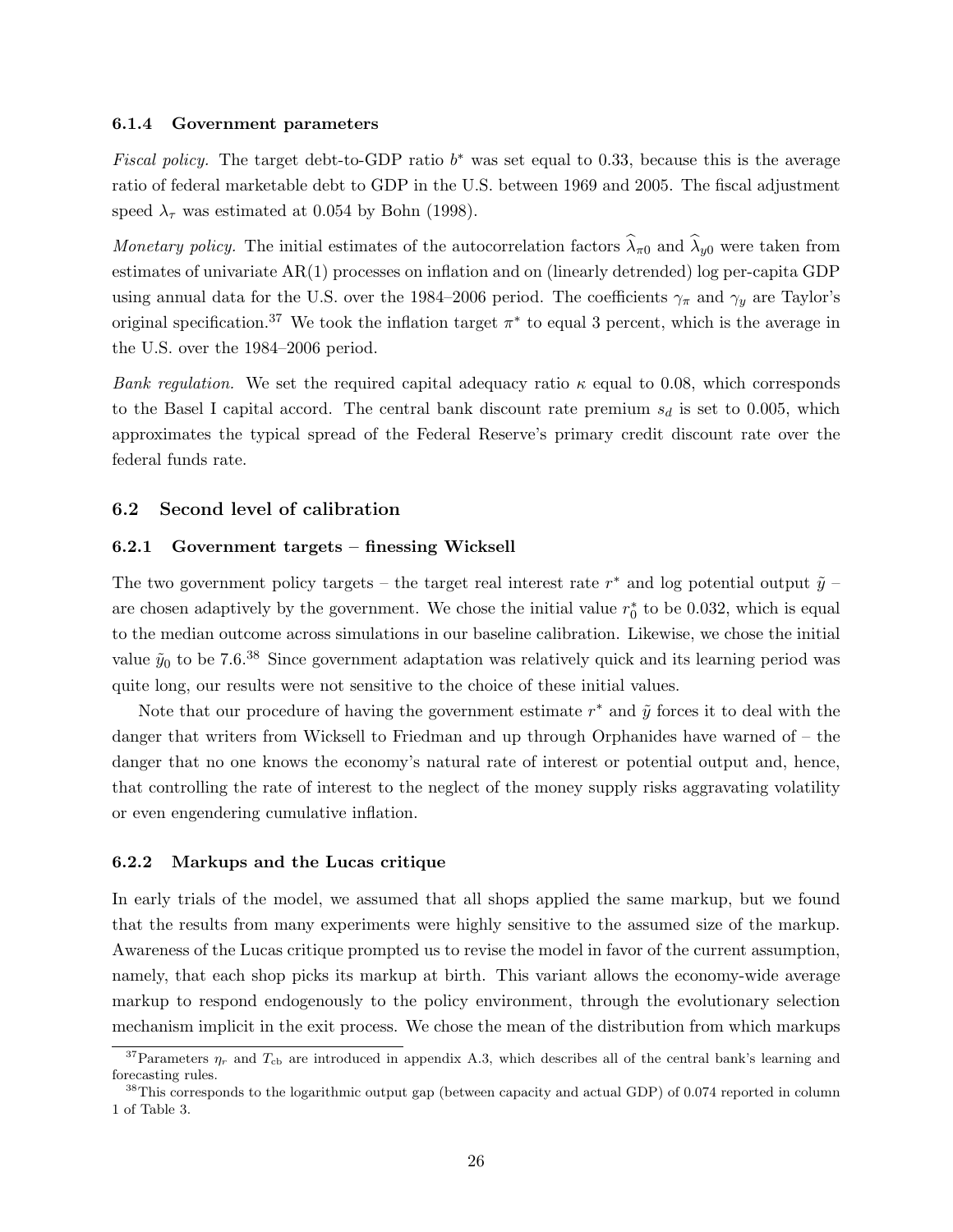| Indicator                    | Data.                 | Model |
|------------------------------|-----------------------|-------|
| Inflation                    | 3.0                   | 2.9   |
| Real interest rate           | 1.8                   | 3.2   |
| Unemployment rate            | 6.1                   | 5.9   |
| Unemployment duration        | 14                    | 10    |
| Volatility of output gap     | $2.0 \text{ to } 3.2$ | 2.8   |
| Volatility of inflation      | 1.3                   | 0.68  |
| Autocorrelation of gap       | 20 to 76              | 43    |
| Autocorrelation of inflation | 16                    | 18    |
| Average markup               | 10 to 20              | 14    |
| Exit rate                    | 46                    | 40    |
| Job loss rate                | 0.69                  | 0.59  |
| Price-change frequency       | 4.0                   | 4.1   |
| Annual bank failure rate     | 0.51                  | 0.50  |

<span id="page-27-0"></span>Table 2: U.S. data vs. median outcomes in the model

are drawn in the same way that we decided on the initial values of the government targets – by internal consistency. Specifically, we set  $\bar{\mu}$  equal to 0.138 to match the median markup across simulation runs in our baseline calibration.

#### 6.3 Third level of calibration

This leaves 13 parameters still to be determined; namely,  $\phi$ , S, IS,  $\delta_p$ ,  $\delta$ ,  $\lambda_p$ ,  $\sigma$ ,  $\theta$ ,  $l$ ,  $\eta_r$ ,  $T_{cb}$ ,  $m$ , and h. These were chosen by searching (manually) for parameter values that would make the cross-run median values of thirteen different indicators in our model approximate their counterparts in the U.S. data. More specifically, we ran 10,000 simulations of 60 years. Each simulation run started near the no-shock stationary state and continued for 20 years before we started calculating the average value of each indicator variable across the remaining 40 years of that simulation. For each variable, we then computed the median across all simulation runs of these cross-year averages. The thirteen indicator variables are listed in Table [2,](#page-27-0) along with their actual values from U.S. data and their median values in our fully calibrated model.

All numbers are expressed in percentage points, except for unemployment duration, which is expressed in weeks, and price-change frequency, which is expressed in number of changes per year. The actual values from U.S. data for these thirteen indicators were determined as follows. The real annual interest rate is computed as the difference between the annual interest rate on 3-month T-bills (monthly data from the Federal Reserve) and the CPI inflation rate (monthly data from the U.S. Bureau of Labor Statistics), averaged over the 1984–2006 time period. Unemployment rate and duration are the averages over the period from 1969 to 2009. The volatility of the output gap is the standard deviation of linearly detrended and HP-filtered log per-capita GDP, and the volatility of inflation is the standard deviation of annual U.S. CPI inflation over the 1969–2009 period. The autocorrelations of these two variables are computed by estimating an AR(1) process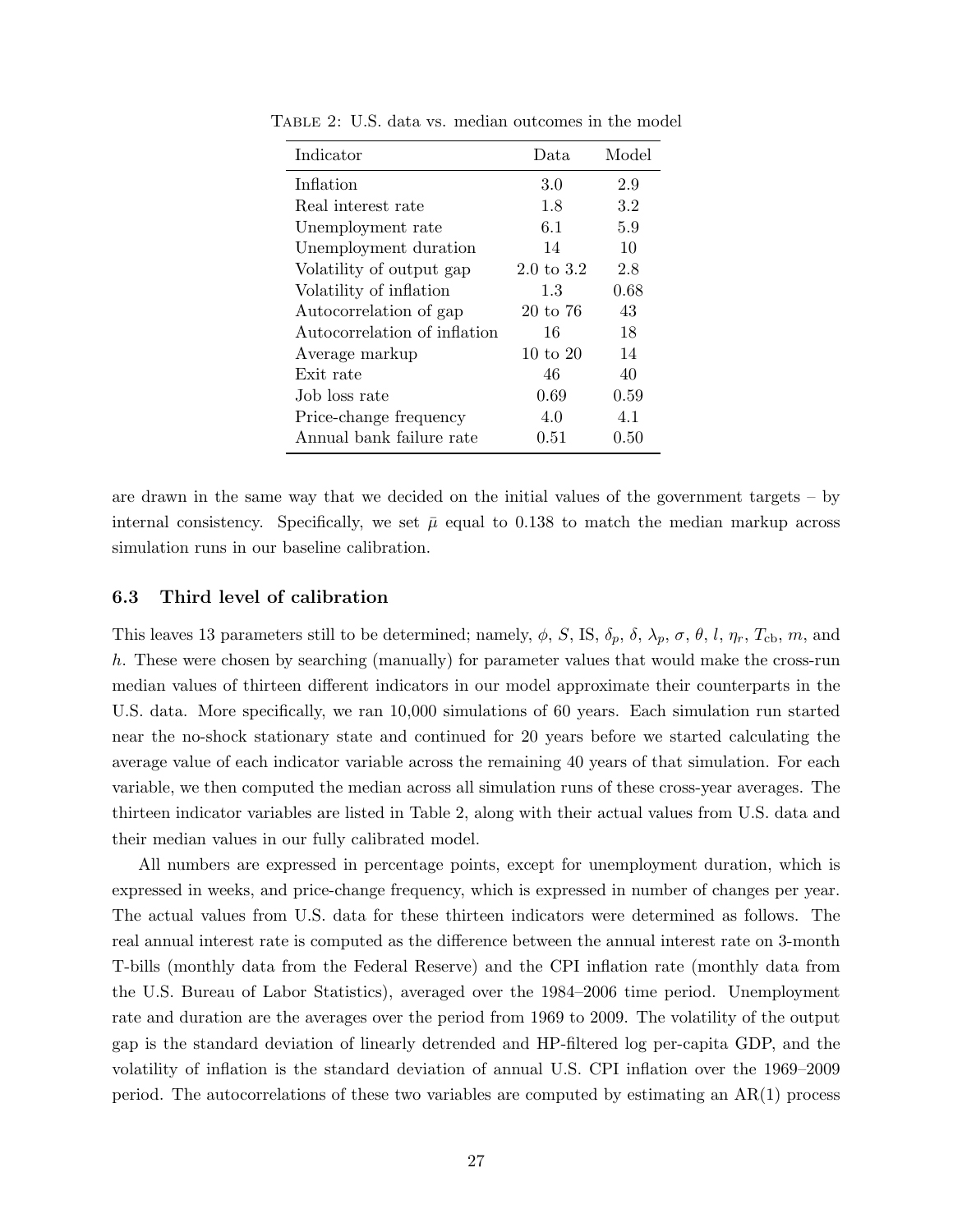over the same time period. Golosov and Lucas (2007) indicate that estimates of the percentage markup vary between 10 and 20 percent. The exit rate is the fraction of all shops found operating in a given industry in one census year that are found still operating in that industry in the next census year (five years later), which Dunne et al. (1988) report to be 46.4 percent. The job loss rate is the weekly rate of job loss that would give rise to the number reported by Hall (1995), namely, that 71.8 percent of people working at a given date have been working continuously for the same employer for the past year.<sup>[39](#page-28-0)</sup> Bils and Klenow (2004) find an average price-change frequency of 16 weeks, which in our model would imply an average annual price-change frequency of 3. Shops in our model, however, will almost always change prices every time there is a change in the sales tax, which is once per year, whereas in reality, sales tax changes are very infrequent. We therefore aimed to match a price-change frequency of 4. Finally, according to the FDIC (Historical Statistics on Banking), the average commercial bank failure rate was about 0.51 percent per year over the period from 1984 to 2006.

As Table [2](#page-27-0) shows, we were mostly successful in mimicking the actual data with our 13 parameters. Our model, however, underpredicts the duration of unemployment, the volatility of inflation, the job loss rate, and the exit rate.

#### 6.4 Empirical validation

Before conducting experiments using our calibrated model, we follow what has now become standard procedure in the literature on agent-based macroeconomic modeling, that is, validating that the model is able to qualitatively match various stylized facts known to hold in real-world macroeconomic data (e.g., Dosi et al., 2010, 2013; Delli Gatti et al., 2011; Dawid et al., 2012, 2014). To this effect, we perform several tests, exploiting intertemporal variations in the pooled annual time series of different macroeconomic indicators generated by repeated simulations of our calibrated model. Specifically, for our empirical validation exercises, we employ a sample of 2,000 different 60-year simulations, and similar to the methodology in our third level of calibration, we restrict attention to the final 40 years' worth of data for each simulation.

In the first step of our empirical validation, we follow Delli Gatti et al. (2011) in documenting the existence of a core "triad" of real-world macroeconomic relationships – namely, the Phillips curve, Okun's law, and the Beveridge curve – in our simulated data. Figure 1 depicts each of these relationships across annual observations in a sample of  $25$  simulations.<sup>[40](#page-28-1)</sup> Consistently with the qualitative feature of each of these core macroeconomic patterns in nature, we find highly statistically significant negative relationships between (i) the unemployment rate and the inflation rate (panel a), as per the canonical Phillips curve; (ii) the unemployment rate and the change in the inflation rate, conditional on the lagged values of these variables (panel b), as per the variant of the Phillips curve estimated by Stock and Watson (1999); (iii) the unemployment rate and the

<span id="page-28-1"></span><span id="page-28-0"></span><sup>&</sup>lt;sup>39</sup>That is,  $(1 - \alpha)^{48} = 0.718$  if  $\alpha = 0.00688$ .

<sup>&</sup>lt;sup>40</sup>Our decision to employ a sample of 25 simulations was made in order to maximize the visual clarity of the scatter plots shown in Figure [1.](#page-29-0) Employing information from a larger sample of 2,000 simulations yields similar but, obviously, even more statistically precise estimates of the depicted relationships.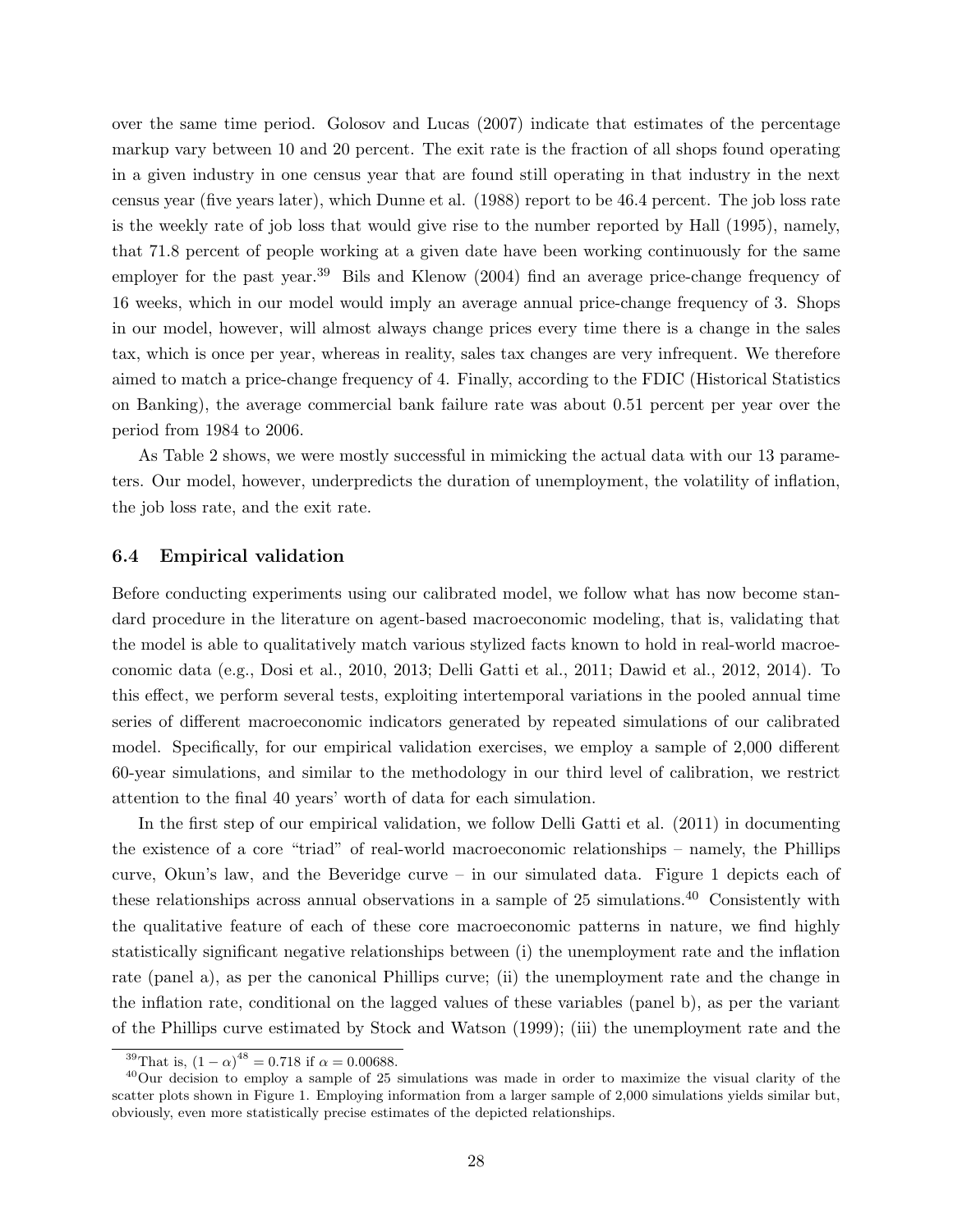<span id="page-29-0"></span>

FIGURE 1: Macroeconomic relationships generated by the model

job vacancy rate (panel c), as per the Beveridge curve; and (iv) the percentage deviation of real GDP from capacity and the unemployment rate (panel d), as per Okun's law.<sup>[41](#page-29-1)</sup>

For our second set of empirical validation results, we follow Dosi et al. (2010, 2013) and Dawid et al. (2012, 2014) to examine the extent to which our calibrated model is able to qualitatively replicate real-world observations of the co-movement of various macroeconomic indicators with real GDP over the business cycle, as documented for the postwar U.S. by Stock and Watson (1999). Exploiting pooled annual time series data from across our simulations, Table [B.1](#page-58-0) in appendix [B](#page-58-1) presents the cross-correlation structure between output and each of 12 different macroeconomic variables (not counting output itself), including leads and lags of the latter of up to 4 years, along with the associated Monte Carlo standard errors in parentheses. As is evident from the table, in line with the results of Stock and Watson (1999), we find that on average in our simulations, consumption,

<span id="page-29-1"></span> $41$ We have additionally found, consistently with an alternative version of Okun's law, a statistically significant negative relationship between the change in the unemployment rate and the growth rate of real GDP.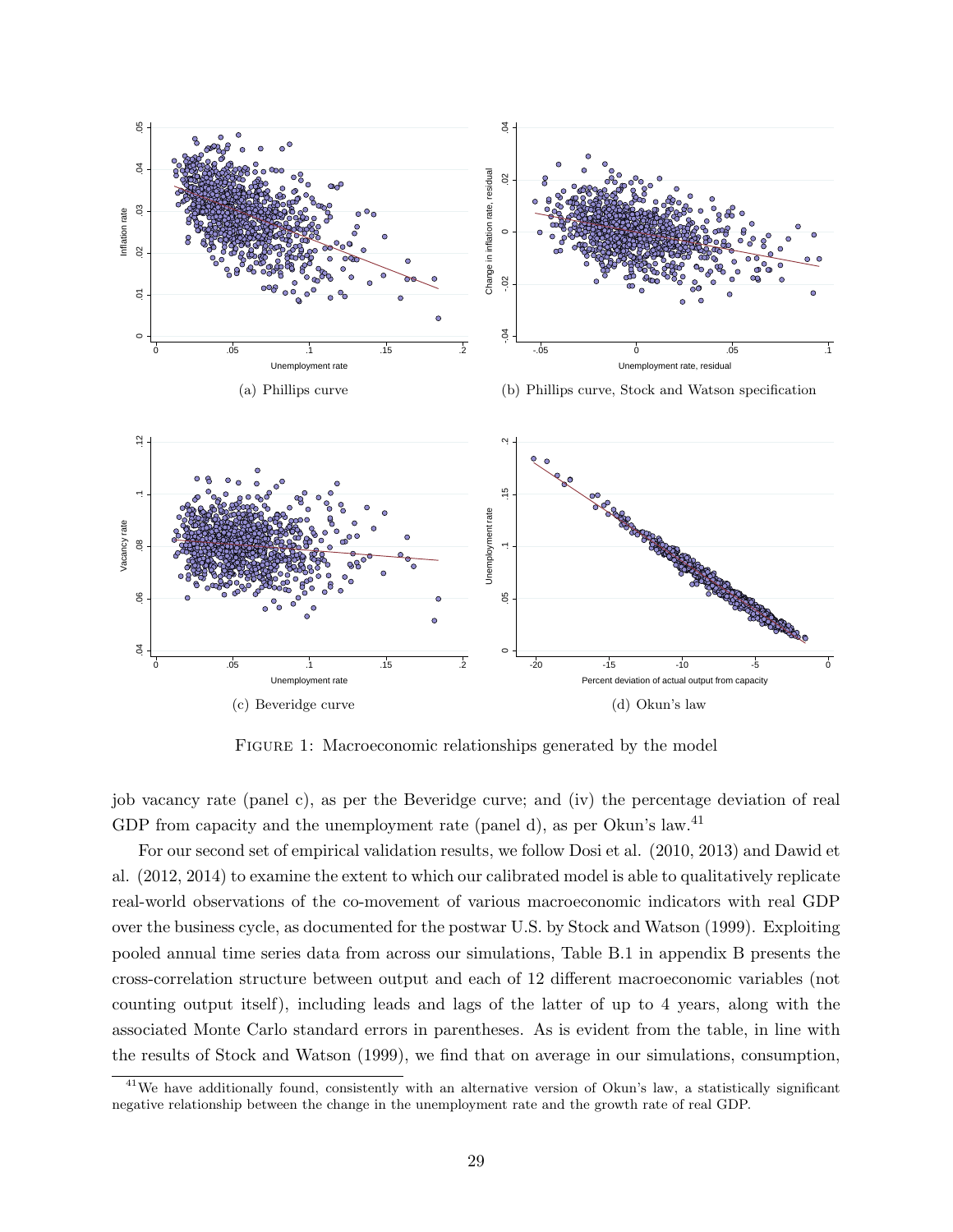investment, change in inventories, employment, the job vacancy rate, average labor productivity, the inflation rate, and the nominal interest rate are all procyclical, whereas the unemployment rate is countercyclical.<sup>[42](#page-30-1)</sup> Further, consistently with the empirical findings of Bils (1987) and Rotemberg and Woodford (1999), markups on average move countercyclically with output in our simulations. We also find that the government debt-to-GDP ratio is on average countercyclical in our simulations, in line with the pattern observed in the data for the U.S. economy during the 1966–2005 time horizon.<sup>[43](#page-30-2)</sup>

In the final step of our empirical validation, we follow Dosi et al. (2010) in confirming that the distribution of the growth rate of output from our simulations displays tails that are fatter than what one would expect from normally distributed shocks, in tune with the empirical evidence documented for OECD nations by Fagiolo et al. (2008). Specifically, employing pooled annual time series data on the growth rate of output from 500 simulations and exploiting the same maximumlikelihood procedure as in Fagiolo et al. (2008) and Dosi et al. (2010) to fit an exponential-power (EP) distribution to our simulated data, we recover a point estimate of 1.277 (with a standard error of 0.018) for the "shape" parameter of our fitted EP distribution, indicating the presence of tails that are significantly fatter than the Gaussian benchmark (and are, in fact, closer to those of the Laplace distribution). As in Dosi et al. (2010), we have also confirmed the presence of "super normal" tails in the growth-rate distributions of consumption and investment in the data generated by our simulations.[44](#page-30-3)

## <span id="page-30-0"></span>7 The main results

Having empirically validated our calibrated model, we next perform our main experiments. We conduct a total of 10,000 simulation runs, each allowed to continue for  $T = 2880$  weeks (60 years). All runs are initiated near the hypothetical stationary state of the economy described in section [5.1](#page-21-1) above. We do not start tabulating results from any run until 20 years have passed, in order to provide the system with sufficient time to possibly settle into a stochastic steady state. Figure [2](#page-31-0) shows the time series of the median values across all 10,000 runs of the output gap (measured as the difference between log capacity GDP and log actual GDP on the left-hand-side vertical axis), the real interest rate, and the inflation rate (both measured on the right-hand-side axis). It appears that our 20-year adjustment period was indeed sufficiently long for the cross-run median values of

<span id="page-30-1"></span> $^{42}$ In addition, for most of these indicators, the lead/lag cross-correlation structure with output is, by and large, qualitatively similar to the results of Stock and Watson (1999).

<span id="page-30-2"></span><sup>&</sup>lt;sup>43</sup>Specifically, exploiting the annual time series of real GDP (in chained 2009 dollars) and total public debt as a percentage of GDP for the U.S. economy, 1966–2005, obtained from the FRED Economic Data website maintained by the Federal Reserve Bank of St. Louis, we find a contemporaneous correlation coefficient of −0.053 between HP-filtered log real GDP and the total public debt-to-GDP ratio.

<span id="page-30-3"></span><sup>&</sup>lt;sup>44</sup>In particular, in the case of consumption growth, we obtain an estimated "shape" parameter of 1.336 for our fitted EP distribution, whereas in the case of investment growth, this parameter estimate is 0.342. Thus, consistently with the model of Dosi et al. (2010), the distribution of investment growth in our model displays not just "super normal" but also "super Laplace" tails.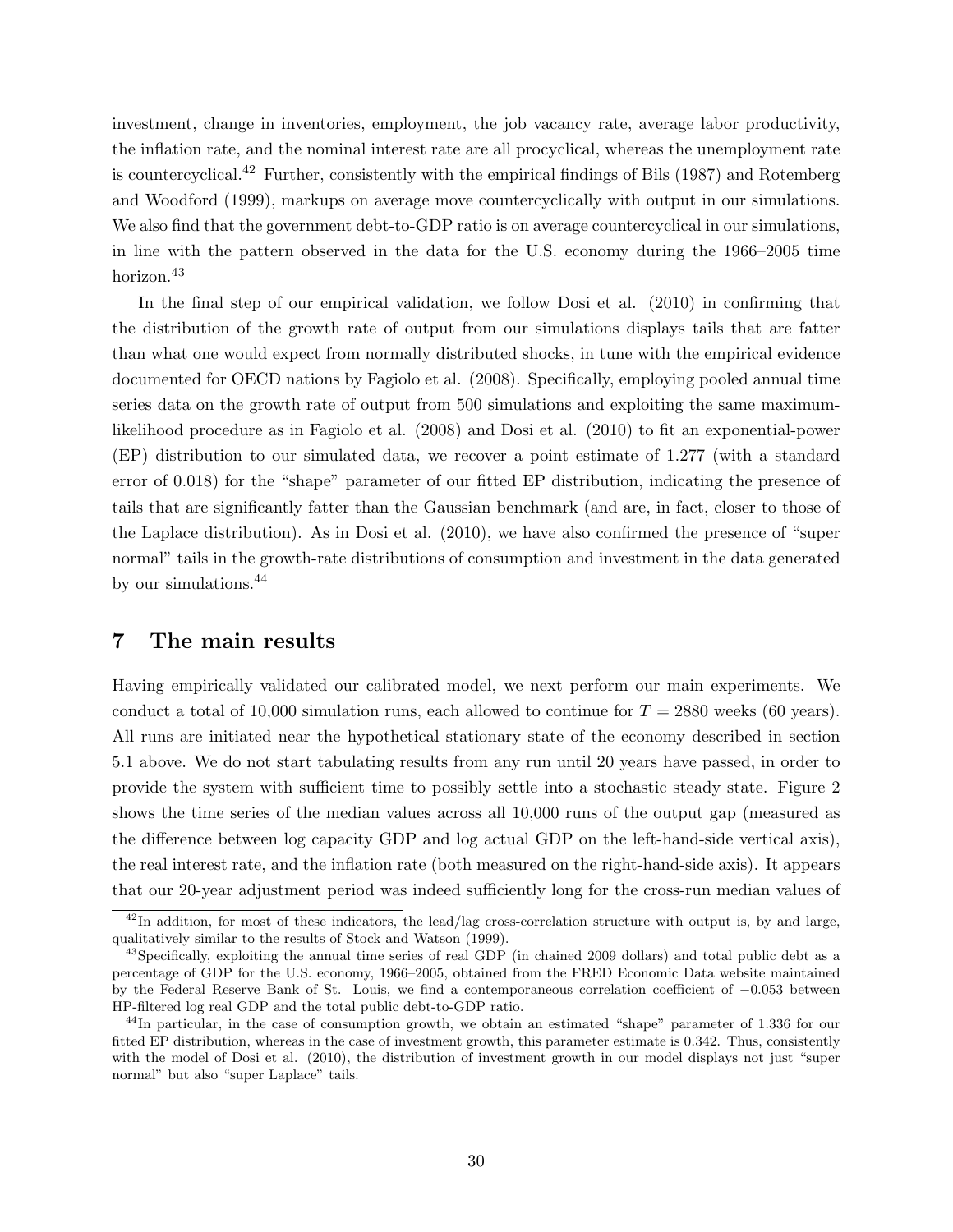<span id="page-31-0"></span>

FIGURE 2: Time series of cross-run medians

these indicators to become more or less stable, except for the slight downward trend in the cross-run median output gap over the first half of the final 40-year period.

#### 7.1 The corridor effect: normal and worst-case scenarios

Most of the simulation runs produce time paths that exhibit strong homeostatic tendencies. As mentioned in our introductory remarks, however, there are also a few "pathological" runs in which the market makers appear to have lost control of the system. This is an important nonlinear feature of the model, which seems to behave in a qualitatively different manner in "worst-case scenarios" as compared to "normal" ones.<sup>[45](#page-31-1)</sup> To convey some idea of this qualitative difference, Figure [3](#page-32-0) depicts the time paths of three major macroeconomic variables in one of the many normal runs of the system. A randomly chosen simulation would almost certainly exhibit similar characteristics. There are times when the output gap rises for a few years, but these times are soon followed by recovery, and the output gap rarely exceeds 0.12.

In contrast to these normal runs, Figure [4](#page-32-1) illustrates what happens in some of the worst runs. Although there are times when the output gap seems to be falling back to a normal level, beyond some point, it spirals out of control. Indeed, there were 20 runs out of 10,000 in which the output gap

<span id="page-31-1"></span><sup>&</sup>lt;sup>45</sup>As we shall see, we define worst-case scenarios in terms of a 40-year average output gap. As such, these situations do not correspond to standard recessions, which typically last only a few years. We interpret them instead as periods of prolonged depression, recovery from which is slow and might even require structural and/or policy changes that we have not modeled.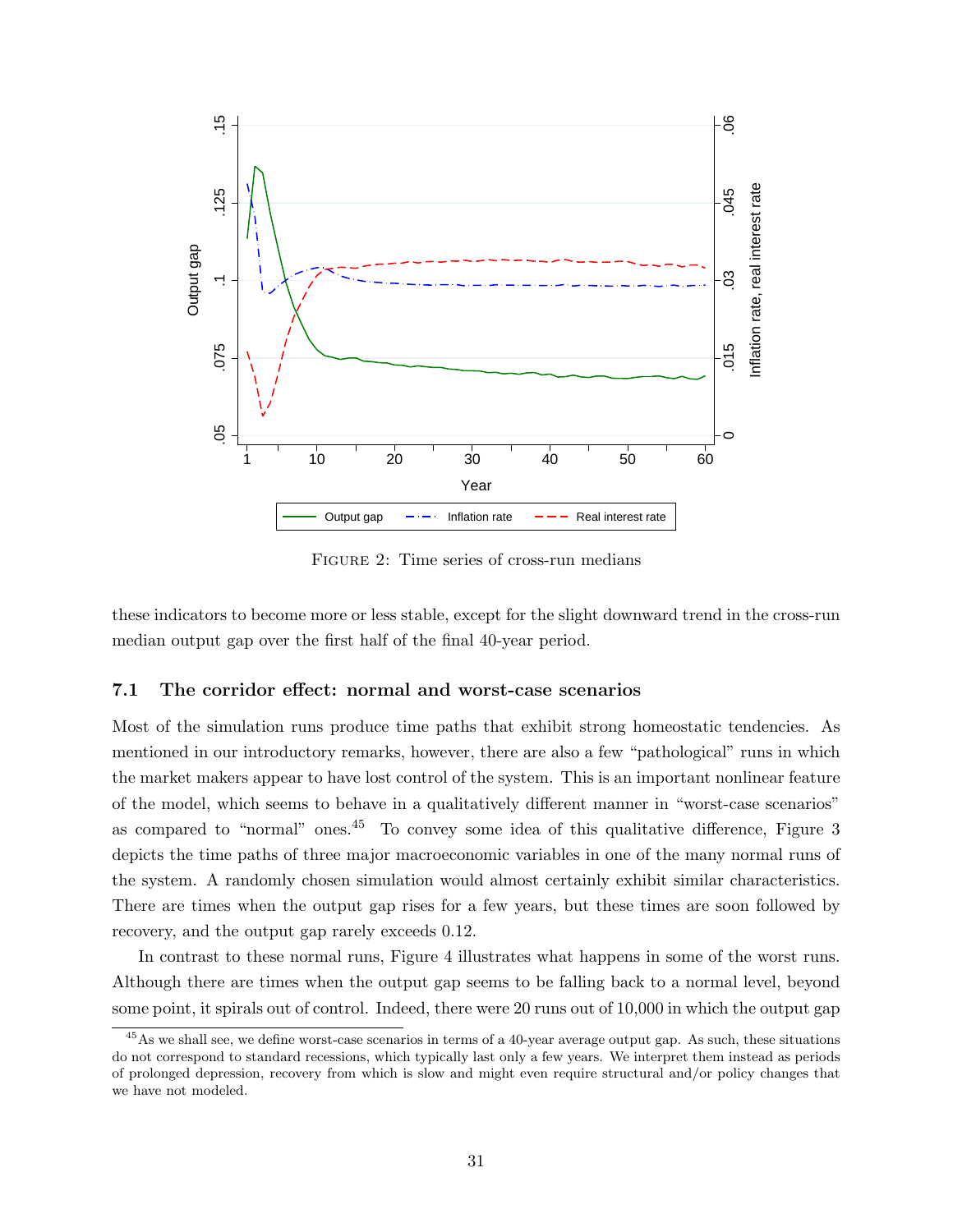<span id="page-32-0"></span>

FIGURE 3: A normal run

<span id="page-32-1"></span>

FIGURE 4: A collapse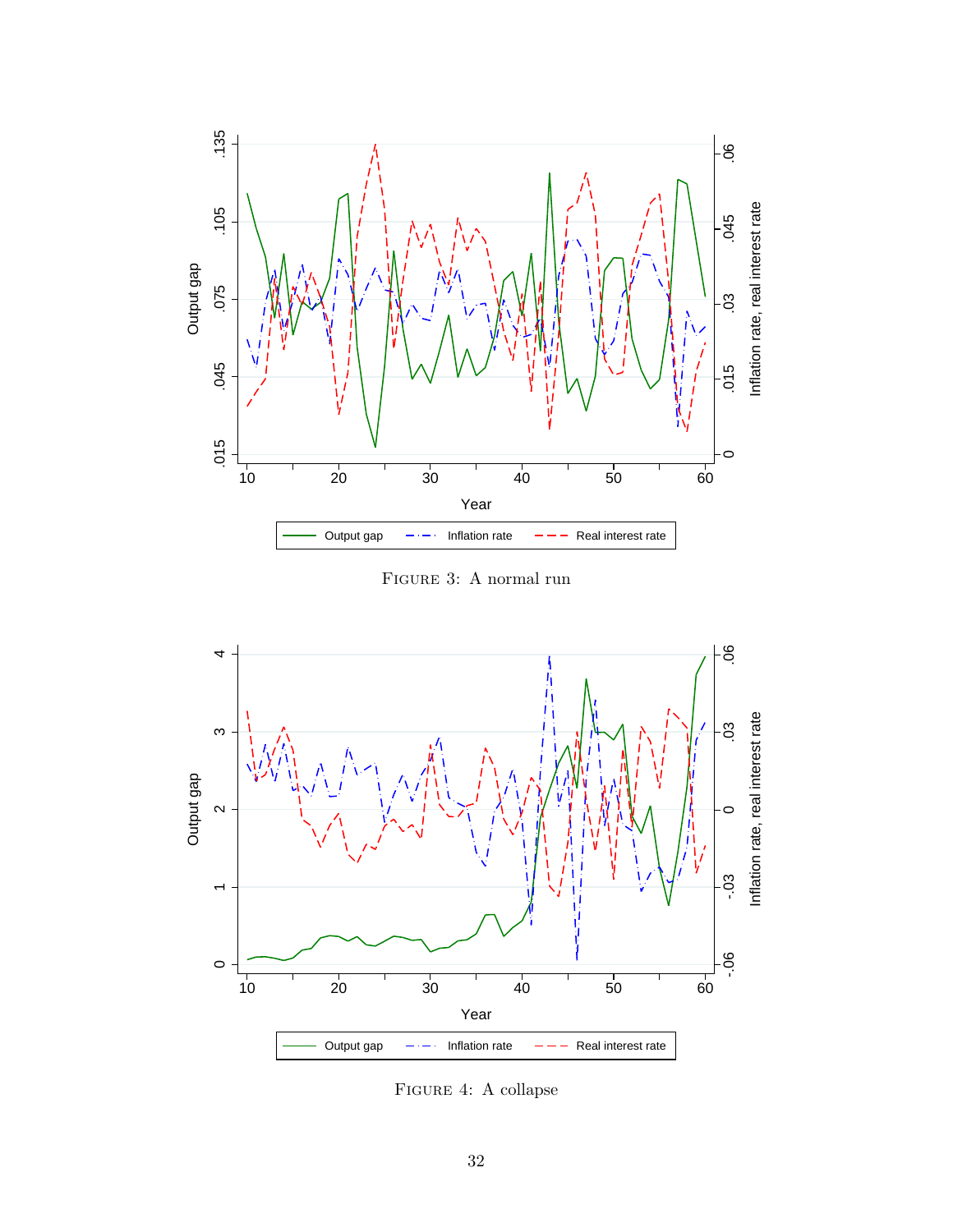<span id="page-33-1"></span>

Figure 5: Macroeconomic performance by decile

became infinite  $(GDP = 0)$  in finite time.<sup>[46](#page-33-0)</sup> Such behavior could not be produced by a linear macro model. These collapses indicate the presence of something like Leijonhufvud's (1973) "corridor," that is, the economy is capable of absorbing shocks up to some limit but not beyond.

The notion that something qualitatively different happens when the economy substantially deteriorates becomes more evident when we group the runs into deciles from the distribution of the average value of the output gap across the final 40 years of a run. Figures [C.1](#page-59-0) and [C.2](#page-59-1) in appendix [C](#page-59-2) show the time series of the cross-run average and variance of the output gap, respectively, within each decile. The time series for the worst (tenth) decile is a clear outlier in both cases. In comparison to the difference between the ninth and tenth deciles, the differences among the time series for all the other deciles appear to be quite small.

Figure [5](#page-33-1) provides further evidence on how abruptly macroeconomic performance declines when going from the ninth to the tenth decile of runs. It shows the within-decile average behavior of six indicators, relative to the worst decile. All six measures show a rather smooth deterioration over the first nine deciles and then a much sharper decline when the worst decile is reached. For some measures, the decline from the ninth to the tenth decile is ten times the cumulative deterioration from the first to the ninth.

To some extent, this pattern is what one would expect from a more standard (but necessarily nonlinear) New Keynesian DSGE model that respected the zero lower bound on nominal interest

<span id="page-33-0"></span> $46\text{We excluded these runs from the computation of the cross-run median paths shown in Figure 2.}$  $46\text{We excluded these runs from the computation of the cross-run median paths shown in Figure 2.}$  $46\text{We excluded these runs from the computation of the cross-run median paths shown in Figure 2.}$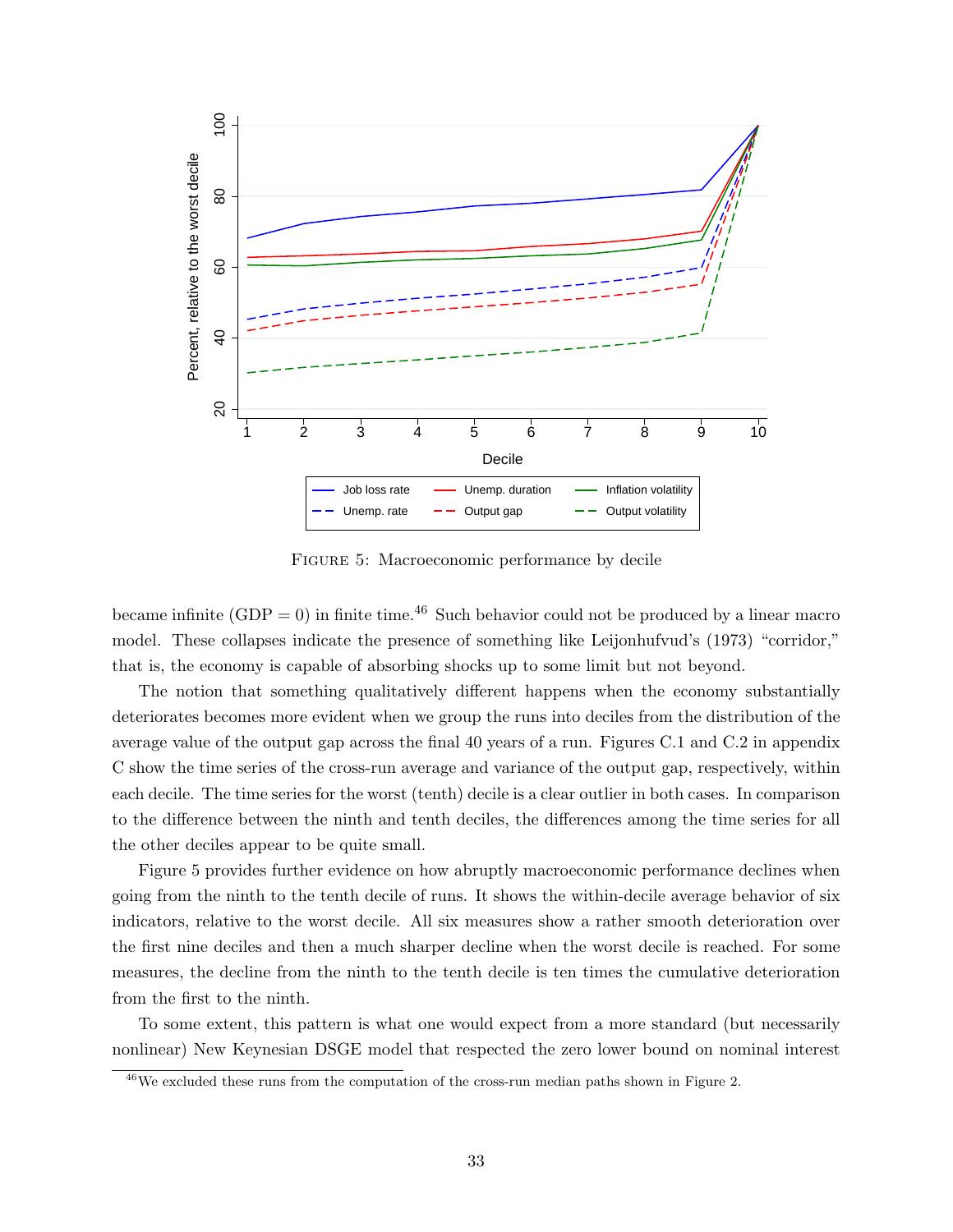rates.[47](#page-34-0) Indeed, the fraction of times in which the zero lower bound is hit rises gradually from 0.008 in the first decile to 0.034 in the ninth and then jumps drastically to 0.148 in the tenth decile.

There is, however, more going on. Figure [D.1](#page-60-1) in appendix [D](#page-60-2) reports the results from rerunning the 10,000 simulations of our basic calibration, allowing the nominal interest rate to be determined by the Taylor rule even when this rule would make it negative. All other aspects of the model were left unchanged. Of course, this experiment begs the question of why people would aim to have their cash-in-advance constraints binding when the nominal interest rate was below zero, but it nevertheless shows that there is more to the results in Figure [5](#page-33-1) than just the zero lower bound. Specifically, Figure [D.1](#page-60-1) shows that although the deterioration in macro performance is less severe than before when going from the ninth to the tenth decile of runs, there is still a characteristic kink in each of these patterns (except for the job loss rate), much like before.

#### 7.2 The role of banks: financial accelerator or stabilizer?

It is commonly believed that financial intermediaries in general, and banks in particular, exacerbate cyclical fluctuations through a financial accelerator mechanism. This section shows that banks can actually moderate disastrous scenarios, thus making the economy more stable than it would be in their absence. As Leijonhufvud has argued, a corridor effect is inherent in any control mechanism that does not have the capacity to counteract every possible deviation from a coordinated state of affairs. Indeed, as shown in the previous section, the presence of banks does not eliminate the corridor effect in our model. As we will see below, however, it does make the effect less pronounced: banks improve the economy's performance, especially in the worst decile. In this sense, banks in our model provide a financial stabilizer whose effect dominates that of any financial accelerator that might be present.

In order to quantify the effect of banks on the economy's performance, we conducted an experiment in which we shut down the banking sector and reran our simulations. To do this, we simply altered bank behavior in the financial market stage of each week so that the banks always imposed a credit limit of zero on all customers, thereby turning the banks into mere conduits for the private holding of government debt. In this case, a bank's equity is equivalent to the deposit holdings of its owner, and its risk-weighted assets (loans and seized collateral) will always be zero, so the bank will never fail and will never be in trouble.

The results from this experiment are reported in Table [3,](#page-35-0) where we differentiate between normal and worst-case scenarios.<sup>[48](#page-34-1)</sup> The former are represented by cross-run medians of the 40-year average values of various performance indicators, while the latter are represented by cross-run averages of the 40-year average values of those indicators in the worst (tenth) decile of runs (in terms of the output gap). As is evident from the first two columns of Table [3,](#page-35-0) with the exception of inflation, all indicators show a marked deterioration in median performance in the case where banks are shut

<span id="page-34-0"></span> $^{47}$ See, e.g., Eggertsson and Woodford (2003) or Levin et al. (2010).

<span id="page-34-1"></span><sup>48</sup>The notion of "risky" banks is introduced in the next section.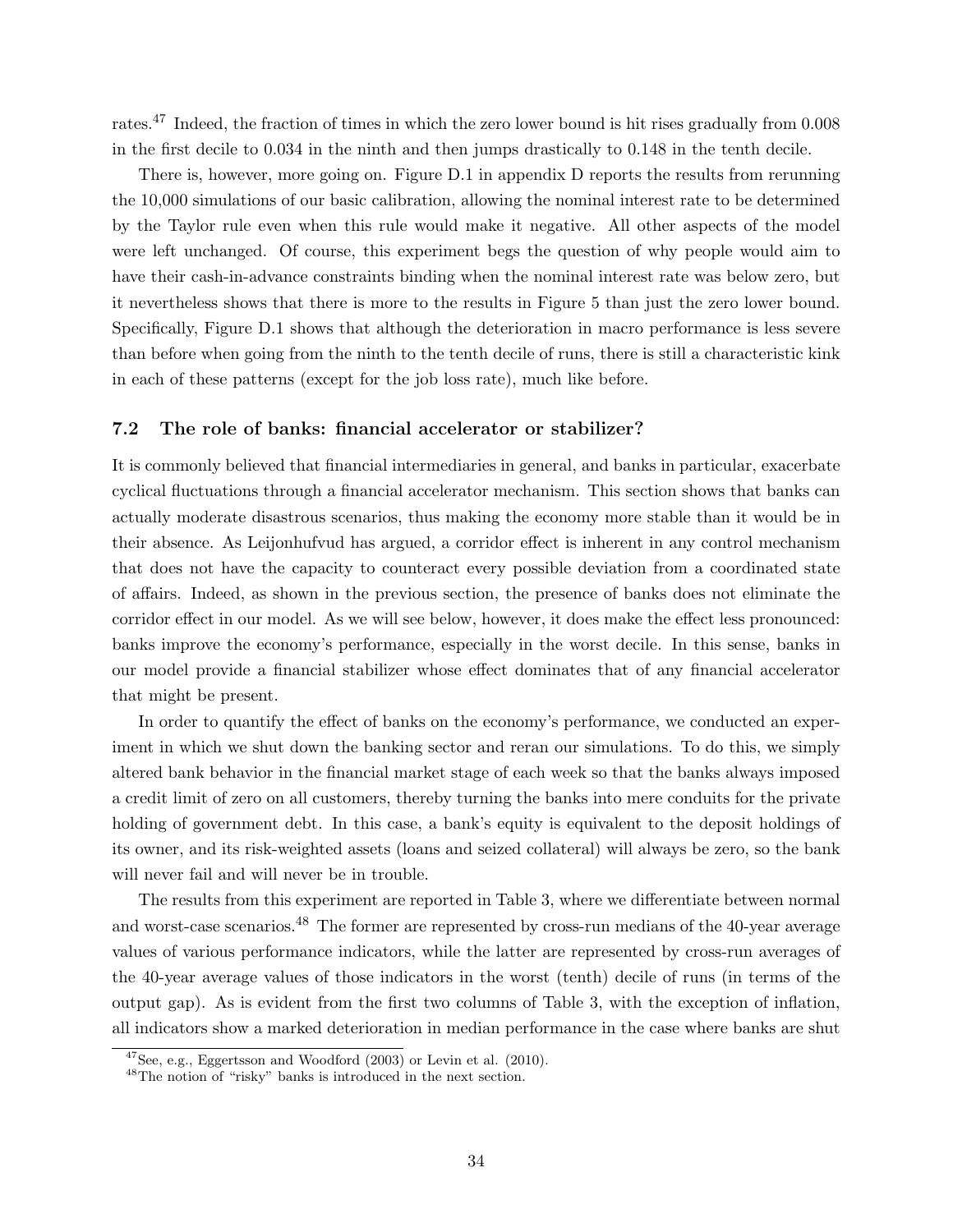<span id="page-35-0"></span>

| Indicator                |                  | Median            |                   | Worst decile     |          |             |  |
|--------------------------|------------------|-------------------|-------------------|------------------|----------|-------------|--|
|                          | $\left  \right $ | $\left( 2\right)$ | $\left( 3\right)$ | $\left(4\right)$ | (5)      | (6)         |  |
|                          | Banks            | No banks          | Risky banks       | Banks            | No banks | Risky banks |  |
| Inflation                | 2.9              | 2.5               | 3.0               | 2.6              | $1.3\,$  | 2.9         |  |
| Output gap               | 7.4              | 13                | 7.6               | 15               | 48       | 10          |  |
| Unemp. rate              | 5.9              | 11                | 5.8               | 11               | 29       | 7.8         |  |
| Unemp. duration          | 10               | 18                | 8.7               | 16               | 26       | 10          |  |
| Job loss rate            | 0.59             | 0.68              | 0.69              | 0.77             | 2.2      | 0.78        |  |
| Vol. of output gap       | 2.8              | 6.2               | 2.5               | 7.9              | 27       | 4.3         |  |
| Vol. of inflation        | 0.68             | $1.1\,$           | 0.60              | 1.1              | $1.8\,$  | 0.73        |  |
| Ann. bank fail. rate     | 0.5              | $\Omega$          | 2.5               | 0.84             | 0        | 3.1         |  |
| Frac. of banks in troub. | 4.0              | 0                 | $1.0\,$           | 16               | 0        | $1.7\,$     |  |

Table 3: Macroeconomic outcomes with and without banks

down.[49](#page-35-1) Columns 4 and 5 of Table [3](#page-35-0) reveal that banks make an even bigger difference in the worst decile of runs. For almost all indicators, the difference in worst-decile averages between the two cases is considerably larger than the corresponding difference in median performance reported in the first two columns. For example, banks reduce the median unemployment rate from 11 to 5.9 percent, but they reduce the worst-decile average unemployment rate from 29 to 11 percent.

The reason why banks make an even bigger difference in worst-decile scenarios is that in those runs their help in sustaining shops facing financial difficulty and in facilitating the entry of new shops to replace the failed ones is most needed to avert a major economic downturn. As explained by Howitt (2006), in a much simpler model based on the same foundations, the exit of a shop can cause a cumulative fall in output by depriving the shop's former employees of their source of income and, thus, increasing the likelihood that other shops will fail for lack of demand. Each time a shop fails, aggregate output falls automatically by an amount equal to that shop's employment less its fixed overhead cost, unless it was already employing too few workers to cover its fixed cost. The process continues until the former employees of failed shops find new employers, and this will often require new shops to enter. Sustaining shops at risk of failure and replacing shops that fail make it less likely that this cumulative process will cause the economy to spin out of control.

Figure [6](#page-36-0) shows that banks do indeed play an important role in mitigating the cumulative process of shop failures. This figure records, for the cases with and without banks, the results from an experiment in which we forced a shop to fail. Specifically, we forced the failure at the beginning of year 20 in the simulation (i.e., at the end of the adjustment period) and repeated this simulation 10,000 times. For a counterfactual, we performed the same 10,000 simulations but without the shock that forces the shop failure. The left panel of Figure [6](#page-36-0) shows the "trimmed" average difference in the output gap between the shocked and counterfactual simulations on a monthly basis for two years (24 months) following the shock, where the solid and dashed lines

<span id="page-35-1"></span><sup>&</sup>lt;sup>49</sup>Inflation is lower because the fact that firms always factor in the same target inflation rate  $\pi^*$  when adjusting wages implies that there is a long-run trade-off between output and inflation.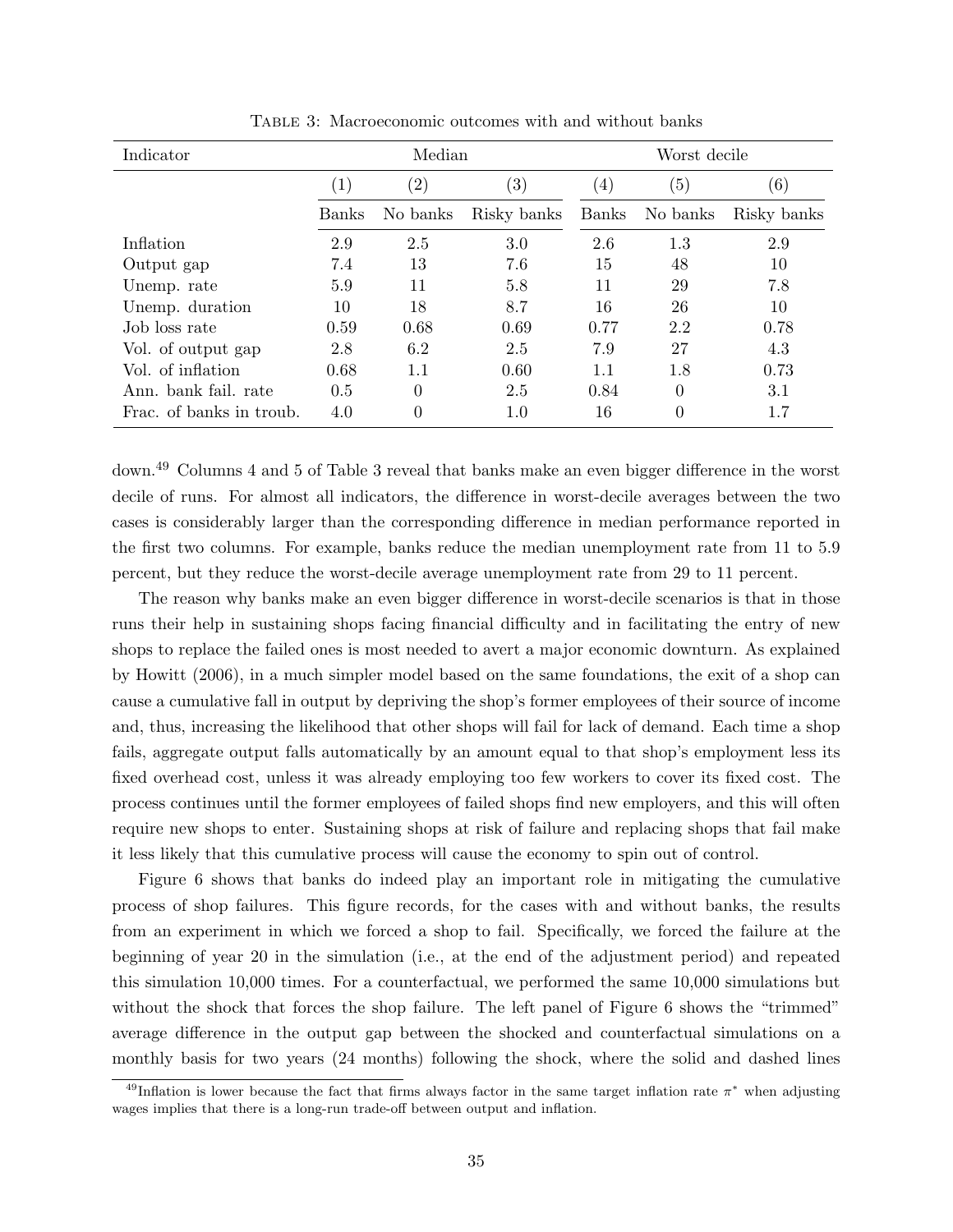<span id="page-36-0"></span>

FIGURE 6: Average response of the output gap (left) and entry (right) to a shop failure

correspond to the cases with and without banks, respectively.<sup>[50](#page-36-1)</sup> As the figure demonstrates, in either case there was a hump-shaped impulse response of the output gap, but the response is much stronger in the economy without banks. Moreover, the right panel of Figure [6](#page-36-0) shows, as expected, that the entry of new shops in response to a shop failure rose by much more in the presence of banks than in their absence.

Another indication of the mechanism at work is given by panels (a) and (b) of Figure [7,](#page-37-0) which show by decile of simulation performance, the behavior of the number of shops and the fraction of entrepreneurs that fail the financial viability test and, thus, let the entry opportunity lapse. Without banks, moving from the best to the worst decile, the number of shops declines and the incidence of financially non-viable business plans increases, both of which clearly amplify the deterioration in macroeconomic conditions. With banks, however, these variables are roughly constant from the first through the ninth decile of runs, thus averting the amplification that occurs in the absence of a banking system.

The fact that the economy is less volatile and performs better with banks than without them shows that banks, while often depicted as creating a deviation-amplifying financial accelerator, actually provide a deviation-counteracting "financial stabilizer" in our model. Nevertheless, as can be seen in the top two panels of Figure [7,](#page-37-0) there is a limit to this stabilizer: in the worst decile of runs, banks can no longer avert the fall in the number of shops and the rise in the share of potential entrants failing the financial viability test. This apparent weakening of the financial stabilizer in the worst decile of runs could be interpreted as a kind of financial accelerator working through a bank-lending channel. That is, when shops fail, banks that have lent to these shops are more likely to become troubled, and troubled banks cut back on their lending, thus raising the incidence of shop failures due to this particular form of "credit rationing." Consistently with this notion, in panels (a) and (b) of Figure [7,](#page-37-0) we observe very abrupt trend breaks in the case with banks, whereas the trajectories are much smoother in their absence. Moreover, in line with this mechanism, panel

<span id="page-36-1"></span> $50$ That is, in order to avoid the noisiness of runs where the simulations spun out of control, we calculated, for each month, the average between the 25th and 75th percentile of all these differences.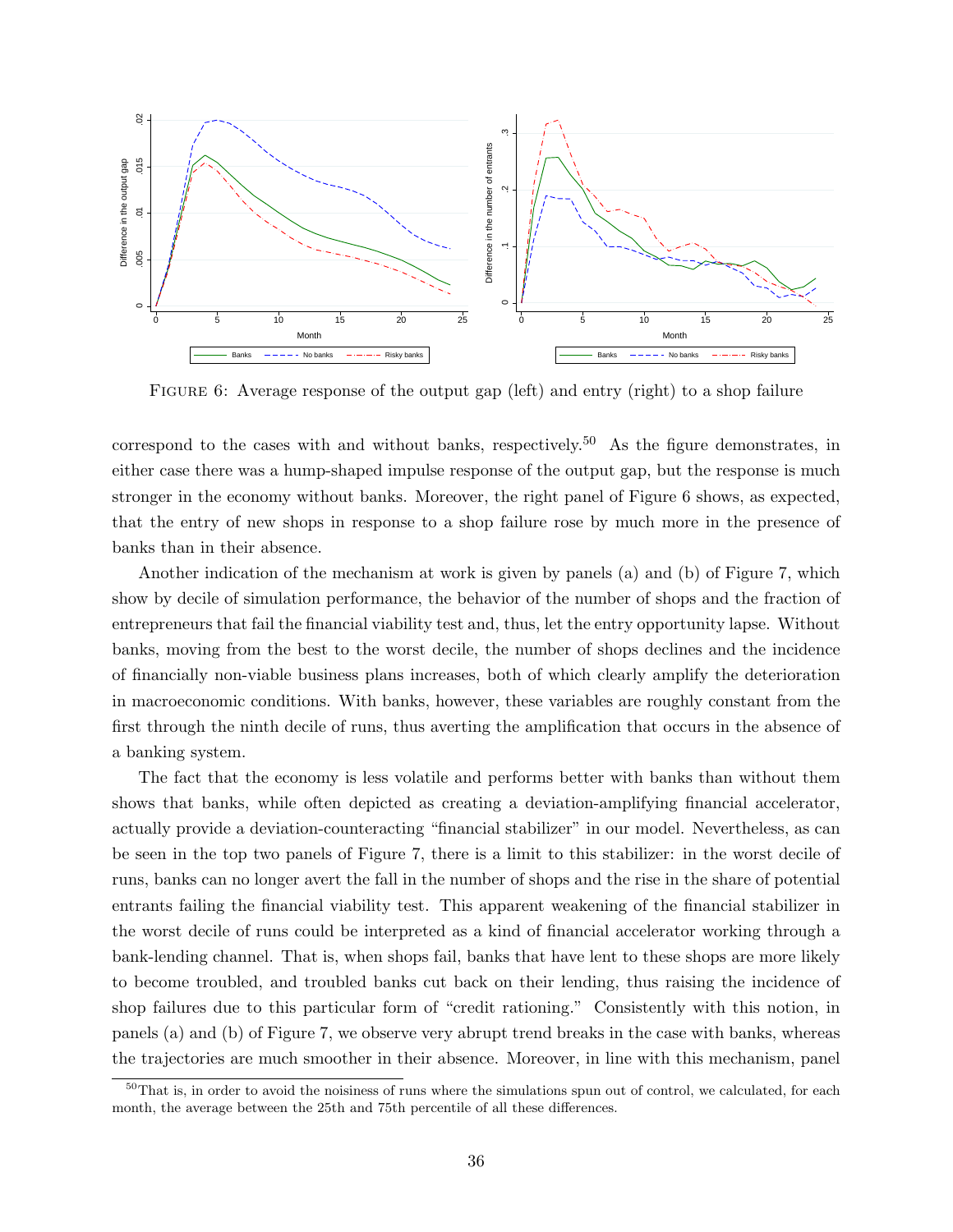<span id="page-37-0"></span>![](_page_37_Figure_0.jpeg)

Figure 7: Bank lending and systemic performance

(c) shows that the fraction of troubled banks is indeed markedly higher in the worst decile of runs. Yet, the fact that the economy still performs better with banks than without them, especially in the worst decile, means that the financial accelerator is not as strong as the financial stabilizer. Indeed, despite the spike in the share of troubled banks in the worst decile of runs, panel (d) of Figure [7](#page-37-0) shows a noticeable increase in the total volume of real credit in these runs, implying more intense lending activity on the part of non-troubled banks. In effect, our model shows that the financial accelerator, instead of amplifying the effects of shocks beyond what would be observed in the absence of banks, merely reduces the extent to which banks dampen the shocks relative to the case without banks.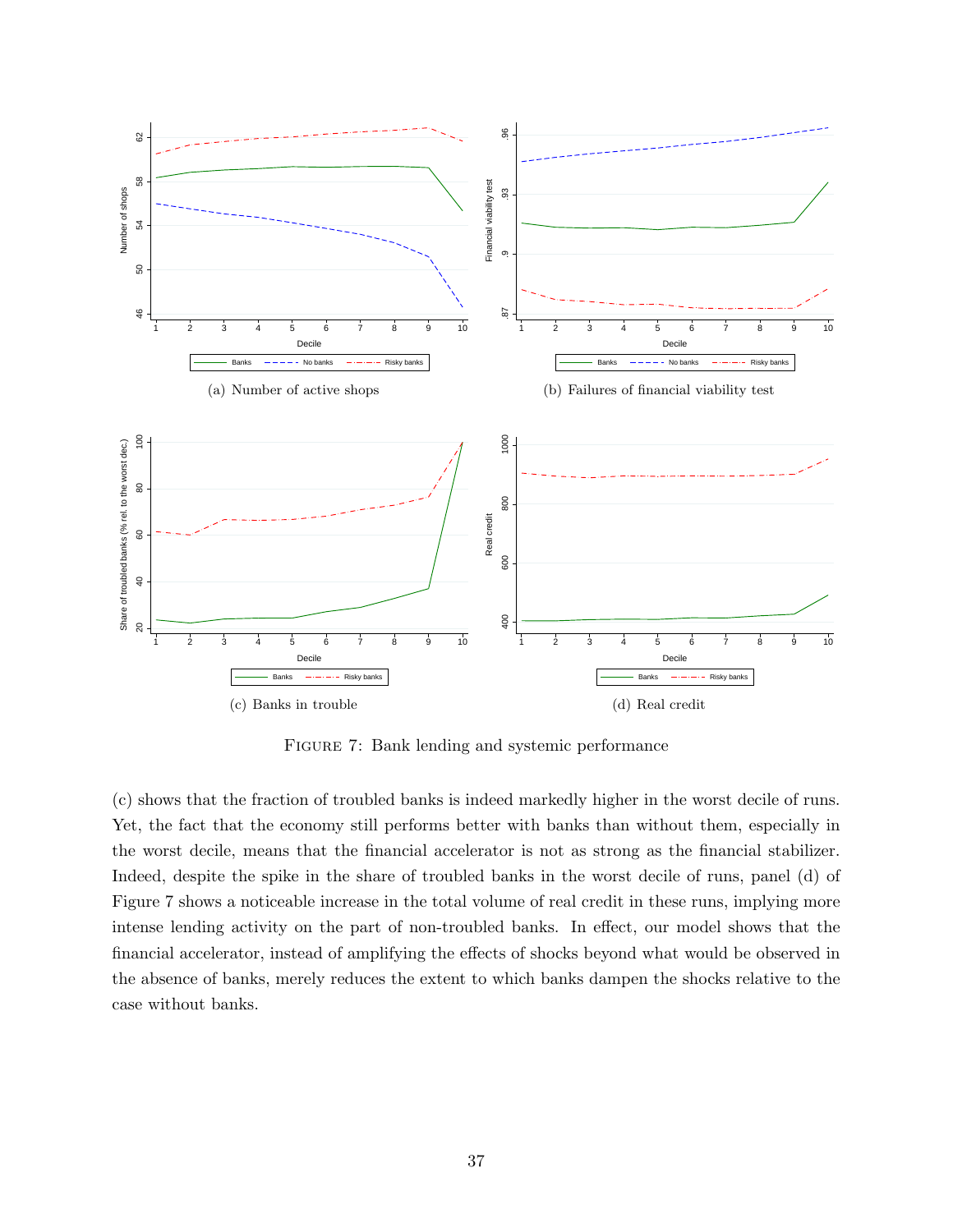#### 7.3 Risky banks improve macroeconomic performance in worst-case scenarios

To further our understanding of how banks affect macroeconomic performance, we consider an alternative case in which banks are more "risky" by micro-prudential standards than the "safe" banks of our baseline case. Specifically, first, instead of constraining its customers with a loanto-value ratio of 0.5, each bank in the risky case allows a higher loan-to-value ratio of 0.9, and second, the required capital adequacy ratio in the risky case is just 0.02, in contrast to the more credit-constraining value of 0.08 used in the safe case.

As shown in columns 1 and 3 of Table [3](#page-35-0) above, median performance in the risky case is roughly comparable to that in our baseline safe case. Median unemployment rate is about the same, as is the median output gap, but volatility and unemployment duration are lower, while the job loss rate is higher. As expected, the incidence of bank failures is much higher in the risky case, whereas the fraction of banks in trouble is much lower, because being in trouble is defined more loosely for a risky bank. Columns 4 and 6 of Table [3,](#page-35-0) however, indicate that worst-decile performance is considerably better with risky rather than safe banks. This is because banks mitigate the deterioration in performance by sustaining shops at risk of failure and by financing the entry of new shops to replace those that have failed. Risky banks perform these roles better than safe banks, because their higher loan-to-value ratio makes them automatically willing to lend more when they are not in trouble. In addition, the lower capital requirement means that risky banks are less often in trouble and, hence, more able to lend.

These insights are corroborated by Figure [6](#page-36-0) above. The left panel shows that the hump-shaped impulse response of the output gap to a shop failure is more moderate with risky banks than with safe ones, while the right panel demonstrates that the increase in entry following the shock is more pronounced with risky banks. On the other hand, Figure [8](#page-39-0) shows that a troubled-bank shock has a larger effect on the output gap in the risky case, which is hardly surprising because the bank that falls into trouble cuts its lending by a larger amount on average when risky than when safe.<sup>[51](#page-38-0)</sup> But this amplification of the troubled-bank shock is mitigated by the fact that banks are less often in trouble in the risky case.

Accordingly, the financial accelerator, which weakens the financial stabilizer and, thus, contributes to the corridor effect in our model, should be less pronounced in the risky case, because there will be fewer shop failures (as a result of more freely available finance) and a lower incidence of banks becoming troubled and, hence, cutting off new borrowing. Indeed, the different panels of Figure [7](#page-37-0) show that the accelerator was less at work in the worst decile in the risky case than in the safe case, as suggested by the more moderate trend breaks in the patterns under risky banks. Figure [9](#page-39-1) further demonstrates that although there is still a sharp deterioration of macroeconomic performance from the ninth to the tenth decile of runs in the risky case, it is much less severe than in the safe case depicted earlier in Figure [5.](#page-33-1)

<span id="page-38-0"></span> $51$  For the troubled-bank shock, instead of forcing a shop to fail at the end of year 20, we imposed the same sanctions on a bank (for one year) as if it were troubled; that is, the bank could not initiate any new loans or pay its owner a dividend for one year.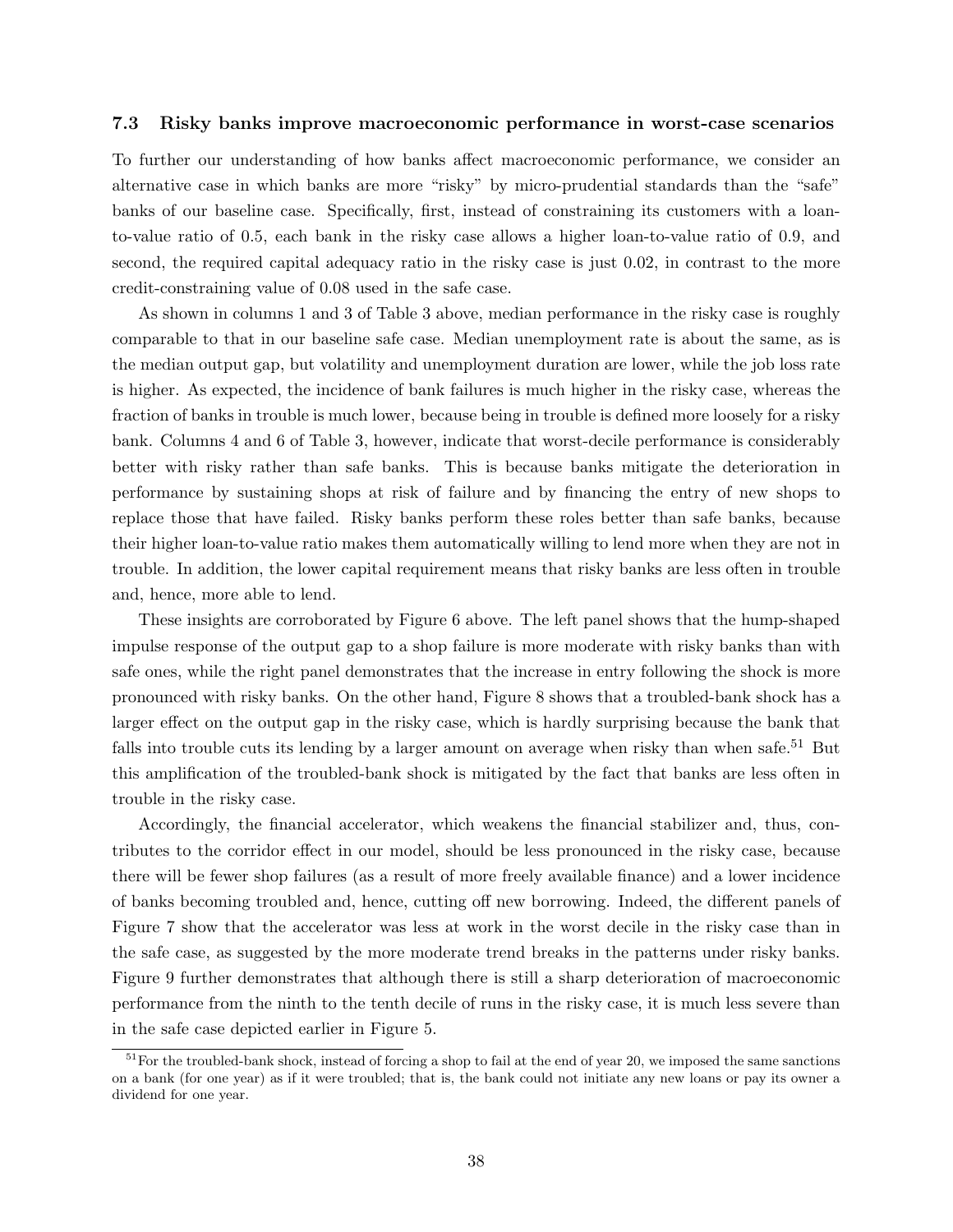<span id="page-39-0"></span>![](_page_39_Figure_0.jpeg)

Figure 8: Average response to a troubled-bank shock: safe vs. risky banks

<span id="page-39-1"></span>![](_page_39_Figure_2.jpeg)

FIGURE 9: Macroeconomic performance by decile with risky banks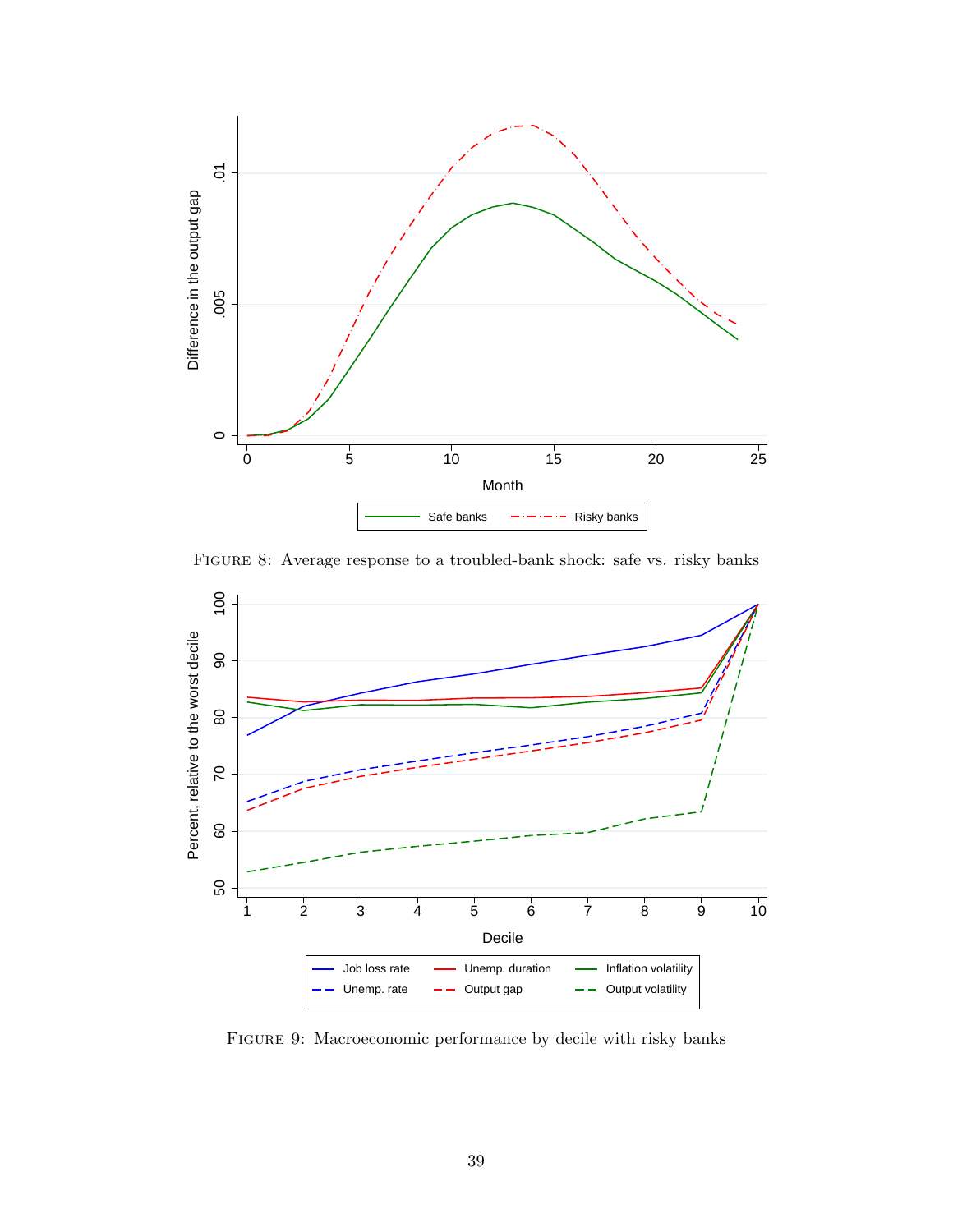<span id="page-40-0"></span>![](_page_40_Figure_0.jpeg)

FIGURE 10: Effect of the loan-to-value ratio on the output gap

Another way to see the difference between safe and risky banks is to conduct the following experiment. We start with the safe case and increase the loan-to-value ratio gradually from 0.5 to the riskier value of 0.9 by increments of 0.1, while maintaining the required capital adequacy ratio of 0.08. For each of the five indicated values of the loan-to-value ratio, we simulated the model 10,000 times. The same set of simulations was then repeated for the risky case, that is, with the less credit-constraining required capital adequacy ratio of 0.02. Figure [10](#page-40-0) shows that the increase in the loan-to-value ratio resulted in a slight deterioration of median performance (as measured by the output gap) but a significant improvement in worst-decile average performance, in both cases. Again, this suggests that willingness to lend makes relatively little difference in normal scenarios but helps substantially in the worst of runs.

In a related experiment, we gradually increase the required capital adequacy ratio from 0.02 to the more credit-constraining value of 0.16 by increments of 0.02, while maintaining the loanto-value ratio at either 0.5 (for the safe case) or at 0.9 (for the risky case). Figure [11](#page-41-1) shows that although a higher required capital adequacy ratio has little effect on median performance, worst-decile performance is significantly degraded by this tightening of capital requirements.<sup>[52](#page-40-1)</sup>

<span id="page-40-1"></span><sup>52</sup>We also conducted an experiment in which the required capital adequacy ratio was allowed to change procyclically. In this experiment, a higher degree of procyclicality had almost no effect on macroeconomic performance in the risky case, but it did result in significantly better worst-decile performance in the safe case.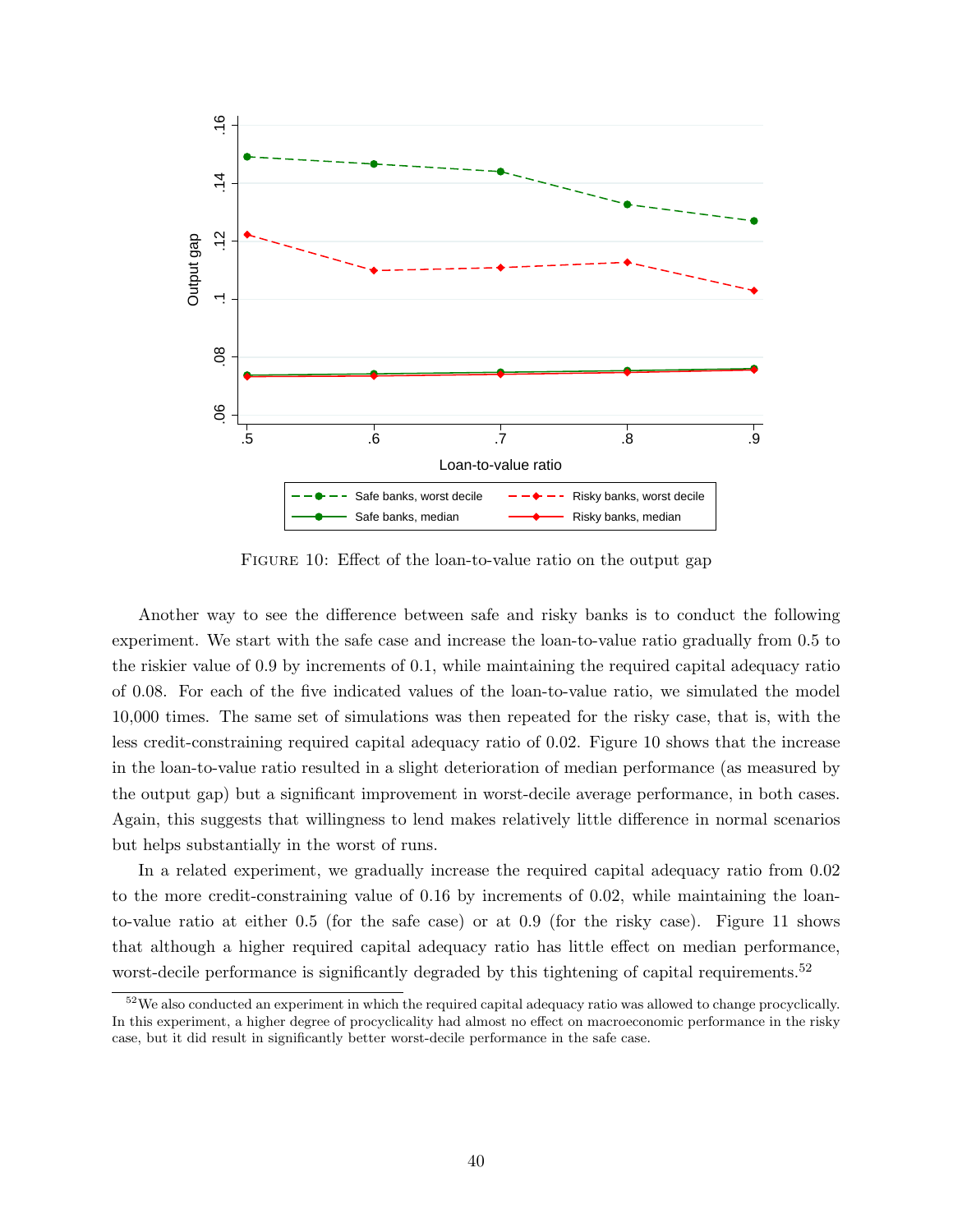<span id="page-41-1"></span>![](_page_41_Figure_0.jpeg)

FIGURE 11: Effect of the required capital adequacy ratio on the output gap

## <span id="page-41-0"></span>8 Alternative assumptions regarding bank behavior

In appendix E, we show that our main results with respect to macroeconomic performance under safe and risky banks in normal and worst-case scenarios are robust to 25% variations in almost all of the model's parameters. The present section demonstrates that our main results are also robust to alternative, and arguably more realistic, assumptions regarding bank behavior.

#### 8.1 Making bank failure costly

The failure of a bank in our model is a salutary event. A bank that is about to fail is almost certainly in trouble, not making any new loans, and is subsequently replaced by a new bank that can resume making new loans. Thus, one reason for our finding that risky banks improve macroeconomic performance in the worst decile is that their higher failure rate does not impinge negatively on the real economy.

One argument for believing that bank failure does in fact impair macroeconomic performance is that it may result in the loss of important information that the failing bank had regarding its customers. In particular, a new bank may require some time to get to know the customer base, and in the meantime, it will not be as willing as the old bank would have been to extend credit to customers that look like poor risks on the basis of the hard information available to an outsider.

To explore this possibility, we altered the model along the following lines. In each market, we designated  $N^c$  of the  $n-2$  potential shop owners as "crooks." We assumed that any bank that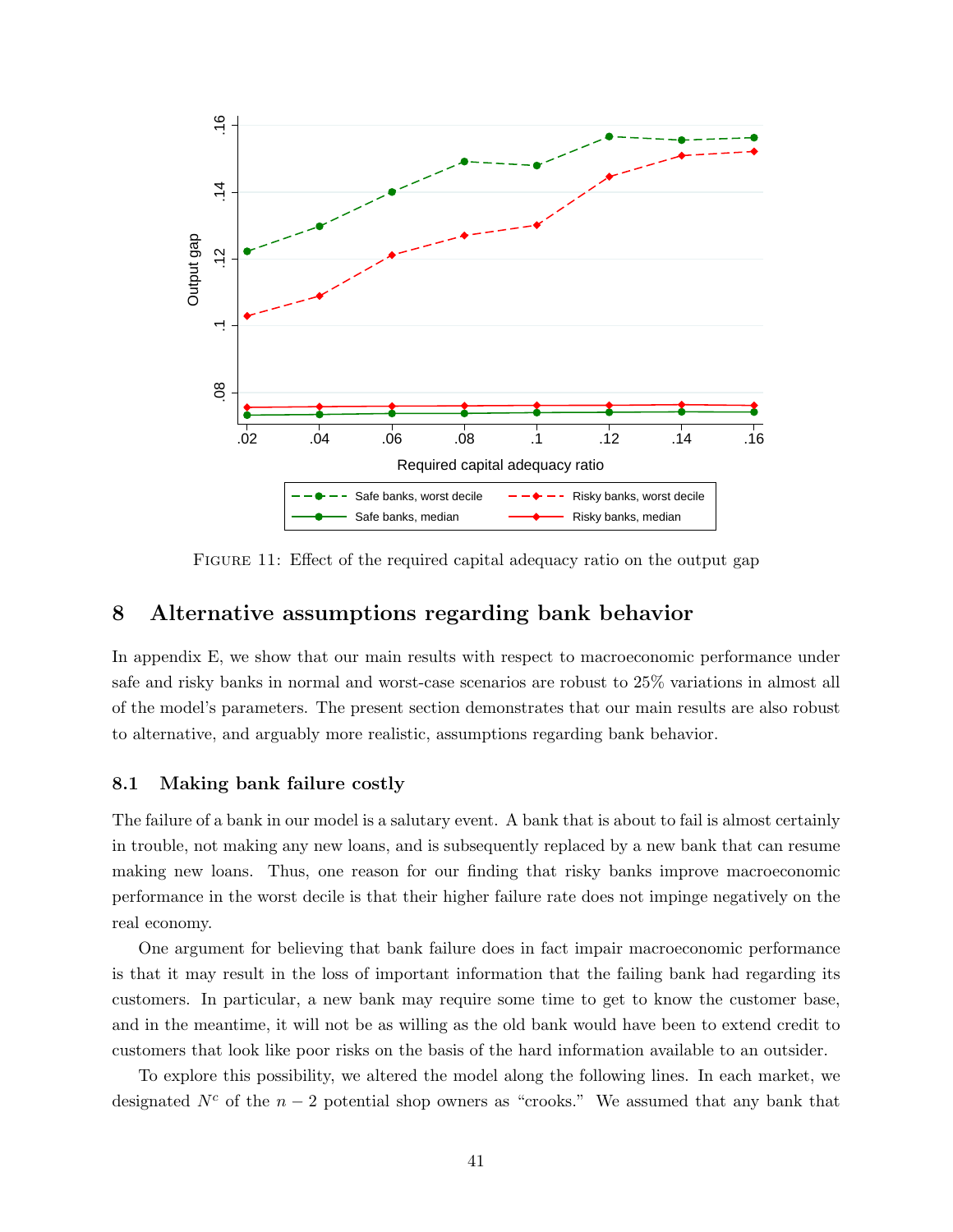has been in business for at least 48 weeks knows which of the agents in its sector are crooks and which are not, but that a new bank cannot distinguish crooks from other customers for the first 48 weeks. The new bank, however, does know the fraction of total loan applications that are coming from crooks. Thus, when a bank fails, the replacement bank will charge a higher loan interest rate in order to compensate for the predictable losses generated by fraudulent loan applications.

More specifically, during the entry phase, if a crook becomes an entrepreneur, he asks his bank for a line of credit. If the loan application is granted, he takes out a loan equal to the monetary cost  $S_N$  of his fixed capital minus his financial wealth, just like any other entrepreneur with the same financial wealth and no legacy capital. Unobserved by his bank, however, the crook will not open a shop (and we can assume that crooks do not even know how to open a shop). Instead, he deposits the loan in his bank account and never repays any amount of the loan. The following week, the bank will realize that he is a crook, but we assume that there is nothing the bank can do at this stage other than write the loan down to zero in its books.

We also assume that crooks can never become bank owners. Given that crooks and other nonbank-owning, non-shop-owning people have the same probability of becoming an entrepreneur, the fraction of loan applications coming from crooks will be  $p^c = \frac{N^c n}{N - \Omega}$  $\frac{N^c n}{N-\Omega-5}$ , where  $\Omega$  is the number of shops at the start of the week, assumed to be known by all banks. We further assume that a new bank (i.e., one that has been in business for less than 48 weeks) sets a loan rate  $i_L$  such that its expected return from a new loan is equal to  $i_w + s/48$ , the loan rate of an experienced bank. Since the bank loses interest plus principal from each loan to a crook, this means that

$$
i_L = \frac{1 + i_w + s/48}{1 - p^c} - 1.
$$

At the beginning of the goods and labor market trading stage of each week, we assume that for each legitimate shop owner that applies for a loan to finance a firesale purchase, there is a probability  $\frac{p^c}{1-p}$  $\frac{p^{\circ}}{1-p^{\circ}}$  that a crook will apply for a loan of the same size. Again, the new bank cannot distinguish these fraudulent loan applications from legitimate ones, although it does know that the fraction  $p^c$  of such loans are being granted to crooks. Once the 48-week initiation period is over, the bank simply rejects all loan applications coming from crooks.

In this variant of our model, the presence of crooks can make bank failure impair the real economy, because there will now be a very high interest rate to be paid by new entrants and by established firms in 20 percent of the economy for a year following the exit of a bank. This could potentially reverse our ranking of safe and risky banks, in terms of worst-decile macro performance, since risky banks fail more often than safe banks do.

Our results, however, indicate that it would require a lot of crooks in order for this ranking to be reversed. Table [4](#page-43-1) shows the results for worst-decile average performance, under the safe and risky cases, from simulating this variant of our model with 4 crooks in each market. As is evident from a comparison with Table [3,](#page-35-0) under both the safe and risky cases, the economy's worst-decile average performance deteriorates further by almost all measures relative to the baseline case without crooks.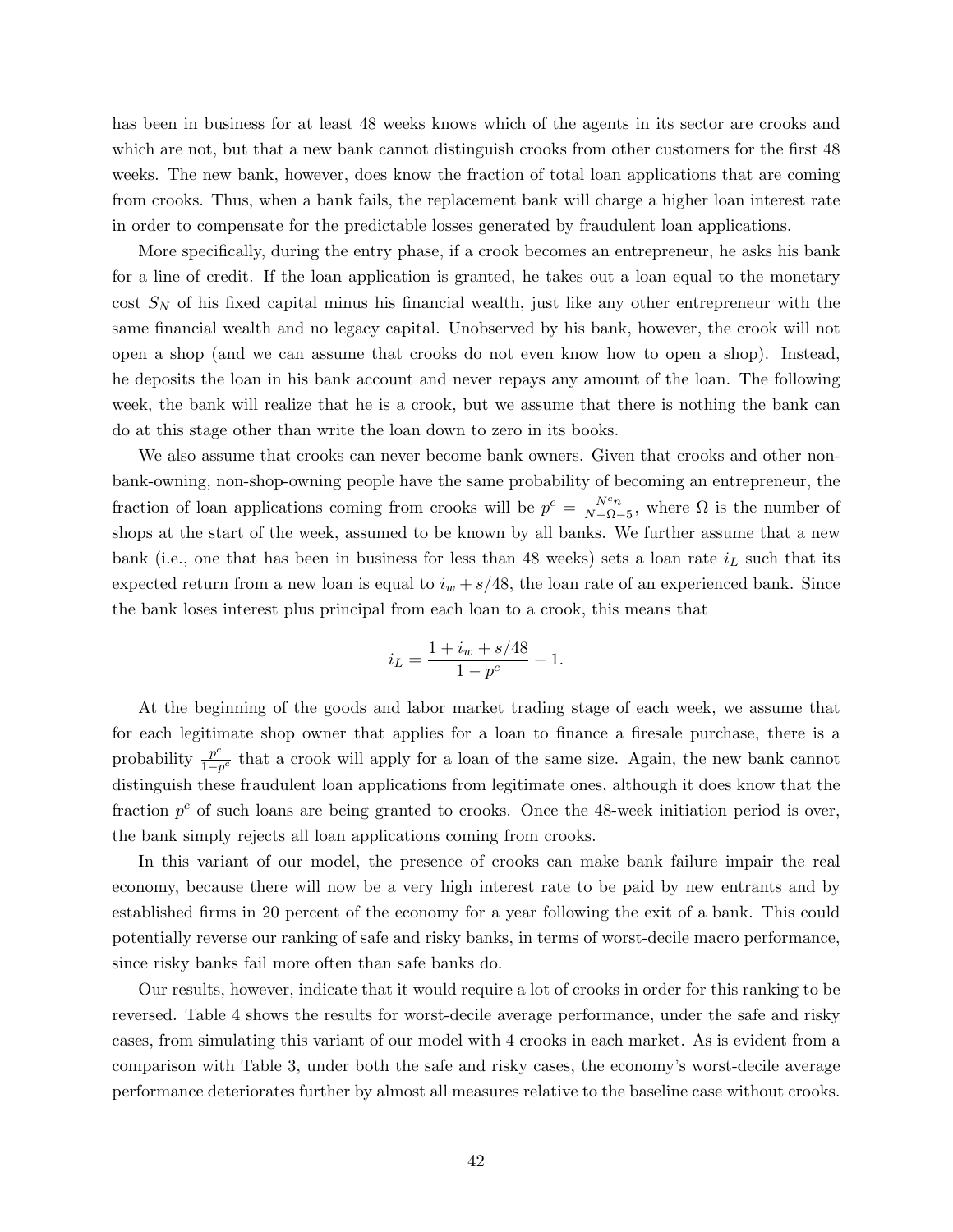| Indicator                    | Safe banks | Risky banks |
|------------------------------|------------|-------------|
| Inflation                    | 2.5        | 2.7         |
| Output gap                   | 16         | 14          |
| Unemployment rate            | 12         | 11          |
| Unemployment duration        | 18         | 14          |
| Job loss rate                | 0.74       | 0.79        |
| Volatility of output gap     | 8.3        | 7.4         |
| Volatility of inflation      | 1.1        | 0.94        |
| Annual bank failure rate     | 2.2        | 4.8         |
| Fraction of banks in trouble | 18         | 2.8         |

<span id="page-43-1"></span>Table 4: Worst-decile average outcomes with "crooks" in the model

In these simulations, since the number of shops  $\Omega$  at the start of each week is usually about 60, the fraction  $p^c$  of loans coming from crooks is more than 8.5 percent, meaning that the loan rate of a new bank, instead of being about 7 percent per annum, is over 9 percent per week! Nevertheless, it appears that macro performance is better under the risky case, which involves much more bank failure than does the safe case. Indeed, we found that the number of crooks had to be raised to 6 per market in order to make the economy's worst-decile results better with safe than with risky banks.

#### <span id="page-43-0"></span>8.2 Procyclical loan-to-value ratio

As emphasized earlier, we have assumed a highly stylized banking sector where, among other things, banks that are not in trouble do not endogenously alter their rules for approving collateralized loan applications, even if the economy is in recession and the customer's financial condition is worsening. These simplifications do indeed produce some counterfactual results. In particular, in our baseline calibration, the correlation coefficient  $\rho_{YL}$  of nominal loans with nominal GDP (both differenced and logged) is negative in almost all runs, with a median value across runs of −0.341, whereas in the data,  $\rho_{YL} = 0.408^{53}$  $\rho_{YL} = 0.408^{53}$  $\rho_{YL} = 0.408^{53}$  This section checks the sensitivity of our main results to an alteration of our model that brings the aforementioned aspects of bank behavior closer to reality. In particular, we now suppose that the loan-to-value ratio  $h$  is an increasing function of real GDP, with an adjustment speed calibrated to make  $\rho_{YL}$  approximately equal to 0.4.<sup>[54](#page-43-3)</sup>

$$
h = \bar{h} + \eta_h (y - \tilde{y}) \cdot f(y, h), \quad f(y, h) \equiv \frac{\bar{h}}{\sqrt{\eta_h^2 (y - \tilde{y})^2 + \bar{h}^2}},
$$

<span id="page-43-2"></span><sup>&</sup>lt;sup>53</sup>This correlation was computed using U.S. annual seasonally-adjusted data on nominal GDP and commercial and industrial loans from all commercial banks (logged and first-differenced) over the 40-year period, 1961–2000. The series were downloaded from the FRED Economic Data website maintained by the Federal Reserve Banks of St. Louis.

<span id="page-43-3"></span> $54$ Our formulation employs a "squasher" to keep h positive and to keep positive and negative adjustments symmetric. Specifically, we assume that

where  $\bar{h}$  is the average loan-to-value ratio, still equal to 0.5 in the baseline (safe) case and 0.9 in the risky case, and where  $\bar{h}$  is the average loan-to-value ratio, still equal to 0.5 in the baseline (safe) c  $\eta_h$  is the adjustment speed. We set  $\eta_h$  equal to 3, resulting in a median  $\rho_{YL}$  equal to 0.413 in the baseline case. Each bank makes this adjustment once per month.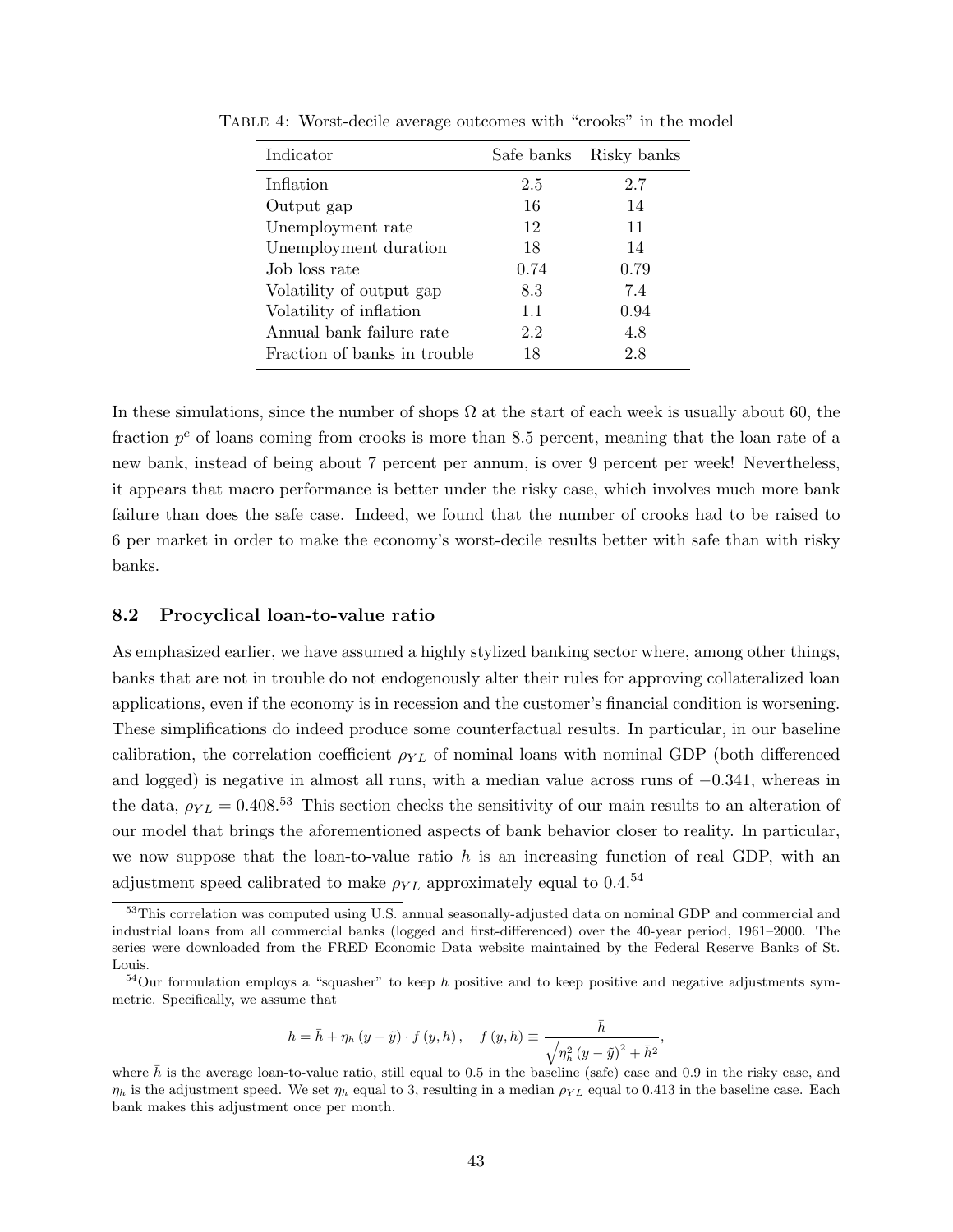<span id="page-44-0"></span>![](_page_44_Figure_0.jpeg)

Figure 12: Credit-GDP correlogram: model vs. actual data

As with our baseline calibration, prior to experimenting with this variant of our model, we validate its ability to qualitatively match certain real-world empirical patterns, paying particular attention this time around to the financial variables in our model while noting that all the model properties that were validated earlier for the baseline version remain qualitatively intact. Exploiting the pooled annual time series of real GDP and the supply of real credit across repeated simulations, Figure [12](#page-44-0) depicts the cross-correlation structure between these two variables, documenting that the pattern in our simulated data accords well with that observed in the data for the U.S. economy over the  $1961-2000$  time period.<sup>[55](#page-44-1)</sup> Furthermore, Table [B.2](#page-59-3) in appendix [B](#page-58-1) reveals the cross-correlation structure in our simulated data between real GDP and each of four additional variables, including the real money supply, and the hazard rates of (i) firm exit due to bankruptcy, (ii) failing the financial viability test at market entry, and (iii) becoming a troubled bank. Consistently with the documented movement of the real money supply over the business cycle in the U.S. (Stock and Watson, 1999), Table [B.2](#page-59-3) shows that on average this variable is indeed procyclical in our simulations. Moreover, in line with both casual observation and priors based on the role of banks in our model, all three aforementioned hazard rates (particularly, the ones associated with market entry and exit) are on average countercyclical.

Generally speaking, allowing the loan-to-value ratio to behave procyclically in our model did little to change our main results from section [7.](#page-30-0) First, as Figure [13](#page-45-1) shows, the system's performance still exhibits a sharp deterioration in the worst decile of runs. In fact, for most macroeconomic

<span id="page-44-1"></span><sup>55</sup>The cross-correlations in the U.S. data are produced using the annual time series of real GDP (in chained 2009 dollars) and the real value of commercial and industrial loans (obtained by dividing the corresponding nominal series by the GDP deflator) over the 40-year period, 1961–2000. The reported correlations are calculated for the HP-filtered logged series of real GDP and real credit.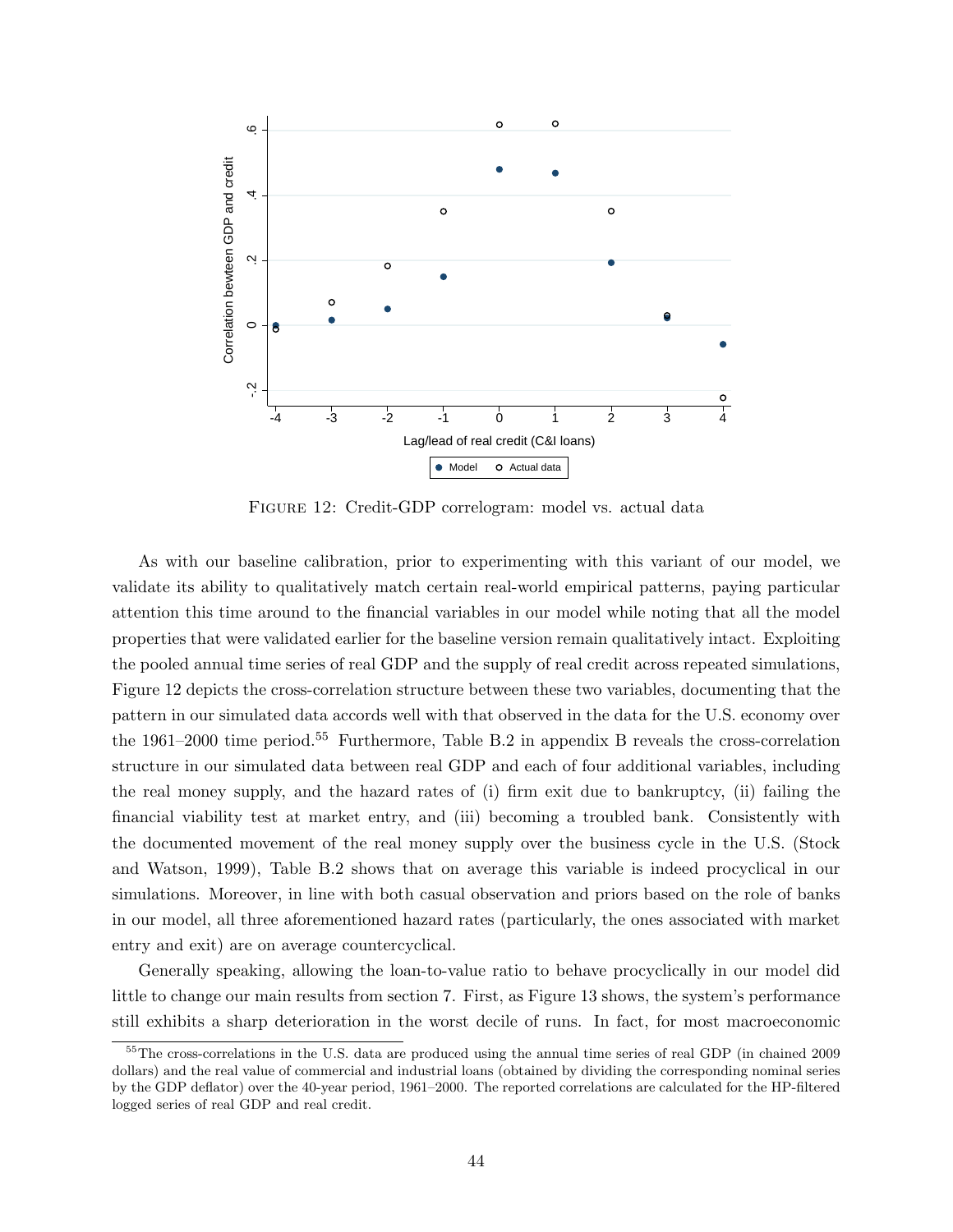<span id="page-45-1"></span>![](_page_45_Figure_0.jpeg)

Figure 13: Macroeconomic performance by decile with procyclical loan-to-value ratio

indicators, it is even sharper than in the baseline case with a constant loan-to-value ratio (see Figure [5\)](#page-33-1). This is what we would have expected: with procyclical lending behavior, banks reduce lending precisely when loans are needed the most. This interpretation of our results is corroborated by Figure [14](#page-46-0) which shows that the number of shops is lower, the fraction of entrepreneurs failing the financial viability test is higher, and the total volume of real credit is lower under a procyclical loan-to-value ratio than in the baseline case, and that these differences increase with the decile of runs, becoming most pronounced in the worst (tenth) decile. Interestingly, however, the share of troubled banks under a procyclical loan-to-value ratio is largely similar to the baseline case across all deciles.

Finally, as Table [5](#page-46-1) indicates, under a procyclical loan-to-value ratio, the safe case is still much worse than the risky case in terms of worst-decile macroeconomic performance, and the two cases are still similar in terms of median performance. As mentioned earlier, we expected that making h procyclical would worsen economic performance. A comparison with Table [3](#page-35-0) shows that this did indeed happen in terms of both median and worst-decile performance, and under both cases, although median performance changed only slightly in the risky banks case.

## <span id="page-45-0"></span>9 Conclusion

In this paper, we developed an agent-based macroeconomic model, focusing on the mechanism that normally makes a free-market economic system self-organizing and self-regulating, namely, its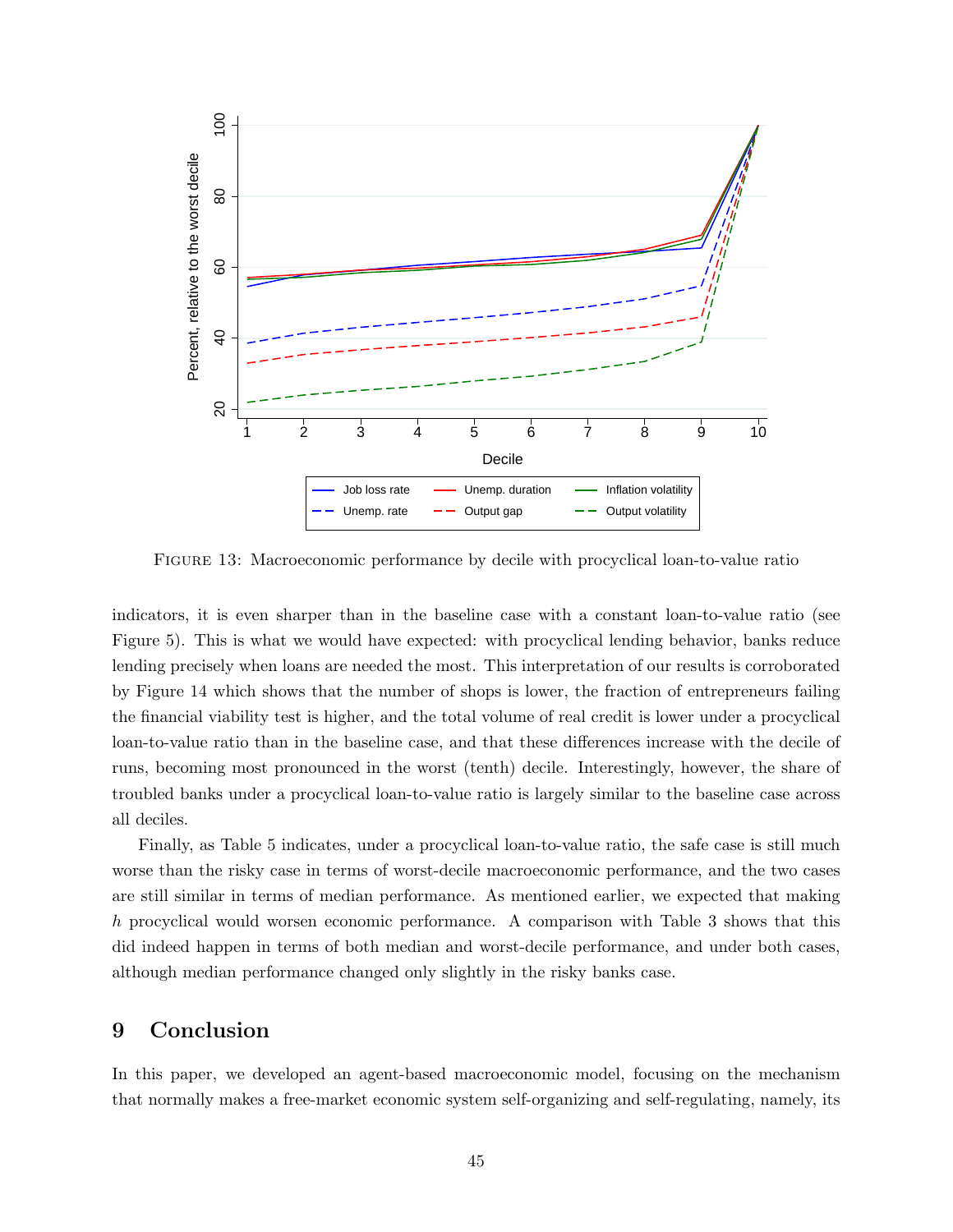<span id="page-46-0"></span>![](_page_46_Figure_0.jpeg)

<span id="page-46-1"></span>Figure 14: Bank lending and systemic performance with procyclical loan-to-value ratio

| Indicator                    |      | Median | Worst decile |       |  |
|------------------------------|------|--------|--------------|-------|--|
|                              | Safe | Risky  | Safe         | Risky |  |
| Inflation                    | 2.9  | 3.0    | 2.5          | 2.8   |  |
| Output gap                   | 7.7  | 7.6    | 20           | 13    |  |
| Unemployment rate            | 6.2  | 5.8    | 13           | 8.7   |  |
| Unemployment duration        | 11   | 8.8    | 18           | 11    |  |
| Job loss rate                | 0.60 | 0.69   | 0.98         | 0.89  |  |
| Volatility of output gap     | 3.4  | 2.6    | 12           | 7.2   |  |
| Volatility of inflation      | 0.76 | 0.63   | 1.2          | 0.86  |  |
| Annual bank failure rate     | 1.0  | 2.5    | 1.0          | 2.9   |  |
| Fraction of banks in trouble | 4.5  | 0.97   | 17           | 1.6   |  |

Table 5: Macroeconomic outcomes with procyclical loan-to-value ratio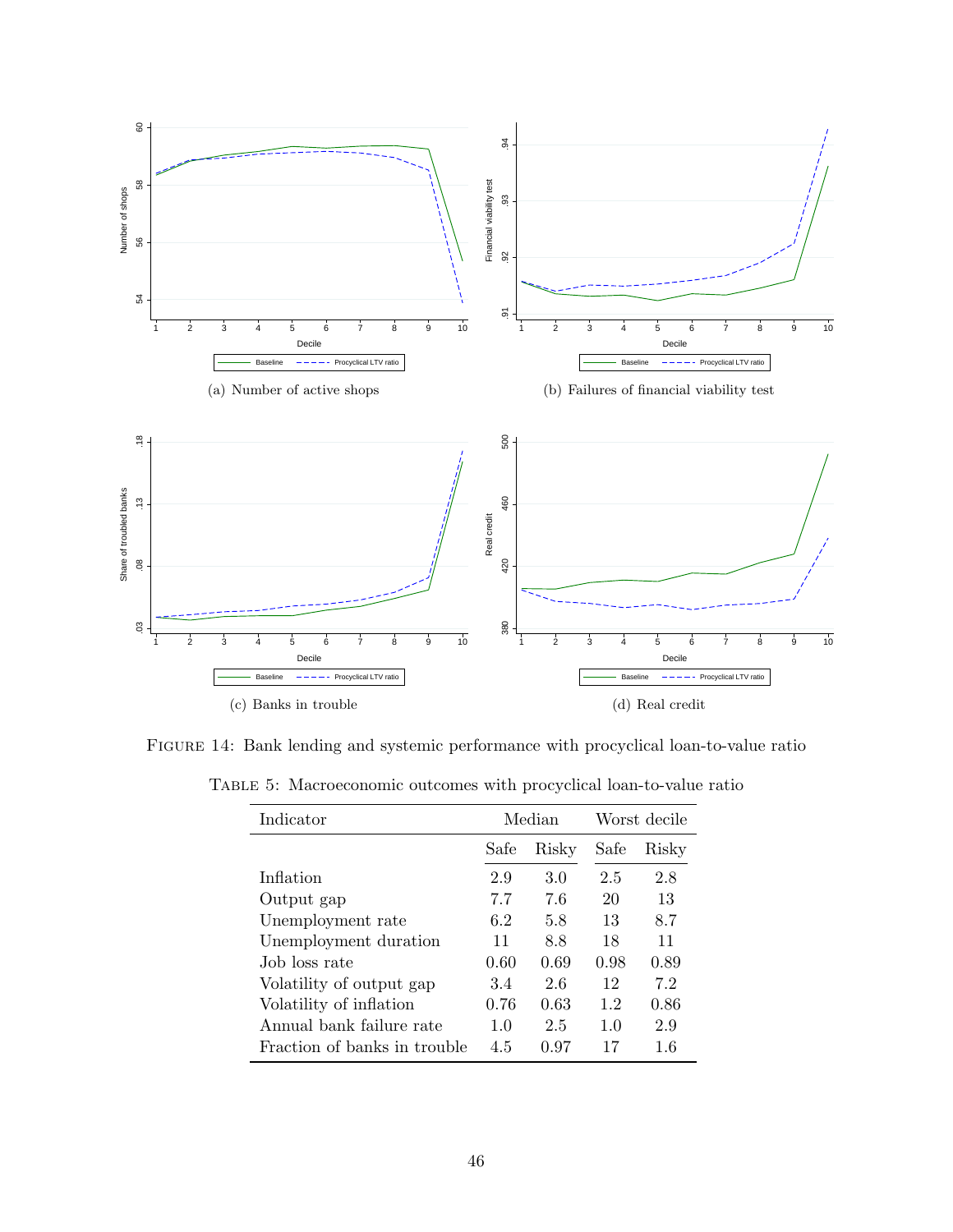network of specialist trading enterprises. We applied our model to explore the role that the banking system plays in supporting this mechanism.

Our investigation generates a number of interesting results. First, it provides a framework for understanding rare disasters: states of the world in which the market coordination mechanism has lost control to such an extent that the evolving network of trade intermediaries is no longer able to counteract negative shocks, thus leading to a systemic collapse. Second, our findings indicate that by financing replacement firms and additionally supporting existing ones in the event of an adverse shock, banks confer a stabilizing influence on macroeconomic performance, and this influence is most noticeable in worst-case scenarios. In this respect, banks in our model provide a financial stabilizer that more than counteracts the familiar financial accelerator. Third, related to the stabilizing role of banks, our analysis highlights the conflict between micro-prudential bank regulation and macroeconomic stability: while tighter lending standards make little difference in normal scenarios, in worst-case scenarios, the economy exhibits significantly weaker performance under more stringent regulations (such as higher capital requirements or lower loan-to-value ratios), because these regulations suppress the lending activity that is especially needed during a rare disaster.

We conclude by reiterating the exploratory nature of our investigation but nevertheless emphasize its methodological contribution, in terms of yielding insights that might be elusive in more conventional frameworks for analyzing the impact of the banking system on macroeconomic performance.

## References

Aghion, P., Howitt, P., 2009. The Economics of Growth. Cambridge: MIT Press.

- Akerlof, G.A., Yellen, J.L., 1988. Fairness and unemployment. American Economic Review: Papers and Proceedings  $78(2)$ ,  $44-49$ .
- Altman, E.I., 1968. Financial ratios, discriminant analysis and the prediction of corporate bankruptcy. Journal of Finance 23(4), 589–609.
- Amano, R., Moran, K., Murchison, S., Rennison, A., 2009. Trend inflation, wage and price rigidities, and productivity growth. Journal of Monetary Economics 56(3), 353–364.
- Ashraf, Q., Gershman, B., Howitt, P., 2016. How inflation affects macroeconomic performance: an agent-based computational investigation. Macroeconomic Dynamics 20(S2), 558–581.
- Assenza, T., Delli Gatti, D., Grazzini, J., 2015. Emergent dynamics of a macroeconomic agent based model with capital and credit. Journal of Economic Dynamics and Control 50, 5–28.
- Austin, J.S., Rosenbaum, D.I., 1990. The determinants of entry and exit rates into U.S. manufacturing industries. Review of Industrial Organization 5(2), 211–223.
- Bank for International Settlements, 1999. Capital requirements and bank behaviour: the impact of the Basle Accord. Basle Committee on Banking Supervision Working Papers No. 1.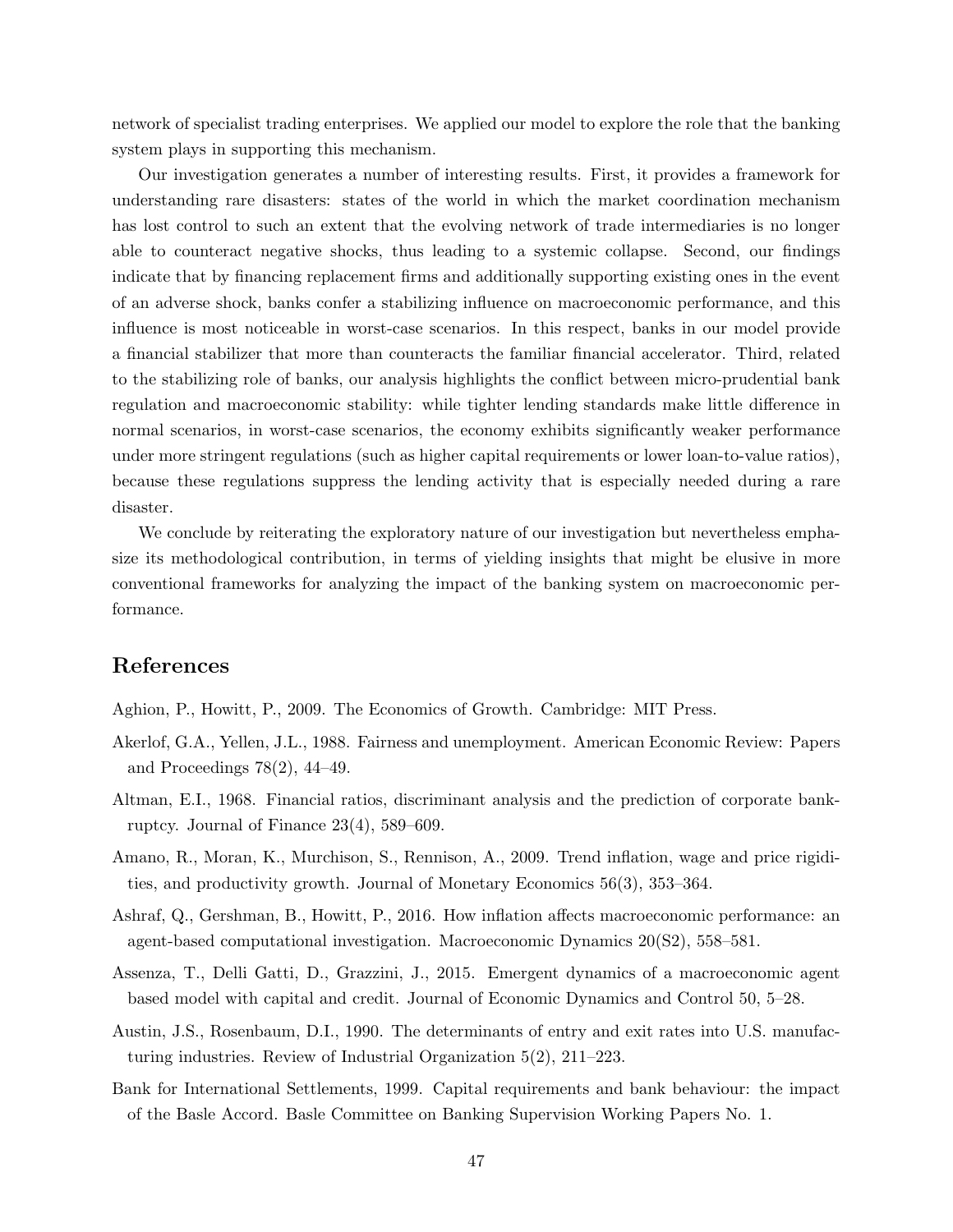- Barro, R.J., Grossman, H.I., 1976. Money, Employment, and Inflation. New York: Cambridge University Press.
- Basu, N., Pryor, R., Quint, T., 1998. ASPEN: a microsimulation model of the economy. Computational Economics  $12(3)$ ,  $223-241$ .
- Baumol, W.J., 2010. The Microtheory of Innovative Entrepreneurship. Princeton: Princeton University Press.
- Beaver, W.H., McNichols, M.F., Rhie, J.-W., 2005. Have financial statements become less informative? Evidence from the ability of financial ratios to predict bankruptcy. Review of Accounting Studies 10(1), 93–122.
- Bennett, R.L., Bergmann, B.R., 1986. A Microsimulated Transactions Model of the United States Economy. Baltimore: Johns Hopkins University Press.
- Bernanke, B., Gertler, M., 1989. Agency costs, net worth, and business fluctuations. American Economic Review 79(1), 14–31.
- Bils, M., 1987. The cyclical behavior of marginal cost and price. American Economic Review 77(5), 838–855.
- Bils, M., Klenow, P.J., 2004. Some evidence on the importance of sticky prices. Journal of Political Economy 112(5), 947–985.
- Bohn, H., 1998. The behavior of U.S. public debt and deficits. Quarterly Journal of Economics 113(3), 949–963.
- Braun, M., Larrain, B., 2005. Finance and the business cycle: international, inter-industry evidence. Journal of Finance  $60(3)$ ,  $1097-1128$ .
- Bris, A., Welch, I., Zhu, N., 2006. The costs of bankruptcy: Chapter 7 liquidation versus Chapter 11 reorganization. Journal of Finance 61(3), 1253–1303.
- Burstein, A., Hellwig, C., 2008. Welfare costs of inflation in a menu cost model. American Economic Review: Papers and Proceedings 98(2), 438–443.
- Chinazzi, M., Fagiolo, G., 2015. Systemic risk, contagion, and financial networks: a survey. Institute of Economics, Scuola Superiore Sant'Anna, Laboratory of Economics and Management (LEM) Working Paper Series No. 2013/08.
- Cincotti, S., Raberto, M., Teglio, A., 2010. Credit money and macroeconomic instability in the agent-based model and simulator Eurace. Economics: The Open-Access, Open-Assessment E-Journal 4, 1–32.
- Clower, R.W., 1965. The Keynesian counter-revolution: a theoretical appraisal. In: Hahn, F.H., Brechling, F.P.R. (Eds.), The Theory of Interest Rates. London: Macmillan, pp. 103–125.
- Coleman, N., Feler, L., 2015. Bank ownership, lending, and local economic performance during the 2008–2009 financial crisis. Journal of Monetary Economics 71, 50–66.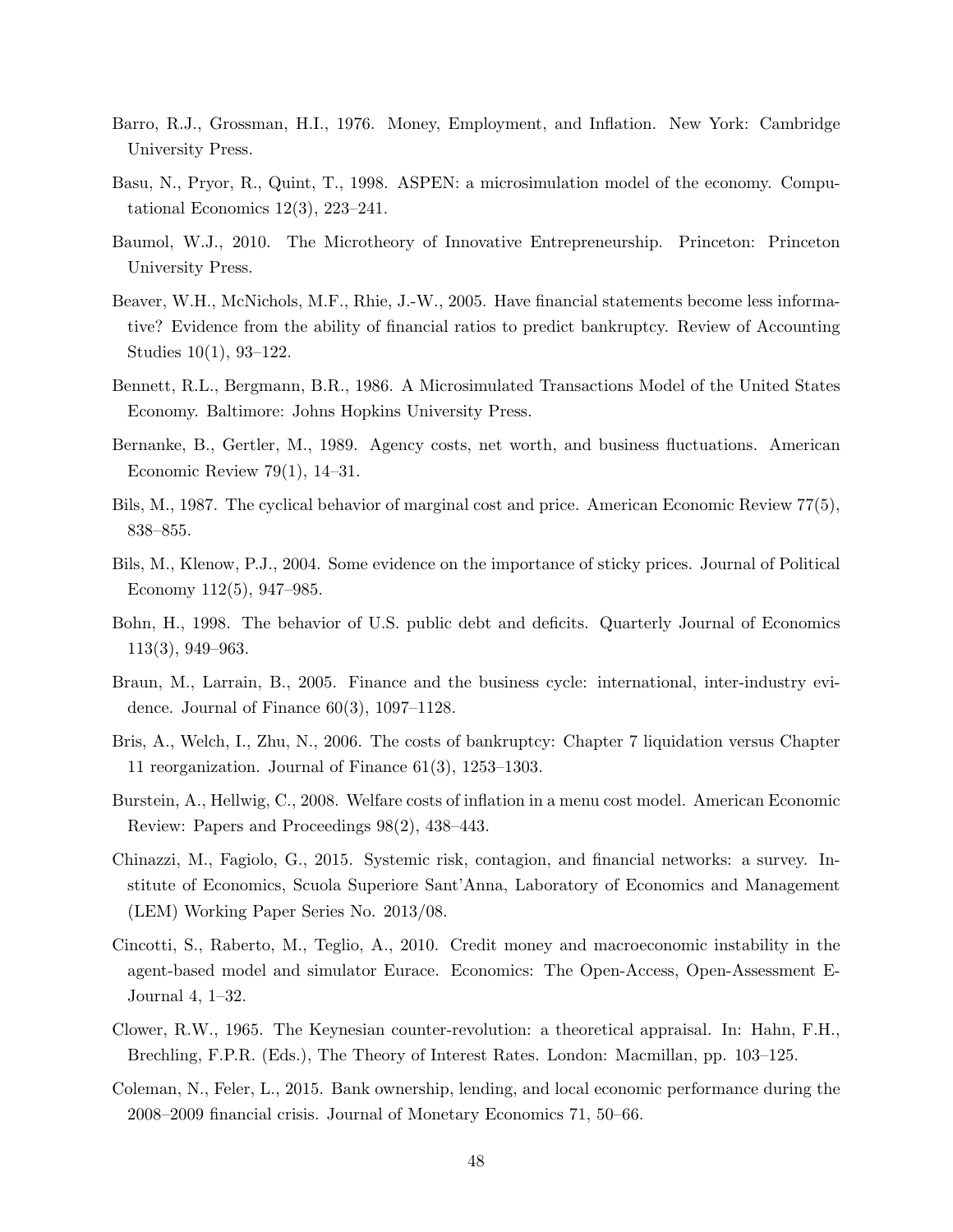- Dawid, H., Gemkow, S., Harting, P., van der Hoog, S., Neugart, M., 2012. The Eurace@Unibi model: an agent-based macroeconomic model for economic policy analysis. Bielefeld University, Faculty of Business Administration and Economics, Working Papers in Economics and Management No. 05-2012.
- Dawid, H., Harting, P., Neugart, M., 2014. Economic convergence: policy implications from a heterogeneous agent model. Journal of Economic Dynamics and Control 44, 54–80.
- Deissenberg, C., van der Hoog, S., Dawid, H., 2008. EURACE: a massively parallel agent-based model of the European economy. Applied Mathematics and Computation 204(2), 541–552.
- Delli Gatti, D., Desiderio, S., Gaffeo, E., Cirillo, P., Gallegati, M., 2011. Macroeconomics from the Bottom-up. Milan: Springer.
- Delli Gatti, D., Di Guilmi, C., Gaffeo, E., Giulioni, G., Gallegati, M., Palestrini, A., 2005. A new approach to business fluctuations: heterogeneous interacting agents, scaling laws and financial fragility. Journal of Economic Behavior and Organization 56(4), 489–512.
- Delli Gatti, D., Gallegati, M., Greenwald, B., Russo, A., Stiglitz, J.E., 2010. The financial accelerator in an evolving credit network. Journal of Economic Dynamics and Control 34(9), 1627–1650.
- Dosi, G., Fagiolo, G., Napoletano, M., Roventini, A., 2013. Income distribution, credit and fiscal policies in an agent-based Keynesian model. Journal of Economic Dynamics and Control 37(8), 1598–1625.
- Dosi, G., Fagiolo, G., Napoletano, M., Roventini, A., Treibich, T., 2015. Fiscal and monetary policies in complex evolving economies. Journal of Economic Dynamics and Control 52, 166–189.
- Dosi, G., Fagiolo, G., Roventini, A., 2010. Schumpeter meeting Keynes: a policy-friendly model of endogenous growth and business cycles. Journal of Economic Dynamics and Control 34(9), 1748–1767.
- Dunne, T., Roberts, M.J., Samuelson, L., 1988. Patterns of firm entry and exit in U.S. manufacturing industries. RAND Journal of Economics 19(4), 495–515.
- Durlauf, S.N., Maccini, L.J., 1995. Measuring noise in inventory models. Journal of Monetary Economics 36(1), 65–89.
- Easterly, W., Islam, R., Stiglitz, J.E., 2001. Shaken and stirred: explaining growth volatility. In: Pleskovic, B., Stern, N. (Eds.), Annual World Bank Conference on Development Economics 2000. Washington: The World Bank, pp. 191–211.
- Eggertsson, G.B., Woodford, M., 2003. The zero bound on interest rates and optimal monetary policy. Brookings Papers on Economic Activity 34(1), 139–233.
- Eliasson, G., 1977. Competition and market processes in a simulation model of the Swedish economy. American Economic Review: Papers and Proceedings 67(1), 277–281.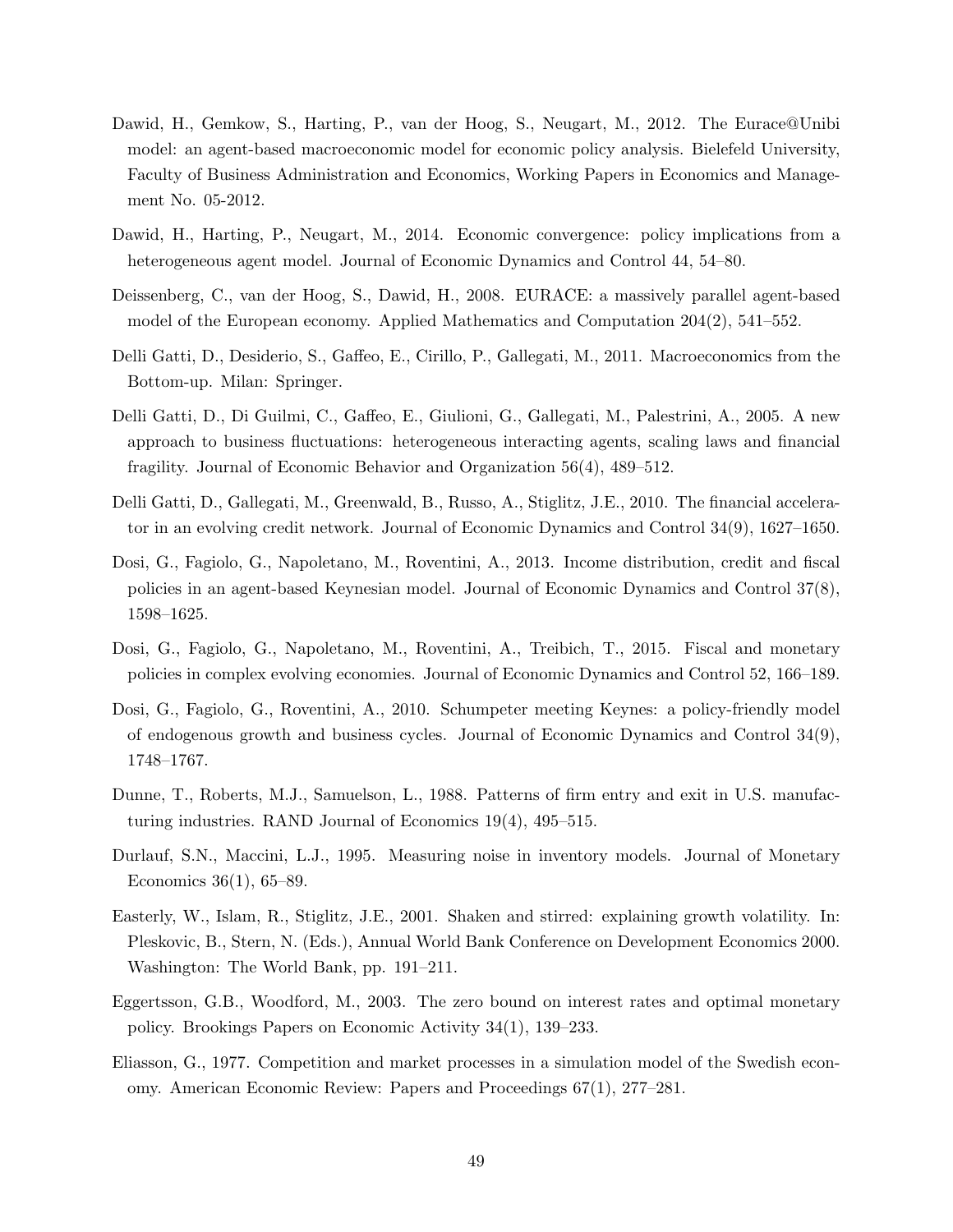- Fabiani, S., Druant, M., Hernando, I., Kwapil, C., Landau, B., Loupias, C., Martins, F., Mathä, T., Sabbatini, R., Stahl, H., Stokman, A., 2006. What firms' surveys tell us about price-setting behavior in the Euro area. International Journal of Central Banking 2(3), 3–47.
- Fagiolo, G., Napoletano, M., Roventini, A., 2008. Are output growth-rate distributions fat-tailed? Some evidence from OECD countries. Journal of Applied Econometrics 23(5), 639–669.
- Fonseca, R., Lopez-Garcia, P., Pissarides, C.A., 2001. Entrepreneurship, start-up costs and employment. European Economic Review 45(4–6), 692–705.
- Gertler, M., Kiyotaki, N., 2010. Financial intermediation and credit policy in business cycle analysis. In: Friedman, B.M., Woodford, M. (Eds.), Handbook of Monetary Economics, Vol. 3. Amsterdam: North-Holland, pp. 547–599.
- Golosov, M., Lucas, Jr., R.E., 2007. Menu costs and Phillips curves. Journal of Political Economy 115(2), 171–199.
- Greenwald, B.C., Stiglitz, J.E., 1993. Financial market imperfections and business cycles. Quarterly Journal of Economics 108(1), 77–114.
- Hall, R.E., 1995. Lost jobs. Brookings Papers on Economic Activity 26(1), 221–273.
- Holmstrom, B., Tirole, J., 1997. Financial intermediation, loanable funds, and the real sector. Quarterly Journal of Economics 112(3), 663–691.
- Howitt, P., 2006. The microfoundations of the Keynesian multiplier process. Journal of Economic Interaction and Coordination 1(1), 33–44.
- Howitt, P., 2008. Macroeconomics with intelligent autonomous agents. In: Farmer, R.E.A. (Ed.), Macroeconomics in the Small and the Large: Essays on Microfoundations, Macroeconomic Applications and Economic History in Honor of Axel Leijonhufvud. Cheltenham: Edward Elgar, pp. 157–177.
- Howitt, P., Clower, R., 2000. The emergence of economic organization. Journal of Economic Behavior and Organization 41(1), 55–84.
- Khemani, R.S., Shapiro, D.M., 1986. The determinants of new plant entry in Canada. Applied Economics 18(11), 1243–1257.
- Kiyotaki, N., Moore, J., 1997. Credit cycles. Journal of Political Economy 105(2), 211–248.
- Leijonhufvud, A., 1973. Effective demand failures. Swedish Journal of Economics 75(1), 27–48.
- Leijonhufvud, A., 1993. Towards a not-too-rational macroeconomics. Southern Economic Journal  $60(1), 1-13.$
- Leijonhufvud, A., 2006. Agent-based macro. In: Tesfatsion, L., Judd, K.L. (Eds.), Handbook of Computational Economics, Vol. 2. Amsterdam: North-Holland, pp. 1625–1637.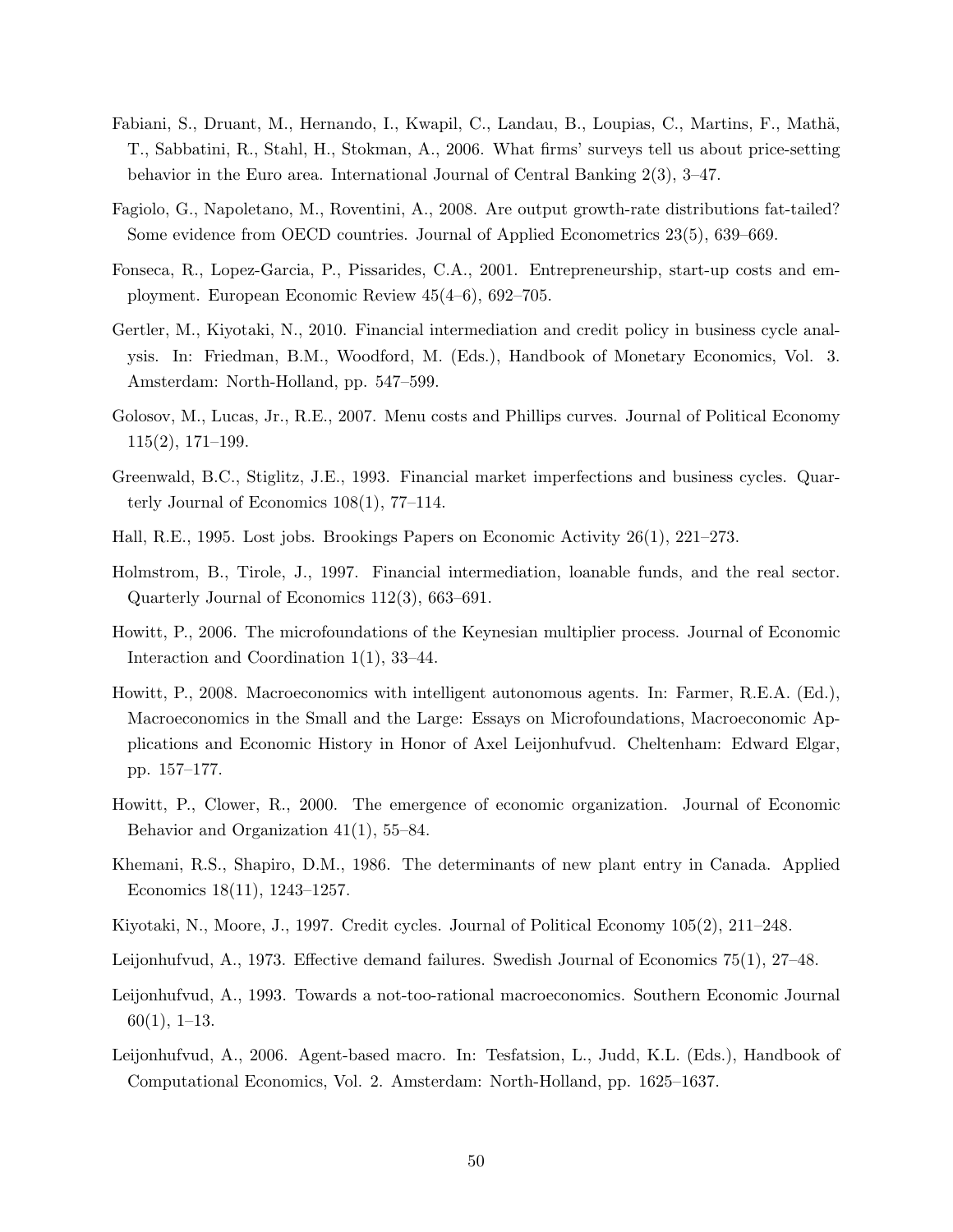- Levin, A., López-Salido, D., Nelson, E., Yun, T., 2010. Limitations on the effectiveness of forward guidance at the zero lower bound. International Journal of Central Banking 6(1), 143–189.
- Levine, R., 2005. Finance and growth: theory and evidence. In: Aghion, P., Durlauf, S.N. (Eds.), Handbook of Economic Growth, Vol. 1A. Amsterdam: North-Holland, pp. 865–934.
- Loayza, N.V., Raddatz, C., 2007. The structural determinants of external vulnerability. World Bank Economic Review 21(3), 359–387.
- Midrigan, V., 2011. Menu costs, multi-product firms, and aggregate fluctuations. Econometrica 79(4), 1139–1180.
- Myers, S.C., Majluf, N.S., 1984. Corporate financing and investment decisions when firms have information that investors do not have. Journal of Financial Economics 13(2), 187–221.
- Nakamura, E., Steinsson, J., 2010. Monetary non-neutrality in a multisector menu cost model. Quarterly Journal of Economics 125(3), 961–1013.
- Orcutt, G., Caldwell, S., Wertheimer, II, R., 1976. Policy Exploration through Microanalytic Simulation. Washington: The Urban Institute.
- Patinkin, D., 1956. Money, Interest, and Prices: An Integration of Monetary and Value Theory. 1st ed. Evanston: Row, Peterson and Co.
- Phelps, E.S., Winter, Jr., S.G., 1970. Optimal price policy under atomistic competition. In: Phelps, E.S., et al. (Eds.), Microeconomic Foundations of Employment and Inflation Theory. New York: Norton, pp. 309–337.
- Pissarides, C.A., 2000. Equilibrium Unemployment Theory. 2nd ed. Cambridge: MIT Press.
- Popoyan, L., Napoletano, M., Roventini, A., 2016. Taming macroeconomic instability: monetary and macro prudential policy interactions in an agent-based model. Institute of Economics, Scuola Superiore Sant'Anna, Laboratory of Economics and Management (LEM) Working Paper Series No. 2015/33.
- Poterba, J.M., 2000. Stock market wealth and consumption. Journal of Economic Perspectives 14(2), 99–118.
- Raddatz, C., 2006. Liquidity needs and vulnerability to financial underdevelopment. Journal of Financial Economics 80(3), 677–722.
- Ramey, V.A., West, K.D., 1999. Inventories. In: Taylor, J.B., Woodford, M. (Eds.), Handbook of Macroeconomics, Vol. 1B. Amsterdam: North-Holland, pp. 863–923.
- Roberts, J.M., 1995. New Keynesian economics and the Phillips curve. Journal of Money, Credit and Banking 27(4), 975–984.
- Rotemberg, J.J., Woodford, M., 1999. The cyclical behavior of prices and costs. In: Taylor, J.B., Woodford, M. (Eds.), Handbook of Macroeconomics, Vol. 1B. Amsterdam: North-Holland, pp. 1051–1135.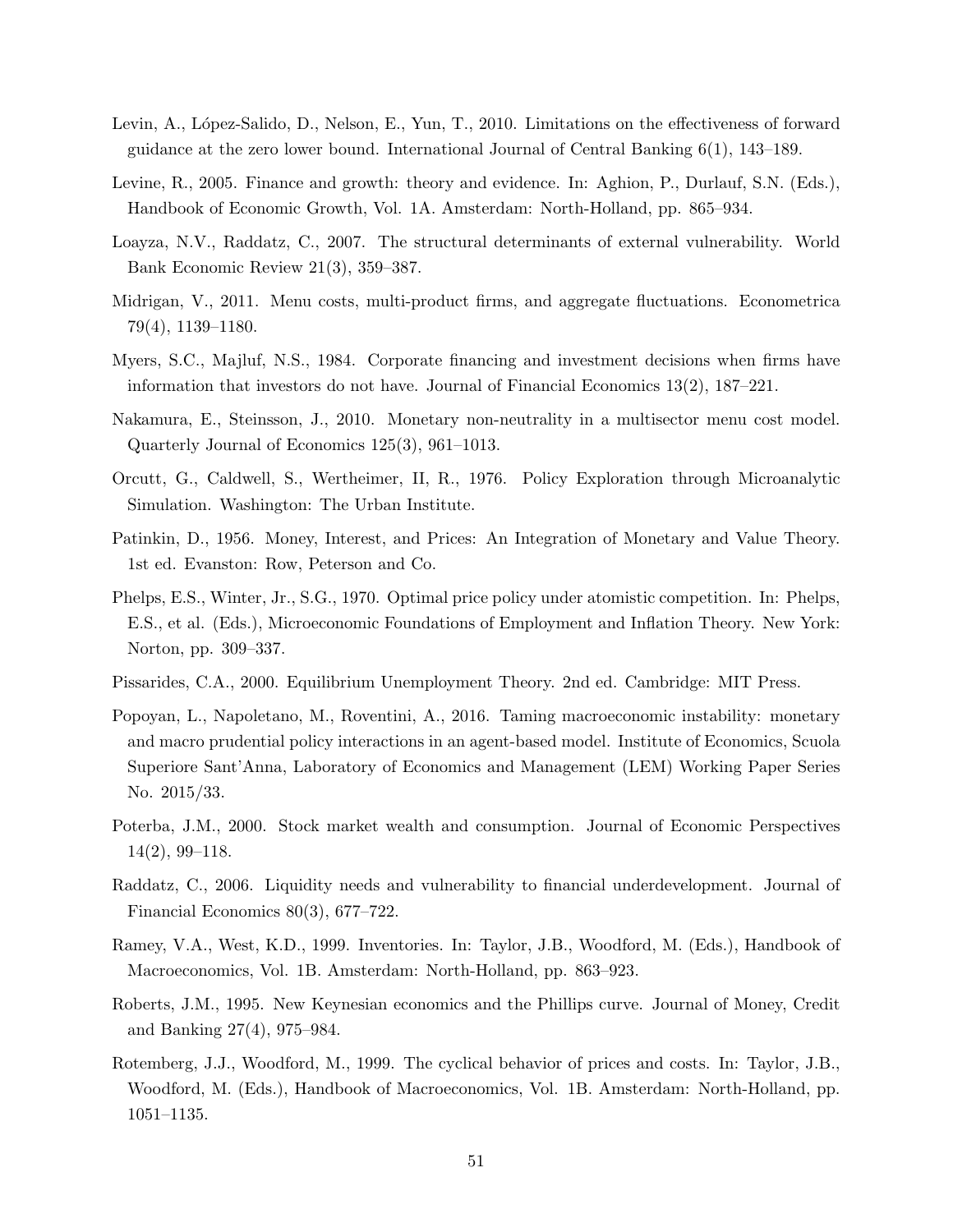- Shyam-Sunder, L., Myers, S.C., 1999. Testing static tradeoff against pecking order models of capital structure. Journal of Financial Economics 51(2), 219–244.
- Smets, F., Wouters, R., 2007. Shocks and frictions in U.S. business cycles: a Bayesian DSGE approach. American Economic Review 97(3), 586–606.
- Stigler, G.J., 1961. The economics of information. Journal of Political Economy 69(3), 213–225.
- Stock, J.H., Watson, M.W., 1999. Business cycle fluctuations in U.S. macroeconomic time series. In: Taylor, J.B., Woodford, M. (Eds.), Handbook of Macroeconomics, Vol. 1A. Amsterdam: North-Holland, pp. 3–64.
- Taylor, J.B., 1993. Discretion versus policy rules in practice. Carnegie-Rochester Conference Series on Public Policy 39, 195–214.
- Tesfatsion, L., Judd, K.L. (Eds.), 2006. Handbook of Computational Economics, Vol. 2. Amsterdam: North-Holland.
- Wallis, J.J., North, D.C., 1986. Measuring the transaction sector in the American economy, 1870– 1970. In: Engerman, S.L., Gallman, R.E. (Eds.), Long Term Factors in American Economic Growth. Chicago: University of Chicago Press, pp. 95–162.
- Wiklund, J., Baker, T., Shepherd, D., 2010. The age-effect of financial indicators as buffers against the liability of newness. Journal of Business Venturing 25(4), 423–437.
- Williamson, S.D., 1987. Financial intermediation, business failures, and real business cycles. Journal of Political Economy 95(6), 1196–1216.
- Woodford, M., 2003. Interest and Prices: Foundations of a Theory of Monetary Policy. Princeton: Princeton University Press.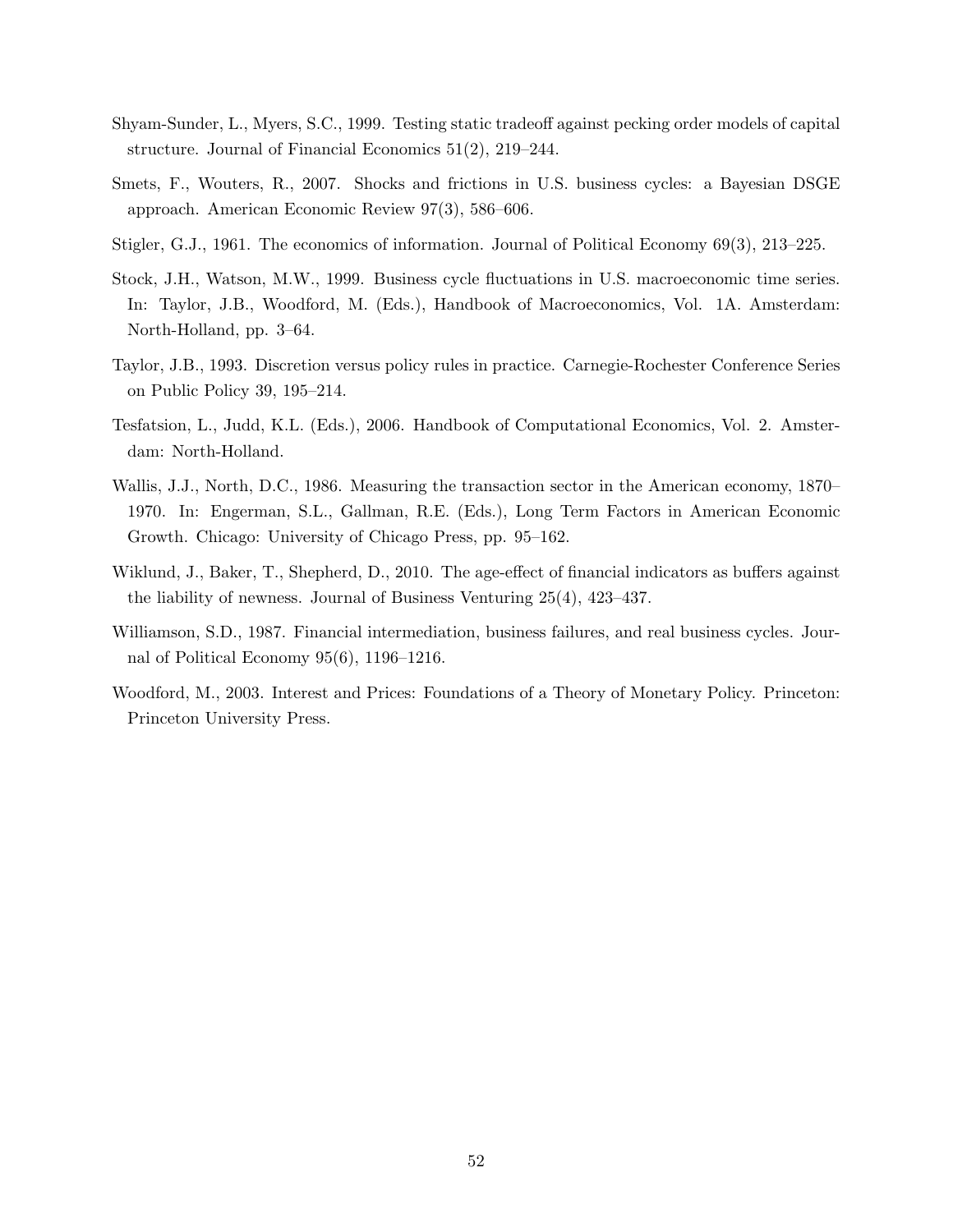## Appendices

## A Details of the model

#### <span id="page-53-0"></span>A.1 Calculation of profit

A shop owner's profit Π is defined as:

<span id="page-53-1"></span>
$$
\Pi = R - (1 + i_D) \text{WB} - (i_L - i_D) L,\tag{A1}
$$

where  $i_D$  and  $i_L$  are, respectively, the weekly nominal interest rates on deposits and loans set by the shop owner's bank last week,  $R$  is the shop's sales revenue, WB is its wage bill, and  $L$  is its bank loan. This is consistent with our earlier definition of the shop owner's financial wealth as

<span id="page-53-2"></span>
$$
A = M + D - L,\tag{A2}
$$

where  $M$  and  $D$  are, respectively, his holdings of cash and bank deposits. That is, according to the Haig–Simons definition, a shop owner's income is the change in his wealth that is not attributable to his consumption expenditures. Profit is income minus the "normal" return to his wealth  $(i<sub>D</sub>A)$ . Thus,

<span id="page-53-3"></span>
$$
\Pi = \Delta A - i_D A + (1 + i_D) PCE,
$$
\n(A3)

where PCE is personal consumption expenditure. We multiply PCE by  $(1 + i_D)$ , because as we have seen in section [4.3](#page-13-0) above, the agent holds cash in advance to finance all planned expenditures, so that one dollar in expenditure reduces next week's wealth by  $(1 + i_D)$  dollars.

To see that definition [\(A1\)](#page-53-1) is implied by [\(A2\)](#page-53-2) and [\(A3\)](#page-53-3), we just need to substitute for  $\Delta A$  the difference between inflows of cash and outflows of cash. Consider first the case in which the shop owner has no outstanding bank loan  $(L = 0)$ . In this case, the inflows are the revenues R and the interest income on deposits  $i_D D$ , whereas the outflows are WB and  $PCE$ . Therefore,

$$
\Delta A = R - \text{WB} - PCE + i_D D.
$$

But,  $D = A - M$ , and by the cash-in-advance constraint,  $M = WB + PCE$ . Hence,

$$
\Delta A = R - \text{WB} - PCE + i_D (A - \text{WB} - PCE).
$$

The formula [\(A1\)](#page-53-1) follows from this and [\(A3\)](#page-53-3).

Next, consider the case where  $L > 0$ . As we have seen in section [4.3,](#page-13-0) the shop owner will exhaust his deposit holdings before taking out a loan. So in this case,  $D = 0$ ,  $A = M - L$ , and the change in wealth is the same as before but, instead of an inflow of interest income, there is an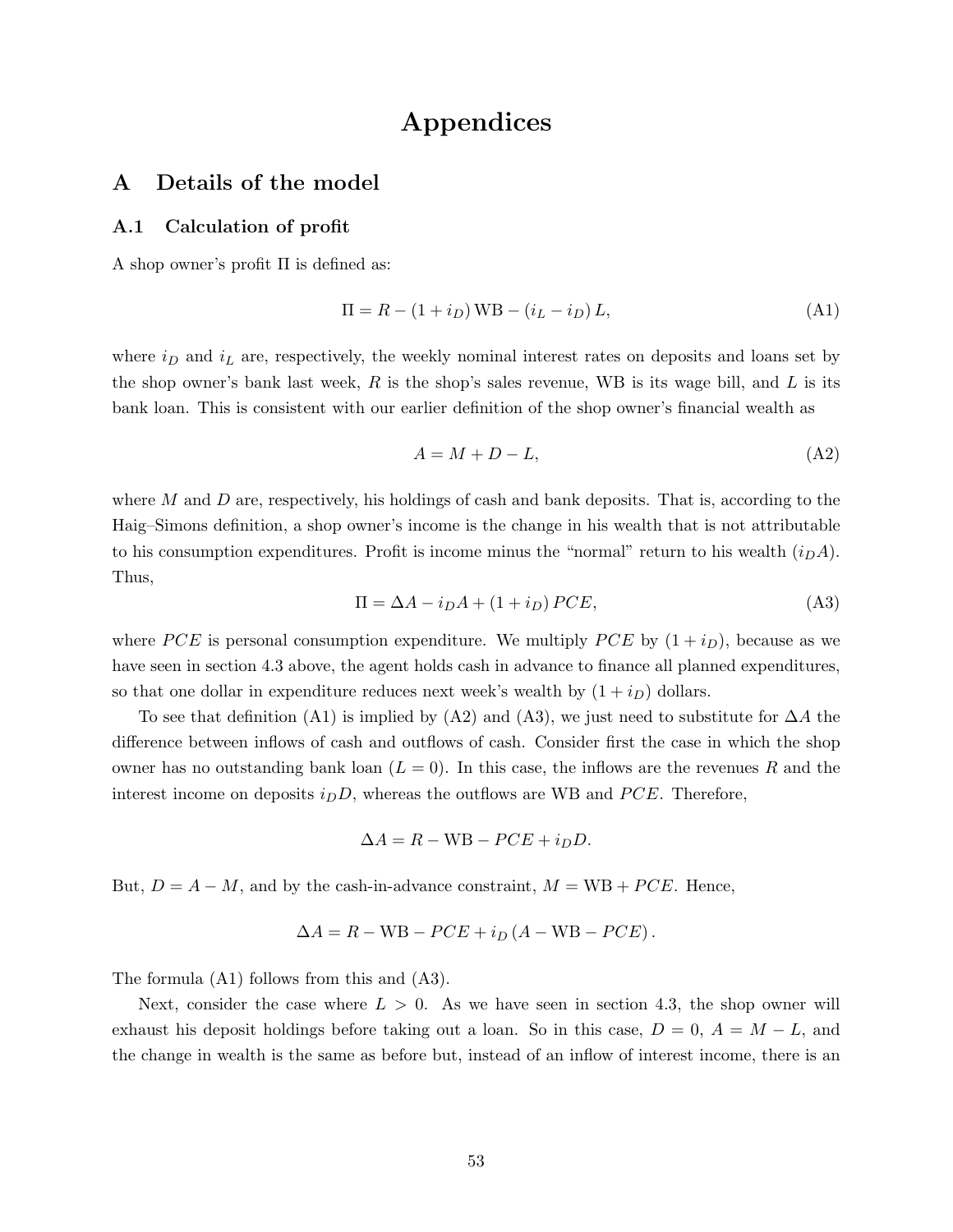outflow of loan interest  $i_L L$ . Therefore,

$$
\Delta A = R - \text{WB} - PCE - i_L L
$$
  
= R - \text{WB} - PCE - i\_D (M - A) - (i\_L - i\_D) L  
= R - (1 + i\_D) (\text{WB} + PCE) + i\_D A - (i\_L - i\_D) L,

where the last line is derived using the cash-in-advance constraint:  $M = WB + PCE$ . Again, the formula [\(A1\)](#page-53-1) follows from this and [\(A3\)](#page-53-3).

In all cases, profit is defined using the most recent actual values of  $R$ , WB, and  $L$ , except in the entry stage (section [4.1\)](#page-9-1), where  $\Pi$  refers to the profit implied by the prospective entrant's business plan. In the latter case, R is the revenue that would be raised if the sales target  $y^{\text{trg}}$  were achieved at the price implied by the business plan, WB is the wage cost of hiring enough workers  $(y<sup>trg</sup> + F - 1)$  to cover the expected weekly variable and fixed cost at the planned wage w, and L is the size of loan needed to finance the setup cost and the first period's planned expenditure.

#### <span id="page-54-0"></span>A.2 A shop owner's budget planning

The shop owner's constraints in his financial transactions are:

$$
\begin{aligned} &M\geqslant 0,D\geqslant 0,L\geqslant 0,\\ &M+D/\left(1+i_D\right)+\bar L=\bar M+\bar D+L/\left(1+i_L\right),\\ &L\leqslant \mathrm{CL}\cdot\left(1+i_L\right). \end{aligned}
$$

It is possible for a shop owner to satisfy all of his constraints if and only if  $\overline{M} + \overline{D} + \mathrm{CL} \geq \overline{L}$ . Whenever this inequality fails to hold, the shop is declared bankrupt.

Recall that the shop owner's financial wealth is  $A = \overline{M} + \overline{D} - \overline{L}$ . The following 5 cases are possible:

- 1. If  $A + CL < 0$ , the shop goes bankrupt.
- 2. If  $0 \leq A + CL < W B^{trg}$ , the shop owner sets  $E = 0$ , withdraws all of his deposits, and borrows as much as he can from the bank (CL). His cash holdings after repaying the loan are thus  $M = A + CL.$
- 3. If  $W\mathcal{B}^{\text{trg}} \leq A + CL < W\mathcal{B}^{\text{trg}} + E$ , the shop owner withdraws all deposits, borrows as much as he can from the bank, and sets  $E = A + CL - WB<sup>trg</sup>$ ; that is, his priority is to have enough cash to cover the target payroll. As before,  $M = A + CL$ .
- 4. If  $A < WB<sup>trg</sup> + E \leq A + CL$ , the shop owner can afford to finance the entire wage bill and desired consumption expenditure, but cannot pay off the whole outstanding loan. He then pays off as much of the loan as he can and sets  $D = 0$  and  $M = WB^{\text{trg}} + E$ .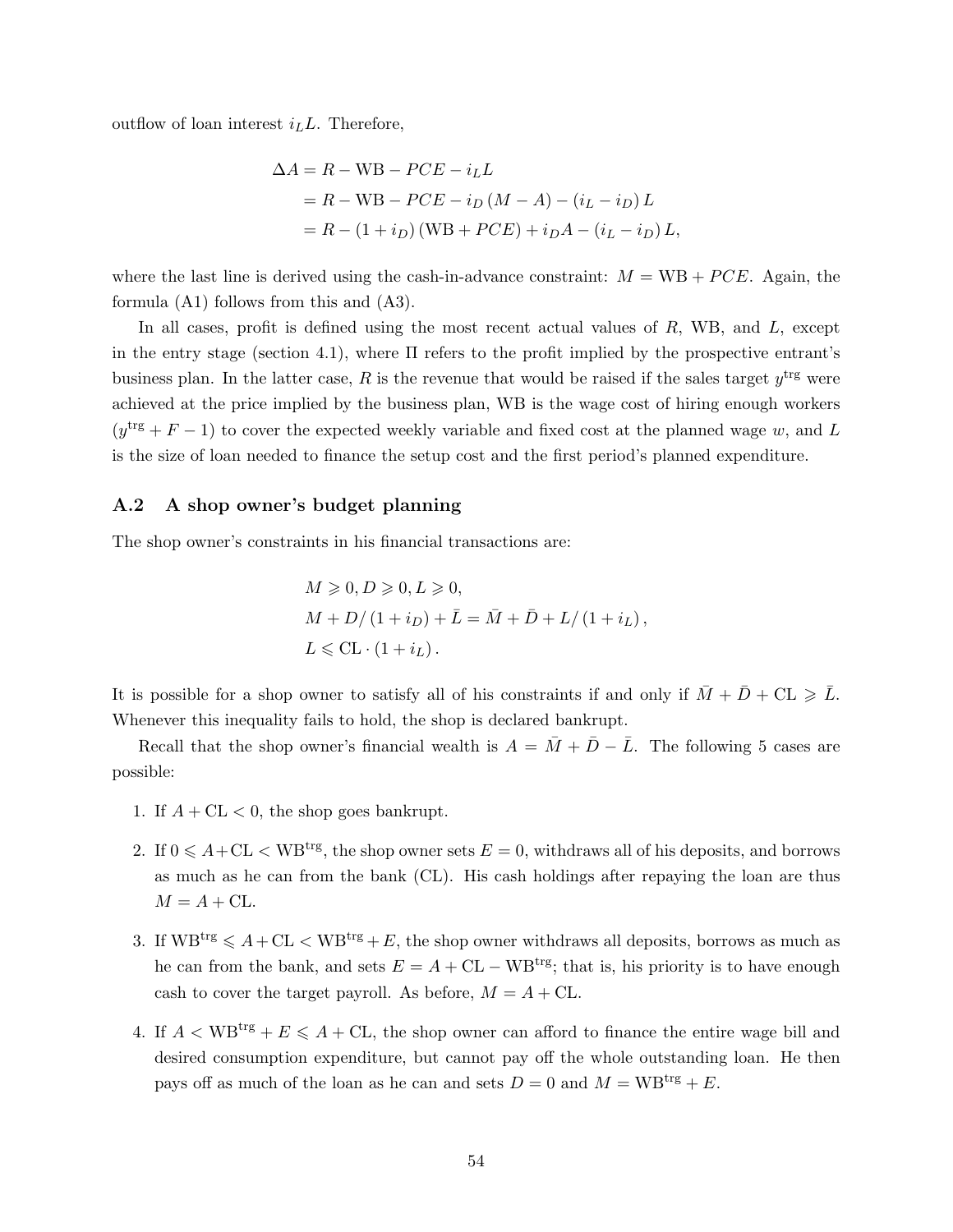5. If  $W\text{B}^{\text{trg}} + E \leq A$ , the shop owner can afford the entire wage bill plus desired consumption expenditure, and he can also repay the whole outstanding loan. In this case, the shop owner pays off the loan, sets  $M = WB^{\text{trg}} + E$ , and puts his remaining wealth into his deposit account.

#### <span id="page-55-0"></span>A.3 Estimates and forecasts used in monetary policy

On each fixed action date, the government adjusts its estimate of the real interest rate as follows:

$$
\Delta r^* = \eta_r (\pi - \pi^*) \cdot f(\pi, r^*), \quad f(\pi, r^*) \equiv \frac{r^*}{\sqrt{\eta_r^2 (\pi - \pi^*)^2 + (r_0^*)^2}},
$$

where  $\eta_r$  is a fixed target interest rate adjustment coefficient,  $r_0^*$  is the initial real interest rate target, and  $f(\pi, r^*)$  is a "squasher." As such, the interest rate target is increased or decreased as the current inflation rate exceeds or falls short of the government's target. The squasher makes sure that this change is symmetric (S-shaped) around the point  $\pi = \pi^*$  and never causes  $r^*$  to become negative. Around the point  $(\pi, r^*) = (\pi^*, r_0^*)$ ,  $\Delta r^* \approx \eta_r (\pi - \pi^*)$ , that is, the adjustment of the target interest rate is roughly proportional to the deviation of actual inflation from the government's target inflation rate.

The government models the year-to-year behavior of weekly log GDP as the following AR(1) process:  $y_t = \alpha_{yt} + \lambda_{yt}y_{t-1} + \xi_{yt}$ , where  $\tilde{y} \equiv \alpha_y/(1 - \lambda_y)$  is defined as potential weekly log GDP and  $\xi_{yt}$  is an i.i.d. disturbance term. We assume that the government begins to adjust all the estimates and targets after  $T_{cb}$  years. Given the initial estimates  $(\hat{\alpha}_{yt-1}, \hat{\lambda}_{vt-1})$ , the government re-estimates these parameters once per year using the following recursive OLS scheme on annual data:<sup>[56](#page-55-1)</sup>

$$
\begin{pmatrix}\n\widehat{\alpha}_{yt} \\
\widehat{\lambda}_{yt}\n\end{pmatrix} = \begin{pmatrix}\n\widehat{\alpha}_{yt-1} \\
\widehat{\lambda}_{yt-1}\n\end{pmatrix} + \begin{pmatrix}\n\overline{y_{t-1}^2} - y_{t-1}\overline{y}_{t-1} \\
y_{t-1} - \overline{y}_{t-1}\n\end{pmatrix} \cdot \frac{y_t - \widehat{\alpha}_{yt-1} - \widehat{\lambda}_{yt-1}y_{t-1}}{ty_{t-1}^2 - t(\overline{y}_{t-1})^2},
$$

where  $\bar{y}_{t-1}$  is the average lagged log GDP in the learning period sample and  $y_{t-1}^2$  is the average squared lagged log GDP. The new estimate of log potential GDP, equal to  $\hat{\alpha}_{yt}/(1 - \hat{\lambda}_{yt})$ , is the one subsequently used in the Taylor rule.

Similarly, the government models the annual evolution of inflation as the following AR(1) process:  $z_t = \lambda_{\pi t} z_{t-1} + \xi_{\pi t}$ , where  $z_t \equiv \ln(1 + \pi_t) - \ln(1 + \pi^*)$  and  $\xi_{\pi t}$  is an i.i.d. shock. Again, given the initial estimate  $\lambda_{\pi0}$ , the government recursively re-estimates this parameter on an annual basis after the learning period is over, that is,

$$
\widehat{\lambda}_{\pi t} = \widehat{\lambda}_{\pi t - 1} + \frac{z_t z_{t-1} - \widehat{\lambda}_{\pi t - 1} z_{t-1}^2}{t z_{t-1}^2}.
$$

<span id="page-55-1"></span><sup>&</sup>lt;sup>56</sup>Actually, we suppose that the government starts directly with an estimate  $\tilde{y}_0$  of potential output, which it uses in the Taylor rule for the first  $T_{cb}$  years. It then uses the recursive OLS scheme starting with  $\hat{\alpha}_{T_{cb}-1} = (1 - \lambda_{y0})\tilde{y}_{0}$ .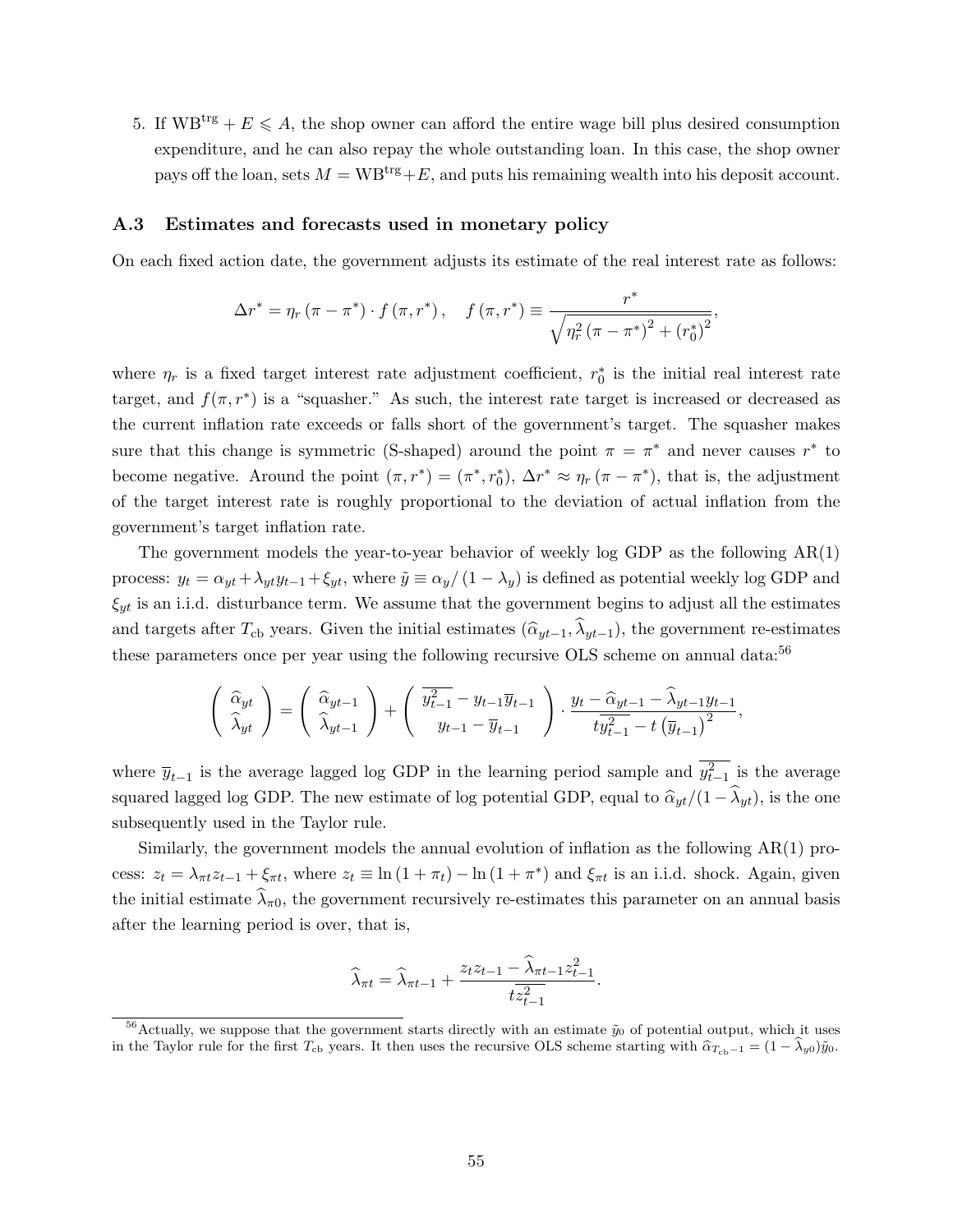#### <span id="page-56-0"></span>A.4 The capitalization factor

A person who could count on the government's projections of inflation and interest rates, as described in section [4.5](#page-18-0) and appendix [A.3,](#page-55-0) who would never be rationed in purchasing consumption goods, who faced consumption prices that rose each period at the economy-wide rate of inflation, who held only enough cash to satisfy the cash-in-advance constraint each period, who invested the rest of his financial wealth in deposits yielding  $i_{wt}$ , and who had a constant perpetual stream of income, starting this week, equal to  $Y^p$  in today's  $(t = 1)$  dollars, would be able to afford any consumption stream  ${c_t}_1^{\infty}$  $\frac{\infty}{1}$  satisfying<sup>[57](#page-56-2)</sup>

<span id="page-56-3"></span>
$$
\sum_{t=1}^{\infty} R_t c_t = \frac{A_1 + VY^p}{P_1},\tag{A4}
$$

where V is the capitalization factor from section [4.5](#page-18-0) and each  $R_t$  is the present value of a real dollar in week  $t$ , defined recursively as

$$
R_1 = 1
$$
,  $R_{t+1} = \frac{1 + \pi_{wt}}{1 + i_{wt}} R_t \quad \forall t \ge 1$ .

The division of each term in equation [\(2\)](#page-19-1) by  $1+\pi_{wt}$ , as well as the fact that income at t is discounted by  $R_{t+1}$  in equation [\(A4\)](#page-56-3) while consumption is only discounted by  $R_t$ , reflects the cash-in-advance constraint; the dollar earned in t cannot be spent until  $t + 1$ .

Note that the expenditure function [\(1\)](#page-15-1) would apply if the person knew for certain what future incomes and interest rates would be and if he were choosing  $E$  so as to maximize a standard intertemporal additive logarithmic utility function with a weekly rate of time preference  $\rho_w = v/(1 - v)$ , subject to the lifetime budget constraint [\(A4\)](#page-56-3). We use this interpretation of the expenditure function when calibrating the model, which we did in terms of the annual rate of time preference  $\rho$ , defined by  $(1 + \rho) = (1 + \rho_w)^{48}$ .

#### <span id="page-56-1"></span>A.5 Wage and price setting

The wage adjustment equation used by each firm is:

$$
w = \bar{w} \cdot \left[ \left( 1 + \beta \cdot \left( \overline{x^{\text{trg}}} / \overline{x^{\text{pot}}} - 1 \right) \right) \cdot \left( 1 + \pi^* \right) \right]^{\Delta/48},
$$

where  $\bar{w}$  is the pre-existing wage,  $\bar{x}^{\text{trg}}$  is the average input target over the past  $\Delta$  weeks, and  $\bar{x}^{\text{pot}}$  is the average potential input over the same period (i.e., the number of people having an employment relationship with the shop, even if they were laid off or if they refused to work because they were not paid).<sup>[58](#page-56-4)</sup> The parameter  $\beta$  thus indexes the degree of wage and price flexibility in the economy.

<span id="page-56-2"></span> $57T_0$  see this, note that the flow budget constraint facing the individual each period would be  $A_{t+1}$  $(A_t - P_t c_t) (1 + i_{wt}) + P_t Y^p / P_1$ , which, together with the no-Ponzi-game condition, is equivalent to equation [\(A4\)](#page-56-3).

<span id="page-56-4"></span><sup>&</sup>lt;sup>58</sup>In computing this expression, we use the maximum of  $\overline{x}^{pot}$  and the shop's fixed cost F to avoid division by zero when potential employment falls to zero.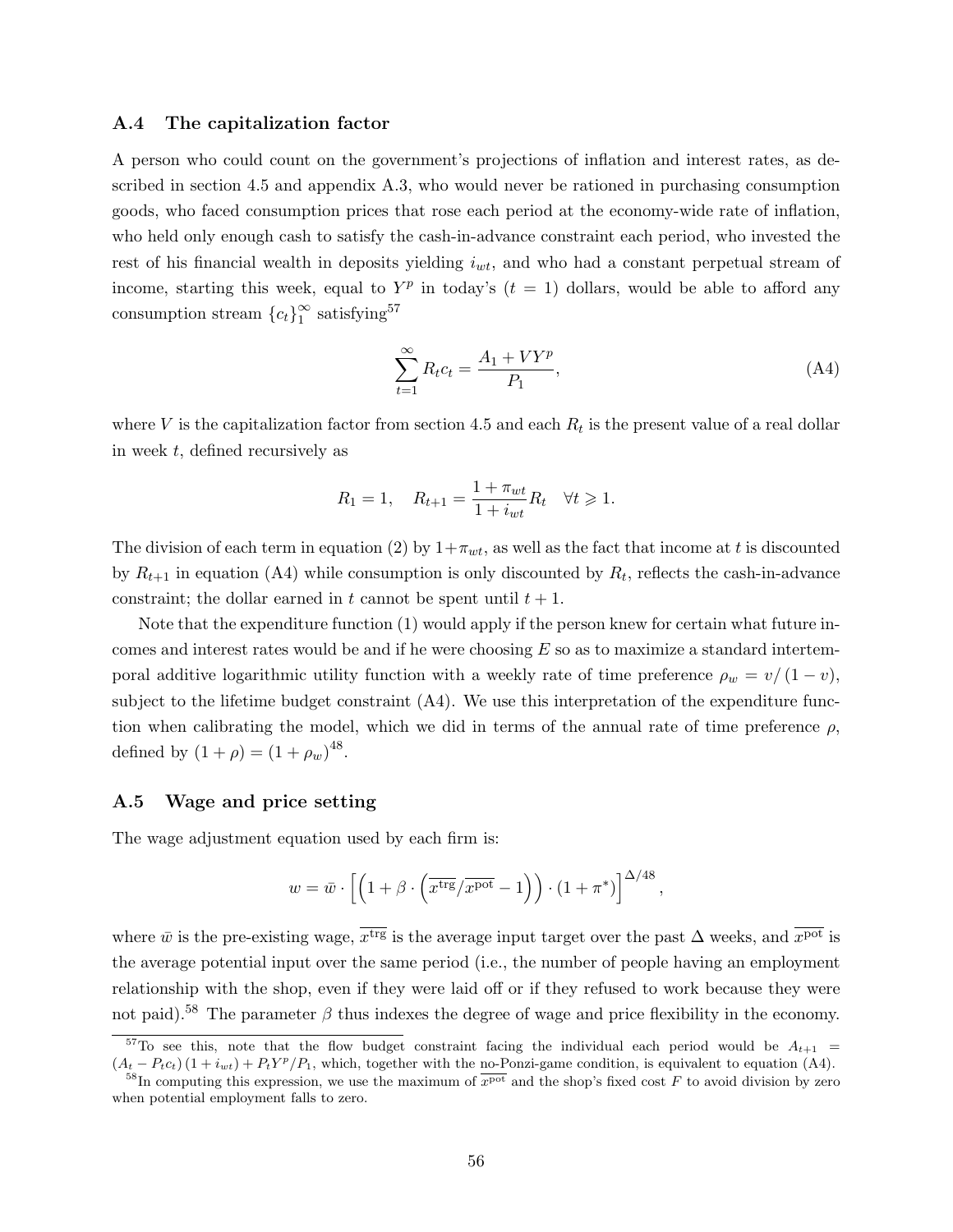This wage adjustment anticipates inflation over the coming contract period at an annual rate equal to the government's target  $\pi^*$ .

The shop's "normal" price is  $p^{\text{nor}} = (1 + \mu) w/(1 - \tau)$ , which would equate its after-tax price to its wage times its desired markup, corresponding to the rule discussed earlier in section [4.1.](#page-9-1) The shop will choose this normal price unless its inventories are too far from the desired level, namely, its target sales. Specifically, it will set

$$
p = \begin{cases} p^{\text{nor}} \cdot \delta_p^{-1}, & \text{if} \quad I > y^{\text{trg}} \cdot \text{IS}; \\ p^{\text{nor}} \cdot \delta_p, & \text{if} \quad I < y^{\text{trg}} \cdot \text{IS}^{-1}; \\ p^{\text{nor}}, & \text{otherwise.} \end{cases}
$$

The frequency of price changes will therefore be endogenous. A shop will change its posted price almost certainly twice a year, when its wage is changed and when the tax rate  $\tau$  changes, because in both cases, its normal price will change. Beyond that, it will only change the price when its inventory-to-sales ratio passes one of the critical thresholds IS and 1/IS. When the ratio rises above the upper threshold, the shop cuts its price by the factor  $\delta_p$ . When the ratio falls below the lower threshold, it raises its price by that same factor.

#### <span id="page-57-0"></span>A.6 The no-shock flexible-price stationary state

This appendix section provides further details regarding the no-shock stationary state described in section [5.1.](#page-21-1) Each shop begins every week with a common wage rate equal to  $W = (1 + \pi_w^*) W_0$ , where  $W_0$  was the common wage rate last week, and with a price equal to  $P = (1 + \bar{\mu})W/(1 - \tau)$ , where the tax rate  $\tau$  equals

$$
\tau^* = 1 - \left(1 + \pi_w^*\right)\left(1 - 48\rho_w b^*\right) \cdot \left(1 - \pi_w^* \frac{n-3}{\left(n-2 - F\right)\left(1 + \bar{\mu}\right)}\right)^{-1}.
$$

As mentioned in section [4.7,](#page-20-1) this is the tax rate that leaves the government's real debt-to-GDP ratio undisturbed. We are assuming that all markups in this stationary state are equal to  $\bar{\mu}$ .

There are no bank loans outstanding, so banks are just conduits, converting deposits into government bonds. The initial outstanding stock of bonds is  $B = b^* (1 + i_w) \cdot 48Y^* \cdot P_0$ , where  $P_0 = P/(1 + \pi_w^*)$  is last week's price level. These bonds are held equally by all banks, and each non-bank-owning person holds the amount  $B/N$  of bank deposits. The weekly interest rate  $i_w$ is given by  $1 + i_w = (1 + \rho_w)(1 + \pi_w^*)$ . The money supply at the start of the week is M =  $W_0(N-n) + (1-\tau) P_0 Y^*$ , which is the sum of all wage receipts of people not owning a shop and all sales receipts (ex taxes) of shop owners from last period.

Each person starts the period with an effective wage equal to  $W_0$  and with effective prices for both consumption goods equal to  $P_0$ . Each shop owner begins with a permanent income equal to last week's profit  $\Pi = [(\bar{\mu} - i_w)(n - 2 - F) - (1 + i_w)(F - 1)]W_0$  and with money holdings equal to last week's revenue  $(1 - \tau) P_0 (n - 2 - F)$ . Each person not owning a shop starts with money holdings equal to permanent income, which is equal to last period's wage income  $W_0$ .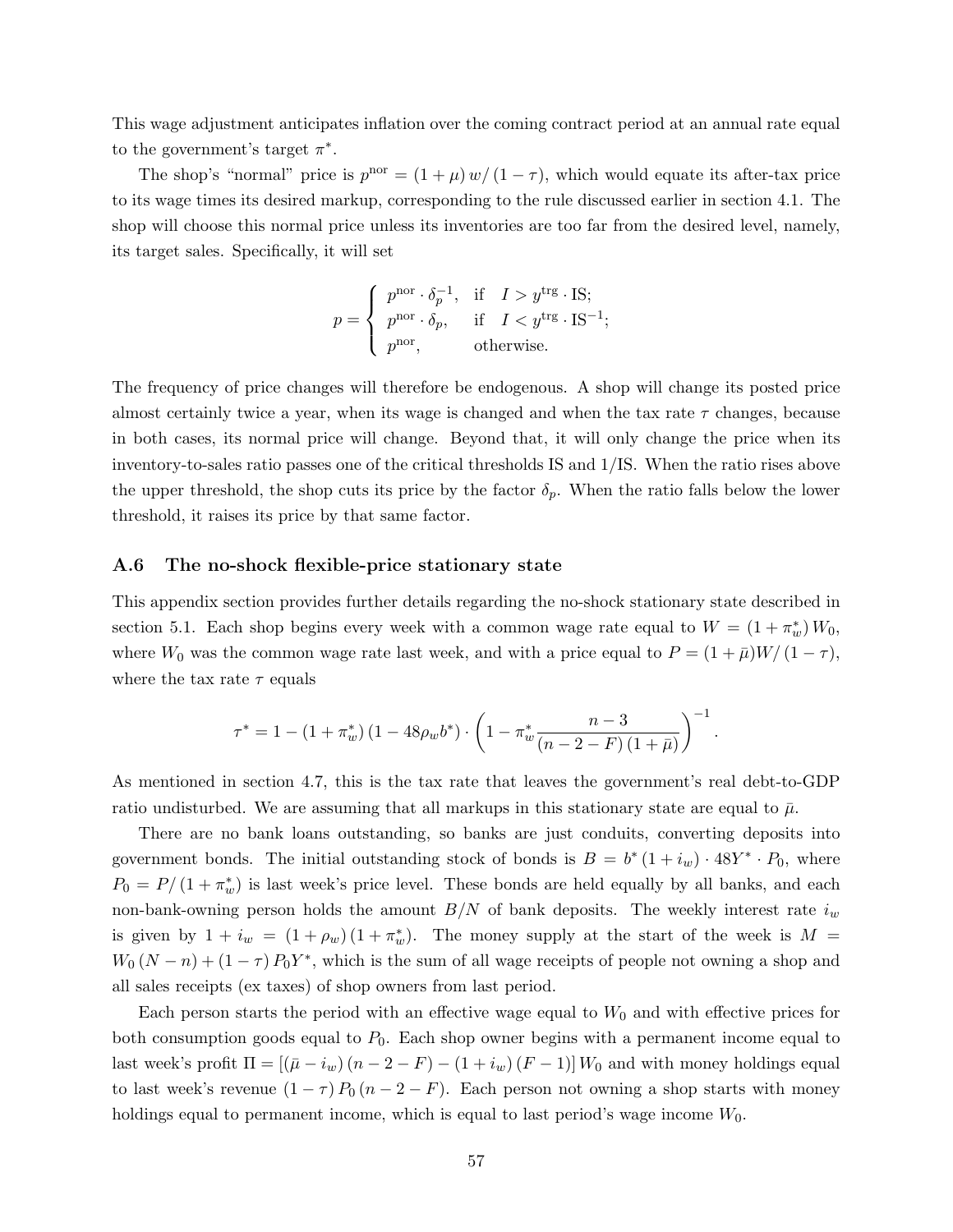No one holds any legacy capital, no banks hold seized capital, and the firesale queues are all empty. Banks hold no reserves, so each bank's equity is its share of the government debt minus its customers' deposits, which amounts to  $B/N$ .

The initial history is one in which the output gap has been equal to zero for the past 12 months and inflation has equaled its target rate for the past 12 months. The government's real interest target is  $r^* = \rho$ , and its estimate of log potential GDP is  $\tilde{y}_0 = \ln(Y^*)$ . Its latest published capitalization factor is

$$
V = \frac{1}{1 + \pi_w^*} \cdot \frac{1}{\rho_w}.
$$

It is straightforward to verify that this configuration will repeat itself indefinitely, with all nominal magnitudes – money and bond holdings, actual and effective wages and prices, and permanent incomes – rising each week at the constant rate  $\pi_w^*$ , provided that the fixed cost F is small enough that shops always pass the profitability test during the exit stage. Indeed, in our baseline calibration,  $F = 3.5$ , whereas the critical value  $F^*$  at which the profitability test fails is 63.

## <span id="page-58-1"></span>B Empirical validation tables

Table B.1: Cross-correlations of selected series with output (constant LTV ratio)

<span id="page-58-0"></span>

| Series (lag/lead) | $-4$     | $-3$     | $-2$     | $-1$     | $\Omega$ | 1        | $\overline{2}$ | 3        | 4        |
|-------------------|----------|----------|----------|----------|----------|----------|----------------|----------|----------|
| Output            | $-0.046$ | $-0.026$ | 0.068    | 0.402    | 1.000    | 0.402    | 0.068          | $-0.026$ | $-0.046$ |
|                   | (0.004)  | (0.004)  | (0.004)  | (0.003)  | (0.000)  | (0.003)  | (0.004)        | (0.004)  | (0.004)  |
| Consumption       | $-0.045$ | $-0.024$ | 0.077    | 0.434    | 0.991    | 0.358    | 0.060          | $-0.026$ | $-0.045$ |
|                   | (0.004)  | (0.004)  | (0.004)  | (0.003)  | (0.000)  | (0.004)  | (0.004)        | (0.004)  | (0.004)  |
| Investment        | $-0.006$ | $-0.019$ | $-0.079$ | $-0.248$ | 0.037    | 0.320    | 0.062          | 0.001    | $-0.002$ |
|                   | (0.003)  | (0.003)  | (0.003)  | (0.003)  | (0.003)  | (0.003)  | (0.003)        | (0.003)  | (0.003)  |
| Ch. in invent.    | $-0.005$ | $-0.015$ | $-0.066$ | $-0.191$ | 0.066    | 0.289    | 0.035          | $-0.015$ | $-0.010$ |
|                   | (0.003)  | (0.003)  | (0.003)  | (0.003)  | (0.003)  | (0.003)  | (0.003)        | (0.003)  | (0.003)  |
| Employment        | $-0.047$ | $-0.026$ | 0.071    | 0.413    | 0.992    | 0.370    | 0.049          | $-0.034$ | $-0.048$ |
|                   | (0.004)  | (0.004)  | (0.004)  | (0.003)  | (0.000)  | (0.003)  | (0.004)        | (0.004)  | (0.004)  |
| Unemp. rate       | 0.047    | 0.026    | $-0.071$ | $-0.413$ | $-0.992$ | $-0.370$ | $-0.049$       | 0.034    | 0.048    |
|                   | (0.004)  | (0.004)  | (0.004)  | (0.003)  | (0.000)  | (0.003)  | (0.004)        | (0.004)  | (0.004)  |
| Vacancy rate      | 0.020    | 0.030    | 0.053    | 0.086    | 0.091    | $-0.103$ | $-0.183$       | $-0.137$ | $-0.092$ |
|                   | (0.004)  | (0.004)  | (0.004)  | (0.005)  | (0.005)  | (0.005)  | (0.004)        | (0.004)  | (0.004)  |
| Productivity      | $-0.025$ | $-0.019$ | 0.006    | 0.136    | 0.577    | 0.414    | 0.152          | 0.030    | $-0.016$ |
|                   | (0.004)  | (0.004)  | (0.004)  | (0.004)  | (0.003)  | (0.003)  | (0.004)        | (0.004)  | (0.004)  |
| Inflation rate    | $-0.009$ | 0.008    | 0.069    | 0.287    | 0.516    | 0.202    | $-0.069$       | $-0.091$ | $-0.084$ |
|                   | (0.004)  | (0.004)  | (0.004)  | (0.004)  | (0.003)  | (0.004)  | (0.004)        | (0.004)  | 0.004    |
| Markup            | 0.077    | 0.087    | 0.089    | 0.065    | $-0.056$ | $-0.167$ | $-0.152$       | $-0.118$ | $-0.093$ |
|                   | (0.004)  | (0.005)  | (0.005)  | (0.005)  | (0.005)  | (0.005)  | (0.005)        | (0.005)  | (0.005)  |
| Nom. int. rate    | $-0.034$ | $-0.020$ | 0.049    | 0.295    | 0.883    | 0.529    | 0.070          | $-0.062$ | $-0.082$ |
|                   | (0.004)  | (0.004)  | (0.004)  | (0.004)  | (0.001)  | (0.003)  | (0.004)        | (0.004)  | (0.004)  |
| Debt/GDP          | $-0.105$ | $-0.133$ | $-0.199$ | $-0.384$ | $-0.472$ | 0.067    | 0.278          | 0.299    | 0.270    |
|                   | (0.004)  | (0.004)  | (0.004)  | (0.004)  | (0.005)  | (0.004)  | (0.003)        | (0.003)  | (0.004)  |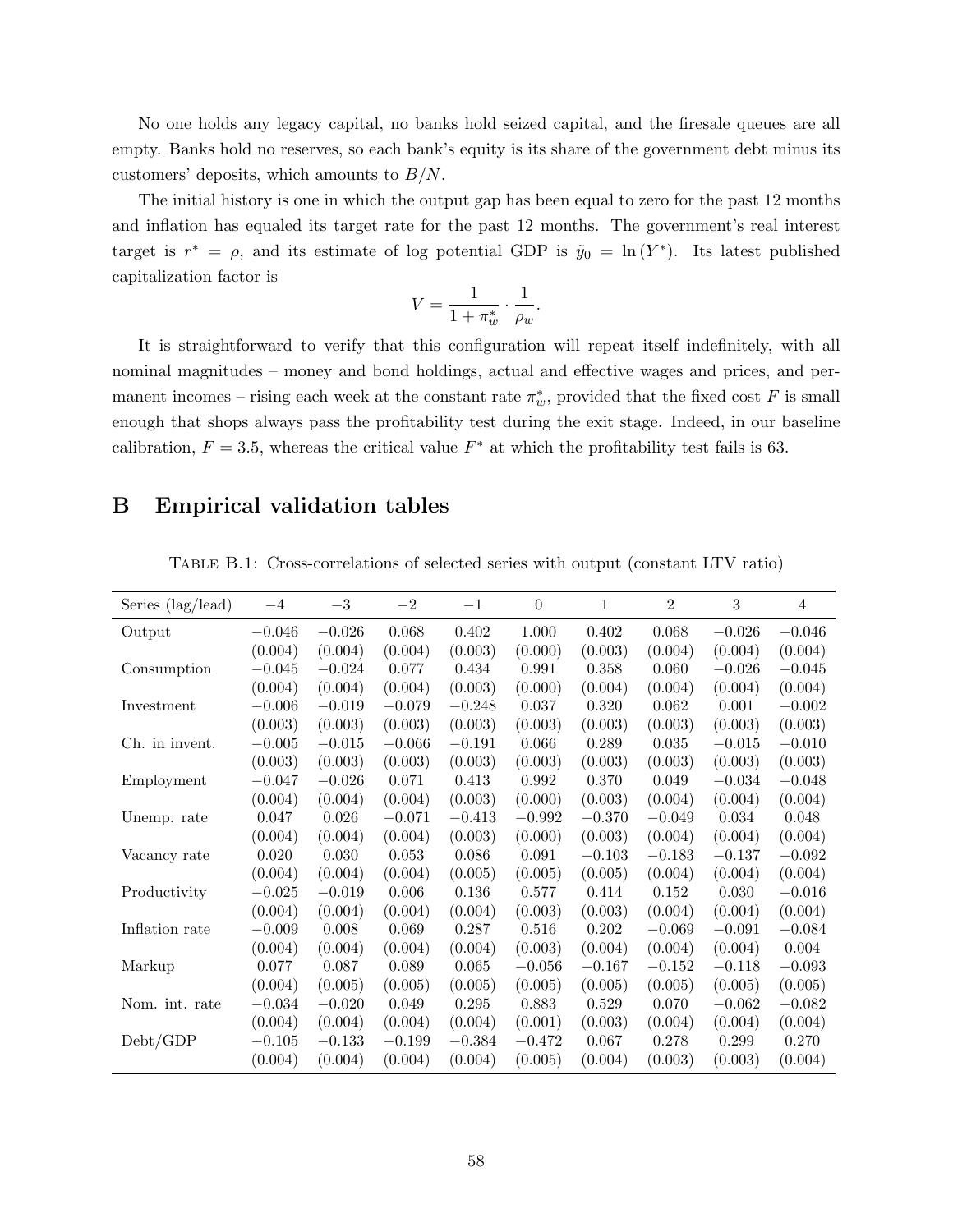<span id="page-59-3"></span>

| Series (lag/lead) | $-4$     | $-3$    | $-2$     | $-1$     | $\theta$ |          | $\overline{2}$ | 3        | 4        |
|-------------------|----------|---------|----------|----------|----------|----------|----------------|----------|----------|
| Real money        | $-0.012$ | 0.043   | 0.211    | 0.671    | 0.591    | 0.072    | $-0.083$       | $-0.106$ | $-0.098$ |
|                   | (0.004)  | (0.004) | (0.004)  | (0.003)  | (0.003)  | (0.004)  | (0.004)        | (0.004)  | (0.004)  |
| Real credit       | 0.000    | 0.016   | 0.050    | 0.150    | 0.480    | 0.469    | 0.193          | 0.023    | $-0.058$ |
|                   | (0.004)  | (0.004) | (0.004)  | (0.005)  | (0.004)  | (0.004)  | (0.004)        | (0.004)  | (0.004)  |
| Bankrupt. haz.    | 0.019    | 0.006   | $-0.041$ | $-0.200$ | $-0.386$ | $-0.149$ | $-0.064$       | $-0.008$ | 0.013    |
|                   | (0.004)  | (0.004) | (0.004)  | (0.004)  | (0.004)  | (0.004)  | (0.004)        | (0.004)  | (0.004)  |
| Fin. const. haz.  | 0.036    | 0.028   | 0.011    | $-0.016$ | $-0.116$ | $-0.131$ | $-0.081$       | $-0.064$ | $-0.051$ |
|                   | (0.005)  | (0.005) | (0.005)  | (0.005)  | (0.005)  | (0.005)  | (0.005)        | (0.005)  | (0.004)  |
| Tr. bank haz.     | 0.019    | 0.012   | $-0.004$ | $-0.029$ | $-0.054$ | $-0.089$ | $-0.083$       | $-0.063$ | $-0.044$ |
|                   | (0.004)  | (0.005) | (0.005)  | (0.005)  | (0.005)  | (0.005)  | (0.005)        | (0.005)  | (0.005)  |

Table B.2: Cross-correlations of selected series with output (procyclical LTV ratio)

## <span id="page-59-2"></span>C Time series of cross-run statistics for output gap by decile

<span id="page-59-0"></span>![](_page_59_Figure_3.jpeg)

FIGURE C.1: Time series of cross-run mean output gap: deciles  $1-9$  (left) and  $10$  (right)

<span id="page-59-1"></span>![](_page_59_Figure_5.jpeg)

FIGURE C.2: Time series of cross-run variance of output gap: deciles 1–9 (left) and 10 (right)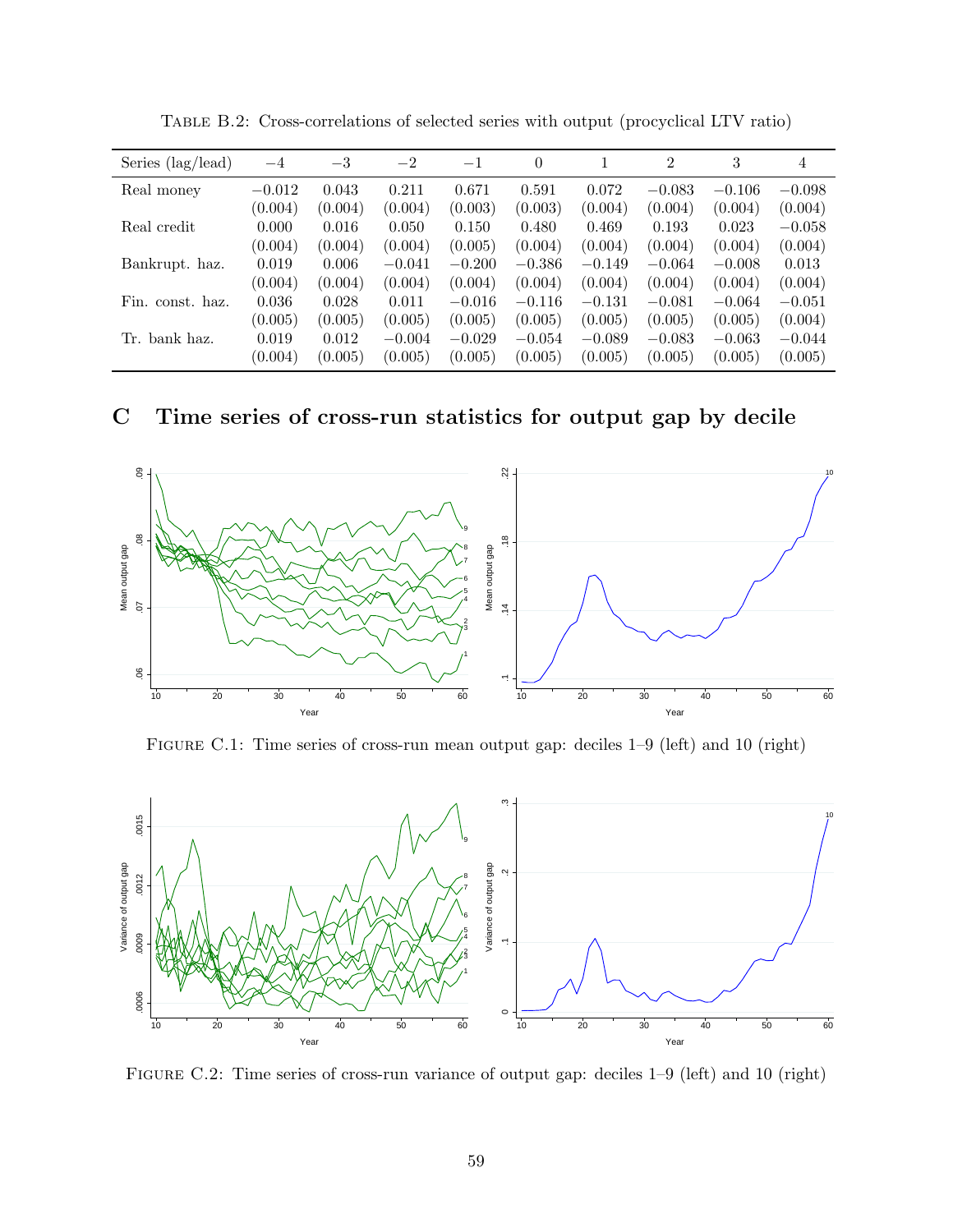# <sup>50</sup> <sup>60</sup> <sup>70</sup> <sup>80</sup> <sup>90</sup> <sup>100</sup> Percent, relative to the worst decile 1 2 3 4 5 6 7 8 9 10 **Decile Decile Decile Decision in the set of the set of the set of the set of the set of the set of the set of the set of the set of the set of the set of the set of the set of the set of the set of the set of the se** Job loss rate - Unemp. duration - Inflation volatility Output gap  $\qquad -$  Unemp. rate  $\qquad -$  Output volatility  $\qquad$

## <span id="page-60-2"></span><span id="page-60-1"></span>D Macroeconomic performance without the zero lower bound

Figure D.1: Macroeconomic performance by decile without the zero lower bound

## <span id="page-60-0"></span>E Sensitivity analysis

In this section, we subject our main findings to a sensitivity analysis. In particular, we perturbed each of the model's 33 parameters in turn, first setting it higher than the baseline value indicated in Table [1](#page-24-0) and then setting it lower, and recorded the median value of the 40-year average output gap across 10,000 simulation runs. For all but two parameters, the perturbation was either plus or minus 25 percent of the baseline value. One exception was the size of price change  $\delta_p$ , in which case we perturbed  $\delta_p - 1$  by plus or minus 25 percent. The other exception was the number of banks m, which needs to be a divisor of the number of goods 50 to preserve the symmetry of the model's setup across sectors; in this case, we set the perturbed values of  $m$  at the nearest divisors of 50, namely  $m = 10$  and  $m = 2$ .

Figure [E.1](#page-61-0) shows the effects of varying each parameter on the median output gap.<sup>[59](#page-60-3)</sup> There are four parameters that can raise the output gap (i.e., reduce output) by more than 1 percentage point, namely the fixed cost F, the length of the wage contract period  $\Delta$ , the job search propensity  $\sigma$ , and the inventory adjustment speed  $\lambda_I$ . Of these, the fixed cost is the most important. When

<span id="page-60-3"></span><sup>59</sup>The results from sensitivity analyses conducted on the median values of the other eight indicators listed in Table [3](#page-35-0) are qualitatively similar, and are available from the authors upon request.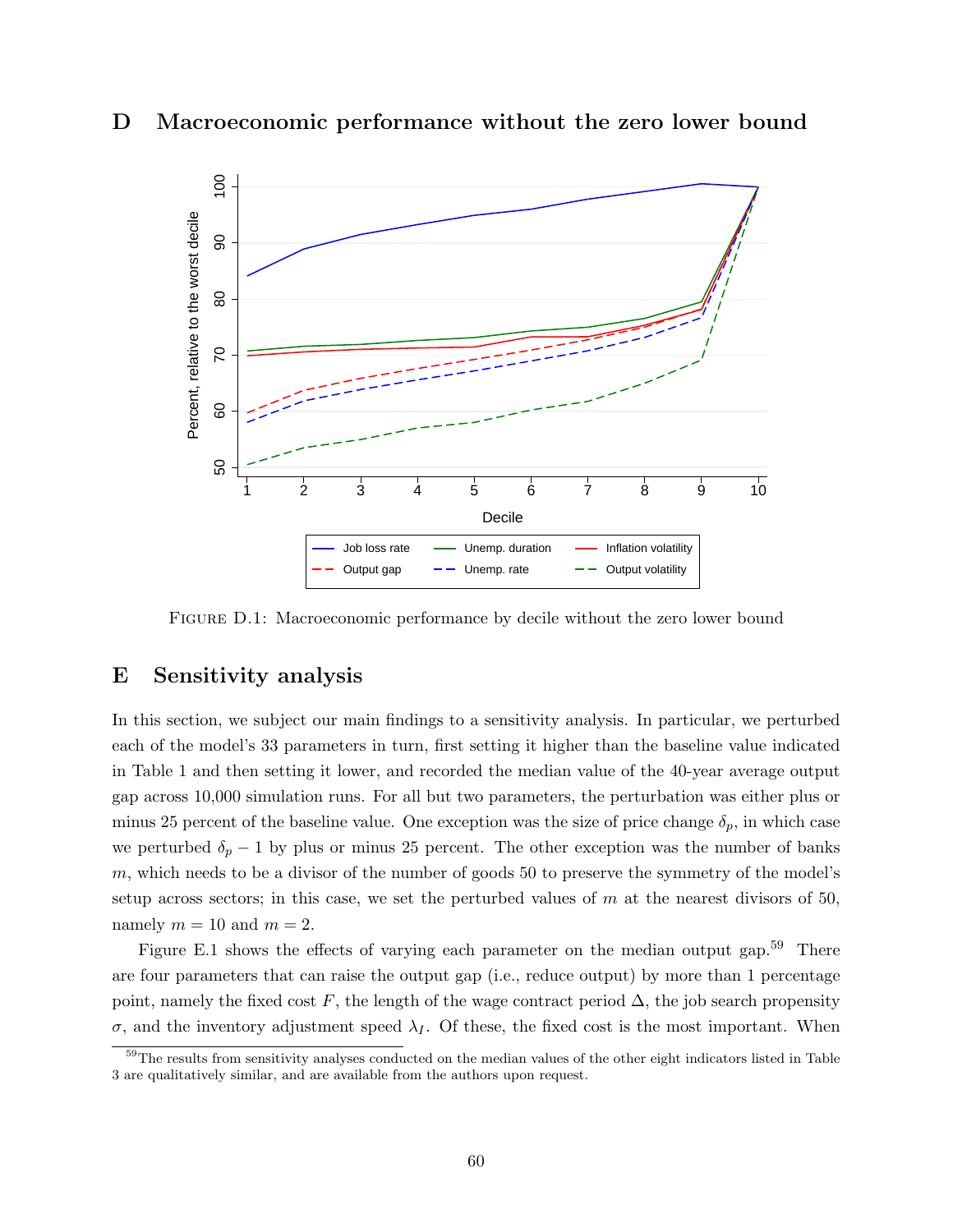<span id="page-61-0"></span>![](_page_61_Figure_0.jpeg)

FIGURE E.1: Effect on median output gap from perturbing each parameter

it rises, firms are less likely to enter and more likely to fail, resulting in a lower number of shops on average and, thus, a greater degree of market disorganization.

More than half the parameters appear to have little effect on median performance. As shown in Figure [E.1,](#page-61-0) 15 of the 33 parameters have an effect of less than or equal to one-tenth of a percentage point on median output when varied  $\pm 25$  percent. These parameters include all the initialization values used in the government's forecasts, namely its initial estimates for the output gap  $\ln(Y^*) - \tilde{y}_0$ , its initial estimate for the autoregressive coefficient  $\lambda_{\pi 0}$  in its forecast equation for inflation, and its initial real interest rate target  $r_0^*$ . They also include technical parameters such as the adjustment speed  $\eta_r$  in revising the estimate of the natural interest rate and the length  $T_{cb}$ of its learning period. There are, however, another 14 parameters whose values we thought would matter but that seem to have little effect on median performance. These parameters include the inflation target  $\pi^*$ , the other two Taylor-rule parameters  $\gamma_y$  and  $\gamma_\pi$ , and other "policy" parameters such as the loan-to-value ratio h, the required capital adequacy ratio  $\kappa$ , and the Fed's discount rate premium  $s_d$ . Several private sector parameters are also relatively unimportant by the same criterion, namely the speed of adjustment  $\lambda_p$  of permanent income, the setup cost S, the foreclosure cost parameter  $C_b$ , the annual loan spread s, and the slope l of each bank's loan approval schedule.

Despite the fact that several parameters have a quantitatively significant effect on median performance, Figure [E.2](#page-62-0) shows that our main result with respect to macroeconomic performance with safe and risky banks in normal and worst-decile scenarios is robust to 25 percent perturbations in almost all parameters. Specifically, the light blue line in this figure shows the safe-risky difference